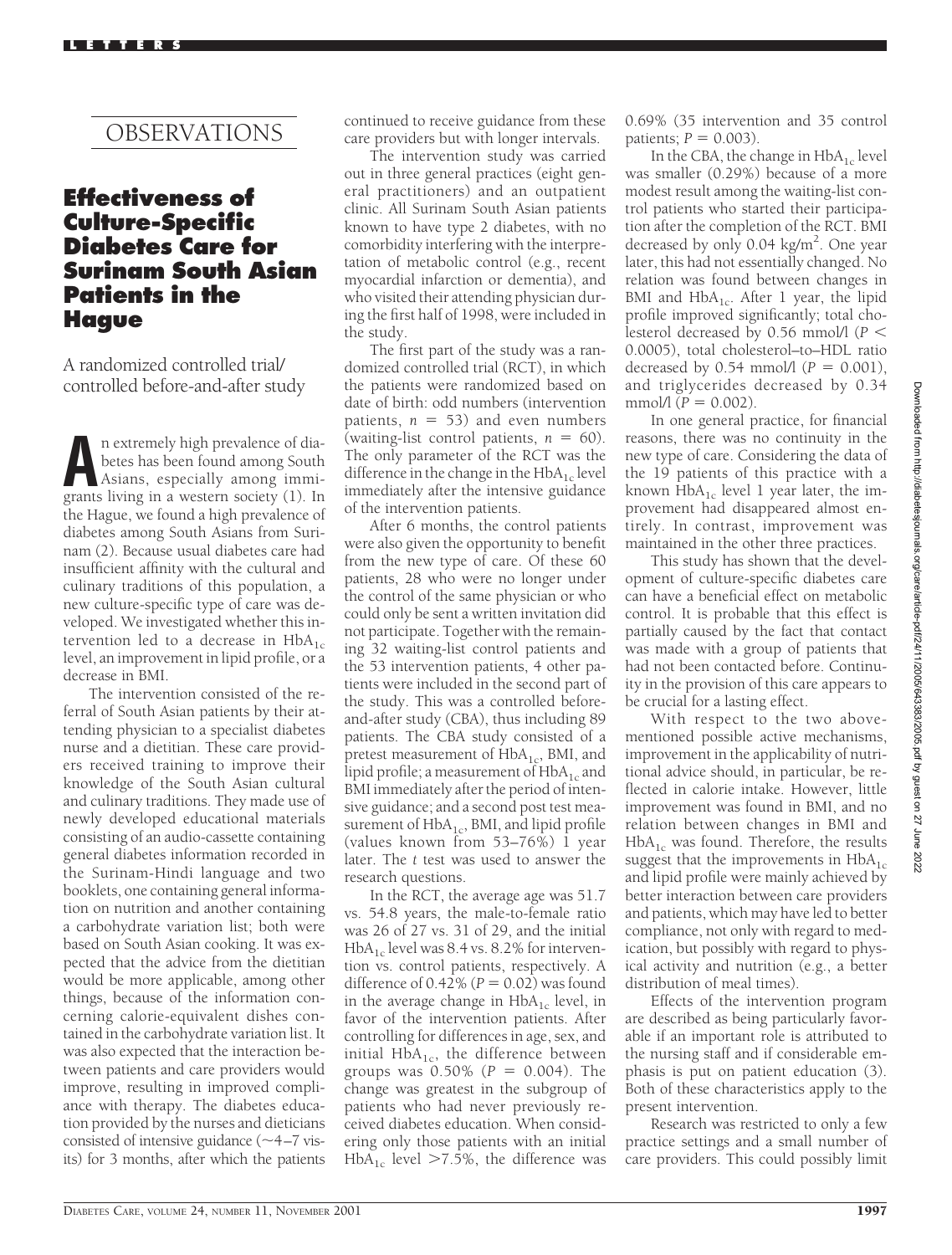the generalizability of the study results. Currently, intramural- and extramuralemployed diabetes nurses and dieticians in the Hague are providing this new type of care. Further research will determine whether similar results are achieved with Surinam South Asian diabetes patients.

#### **BAREND J.C. MIDDELKOOP, MD<sup>1</sup> PETRONELLA H.L.M. GEELHOED-DUIJVESTIJN, MD, PHD<sup>2</sup> GERRIT VAN DER WAL, MD, PHD<sup>3</sup>**

From the <sup>1</sup>Department of Epidemiology, Public Health Service (GGD), the Hague, the Netherlands; the <sup>2</sup>Department of Internal Medicine, Medical Centre Haaglanden, Westeinde, the Netherlands; and the <sup>3</sup>Department of Social Medicine/Institute for Research in Extramural Medicine, Vrije Universiteit Medical Centre, Amsterdam, the Netherlands.

Address correspondence to Barend J.C. Middelkoop, MD, Department of Epidemiology, Public Health Service (GGD), Box 12 652, 2500 DP the Hague, the Netherlands. E-mail: b.j.c.middelkoop@ ocw.denhaag.nl.

#### ●●●●●●●●●●●●●●●●●●●●●●● **References**

- 1. McKeigue PM, Miller GM, Marmot MG: Coronary heart disease in South Asians overseas: a review. *J Clin Epidemiol* 42: 597–609, 1989
- 2. Middelkoop BJC, Kesarlal-Sadhoeram SM, Ramsaransing GN, Struben HWA: Diabetes mellitus among South Asian inhabitants of The Hague: high prevalence and an age-specific socioeconomic gradient. *Int J Epidemiol* 28:1119–1123, 1999
- 3. Renders CM, Valk GD, Griffin S, Wagner EH, Eijk JThM van, Assendelft WJJ: Interventions to improve the management of diabetes mellitus in primary care, outpatient and community settings (Cochrane Review). The Cochrane Library, 1. Oxford, Update Software, 2001

### **Correlation Between Insulin Suppression Test and Quantitative Insulin Sensitivity Check Index in Hypertensive and Normotensive Obese Patients**

Insulin resistance plays a central role in the pathophysiology of diabetes and is associated with obesity and other cardiovascular risk factors (1). In the assessnsulin resistance plays a central role in the pathophysiology of diabetes and is associated with obesity and other carment of insulin resistance, several methods have been developed. The "gold standard" hyperinsulinemic-euglycemic clamp (2) and the insulin suppression test (IST) (3) are two established methods to quantify insulin sensitivity in vivo, but neither is easily applied in large populations. Thus, it is of interest to develop simple methods to estimate insulin sensitivity that are useful for large epidemiological studies. A mathematical model derived from the so-called homeostasis model assessment (HOMA) (4) has been described as a simple and reproducible method in clinical practice. Recently, Katz et al. (5) have described a novel quantitative insulin-sensitivity check index (QUICKI) that shows a high correlation with the hyperinsulinemic-euglycemic clamp. In the present report, we studied the correlation among IST, QUICKI, and HOMA in a population of normotensiveobese (NT-OB) and hypertensive-obese (HT-OB) patients in order to determine their accuracy.

We recruited 20 obese (BMI > 30 kg/ m<sup>2</sup>) male patients; 12 were NT-OB, and 8 were newly HT-OB and had never been treated before. None had previous history of metabolic disorders or were on medication with effects on insulin sensitivity. As the control group, 10 healthy (BMI <25 kg/m<sup>2</sup>) age- and sex-matched volunteers were included. To estimate the insulin sensitivity, we first performed an IST. This test acts by suppressing endogenous insulin secretion with a sustained infusion of somatostatin. Simultaneously, exogenous crystalline insulin is infused at a constant rate to achieve a steady state of plasma insulin (SSPI), and then the resultant steady state of plasma glucose (SSPG), in response to a constant glucose infusion is determined, as we have previously described (6). The insulin sensitivity index (ISI) was calculated with the formula ISI  $(\text{dl} \cdot \text{kg}^{-1} \cdot \text{min}^{-1}) = [\text{glucose inflation rate}]$  $\left(\text{mg kg}^{-1} \cdot \text{min}^{-1}\right)$ /SSPG  $\left(\text{mg/dl}\right) \times 10^3$ . The SSPG and ISI levels were considered as measures of insulin sensitivity. Furthermore, we calculated the insulin sensitivity for each subject with the QUICKI formula:  $1/\log[G_0 + I_0]$ , where  $G_0$  and  $I_0$ are fasting glucose (mmol/l) and fasting insulin  $(\mu U I/ml)$ , respectively; and with the HOMA approach: HOMA =  $g \times i/2$ 22.5, where *g* is fasting glucose (mmol/l), and  $i$  is the fasting insulin  $(\mu U I/ml)$ .

The results showed that fasting insulin concentrations were significantly greater in the HT-OB (32.5  $\pm$  10.9  $\mu$ UI/

ml) and NT-OB (24.8  $\pm$  13.7  $\mu$ UI/ml) patients than in the control subjects  $(10.6 \pm 3.3 \,\text{\mu}$ UI/ml; *P* < 0.0001 and *P* < 0.005, respectively). In the obese subjects, especially in the HT-OB group, the lipid profile showed a higher degree of abnormalities. In fact, serum triglyceride and total and LDL cholesterol concentrations in the NT-OB and HT-OB groups were higher than those for the control group, whereas HDL cholesterol levels were lower ( $P < 0.05$  and  $P < 0.0001$ , respectively). Furthermore, a significant increase of total and LDL cholesterol levels and a decrease of HDL cholesterol levels were also observed in the HT-OB patients compared with the NT-OB patients ( $P < 0.05$ ). Lastly, the uric acid levels were higher in the HT-OB group  $(8.5 \pm 0.3 \text{ mg/dl})$  than in the NT-OB group (7.4  $\pm$  0.7 mg/dl) and in the control subjects (7.0  $\pm$  0.5 mg/dl; *P* < 0.05 and  $P < 0.0001$ , respectively).

The SSPG values for HT-OB  $(237.91 \pm 41.67 \text{ mg/dl})$  and NT-OB (182.35  $\pm$  49.54 mg/dl) patients were higher than those for control subjects  $(126.02 \pm 20.7 \text{ mg/dl}; P \le 0.001 \text{ and}$  $P < 0.05$ , respectively). In the obese patients, ISI levels (25.9  $\pm$  5.1 dl  $\cdot$  kg<sup>-1</sup>  $\cdot$  $min^{-1}$  for HT-OB and 35.68  $\pm$  11.42 dl  $\cdot$  $\text{kg}^{-1}$   $\cdot$  min $^{-1}$  for NT-OB) were lower than those of the control subjects  $(51.11 \pm$ 9.22 dl  $\cdot$  kg<sup>-1</sup>  $\cdot$  min<sup>-1</sup>; *P* < 0.001 and *P* < 0.05, respectively). Both ISI and SSPG values showed that HT-OB patients had a greater degree of insulin resistance than NT-OB patients  $(P < 0.05)$ . The QUICKI values  $(0.437 \pm 0.011$  for HT-OB, 0.478  $\pm$  0.045 for NT-OB, and 0.605  $\pm$ 0.052 for control subjects) showed a gradation similar to ISI levels. In fact, QUICKI levels were lower for the HT-OB group than for the NT-OB group (*P* 0.02) and the control subjects (*P* 0.001). The NT-OB patients also showed QUICKI values lower than those of the control group ( $P < 0.001$ ). The incidence of insulin resistance was determined from the ISI values attained during the IST. All patients with ISI values below the mean of the control group  $-2$  SD were considered insulin resistant. The same criteria was used to estimate insulin resistance from QUICKI values. The analysis showed that 85.8% of the HT-OB patients and 58.5% of the NT-OB patients were insulin resistant. The calculated HOMA values were  $8.79 \pm 1.62$  for HT-OB,  $6.22 \pm 2.68$  for NT-OB, and  $2.12 \pm 0.63$  for control sub-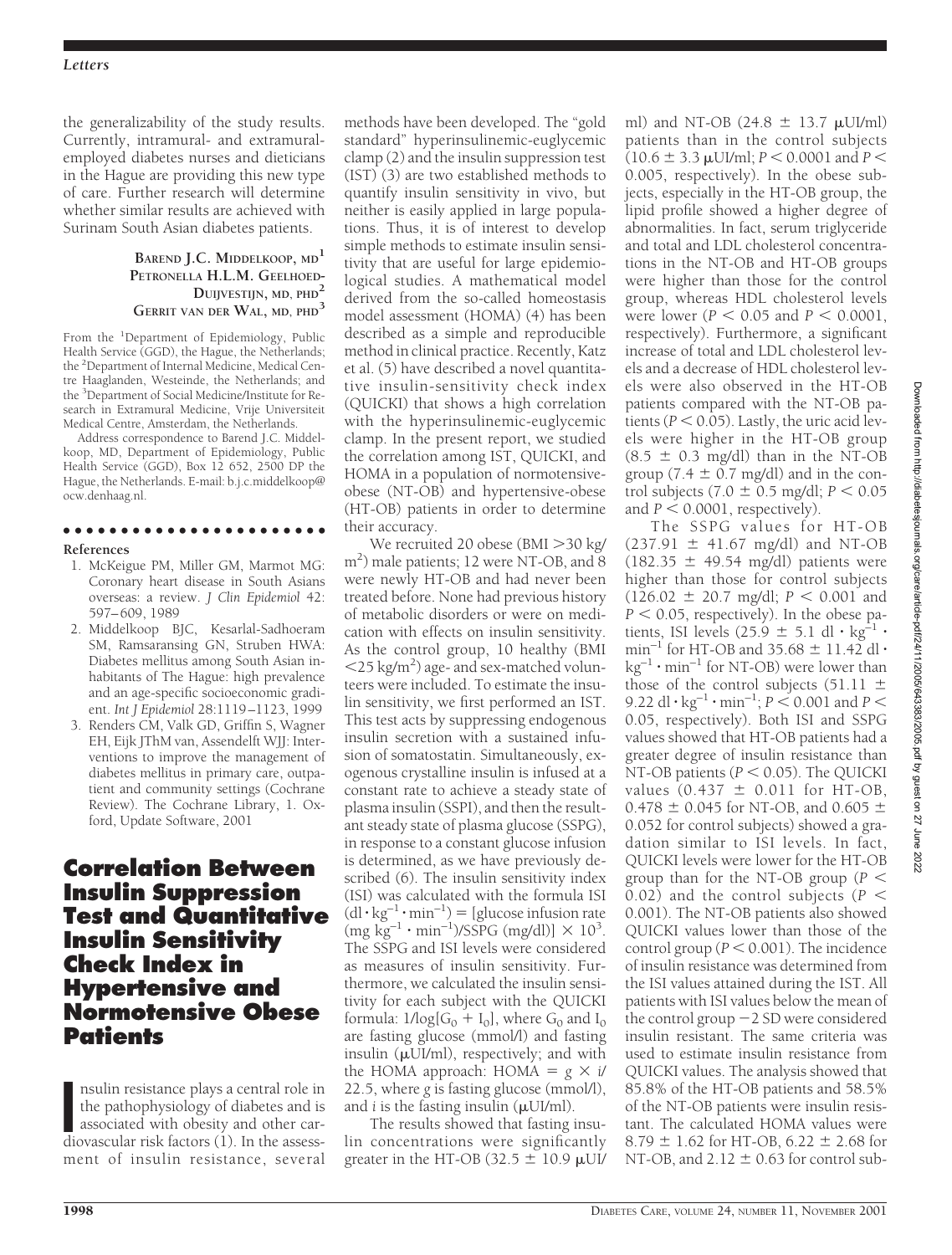

Figure 1—*Correlations between ISI and QUICKI. Indexes are plotted for 12 NT-OB subjects (*f*), 8 HT-OB subjects (*Œ*), and 10 healthy control subjects (*E*). The dashed line represents the linear regression between ISI and QUICKI for all subjects (*r - *0.888;* P *0.001). Linear regression lines* are also shown for each subgroup:  $r = 0.76$ ,  $P < 0.001$  for the NT-OB group;  $r = 0.86$ ,  $P < 0.001$ for the HT-OB group; and  $r = 0.79$ ,  $P < 0.001$  for the control group.

jects. Similar to the ISI and QUICKI, the HOMA method showed that the HT-OB patients were more insulin resistant than the NT-OB patients  $(P < 0.05)$  and the control subjects ( $P < 0.001$ ). Also, the NT-OB group had higher HOMA values than the control subjects  $(P < 0.001)$ .

The overall correlation between QUICKI and ISI was very high  $(r = 0.888;$  $P < 0.001$ ). Similar values were obtained for each individual group ( $r = 0.86$  for  $HT$ -OB patients,  $P < 0.001$ ;  $r = 0.76$  for NT-OB subjects,  $P < 0.001$ ; and  $r = 0.79$ for control subjects,  $P < 0.001$ ) (Fig. 1). Next, we compared SSPG with QUICKI and found a large overall negative correlation between them  $(r = -0.81; P <$ 0.001), due to the fact that SSPG is an index of insulin resistance and increases when the insulin sensitivity decreases. As expected, the overall correlation between HOMA and QUICKI was very high  $(r =$  $-0.91; P < 0.001$ ). In contrast, the overall correlation between HOMA and ISI was significantly smaller  $(r = -0.69)$ than that between ISI and QUICKI  $(r =$  $0.888; P < 0.05$ ).

The results of the present study clearly show that obese patients with hypertension have a higher incidence of insulin resistance (85.8%) than obese

patients without hypertension (58.5%), as estimated from SSPG and ISI data. Similar results were obtained using QUICKI: insulin sensitivity was lowest in the HT-OB group, intermediate in the NT-OB group, and highest in the control group. In our patients, we have not found differences in the incidence of insulin resistance assessed by IST or QUICKI. However, there seems to be a gradation in the severity of the insulin resistance present in obese patients, leading finally to the coexistence of hypertension. In fact, it is well known that insulin resistance is present in most hypertensive patients with obesity. Another major cardiovascular risk factor associated with obesity is an abnormal plasma lipid profile (7). We observed that for the obese patients, the lipid profile closely followed the changes in the insulin sensitivity. Lastly, the uric acid levels in the HT-OB patients confirm that hyperuricemia is an inherent component of the metabolic syndrome.

On the other hand, we found that the overall correlation between QUICKI and ISI was very high ( $r = 0.888; P < 0.001$ ). As expected, in our study, we also found a very high correlation between HOMA and both QUICKI and ISI. Nevertheless, the correlation between QUICKI and ISI was significantly higher than the correlation between HOMA and ISI. Katz et al. (5) have recently reported that the correlation between QUICKI and hyperinsulinemic-euglycemic clamp measurements of insulin sensitivity was significantly better than the correlation between the minimal-model sensitivity index and glucose clamp. These results suggest that QUICKI contains additional independent information about insulin sensitivity that is not captured by the minimal-model approach. Based on the observed correlations between QUICKI and the hyperinsulinemic-euglycemic glucose clamp and between QUICKI and the ISI, QUICKI may be considered as a very good, inexpensive, and simple tool to estimate insulin sensitivity in a large population with, in particular, a clustering of cardiovascular risk factors.

#### **OLGA GONZA´LEZ-ALBARRA´N, MD RAFAEL GARCı´A-ROBLES, MD**

From the Department of Endocrinology, Hospital Ramón y Cajal, Madrid, Spain.

Address correspondence to Dr. Rafael García-Robles, MD, Endocrinology Department, Hospital Ramón y Cajal, Ctra Colmenar Viejo, Km. 9.1, Madrid 28034, Spain. E-mail: rgarcia@hrc.insalud.es.

#### ●●●●●●●●●●●●●●●●●●●●●●● **References**

- 1. Reaven GM, Lithell H, Landsberg L: Hypertension and associated metabolic abnomalities: the role of insulin resistance and the sympathoadrenal system. *N Engl J Med* 334:374–381, 1996
- 2. Bergman RN, Prager R, Volund A, Olefsky JM: Equivalence of the insulin sensitivity index in man derived by the minimal model method and the euglycemic glucose clamp. *J Clin Invest* 79:790–800, 1987
- 3. Harano Y, Ohgaku S, Kosugi K, Yasuda H, Nakono T, Kobayashi M, Hidaka H, Izumi K, Kashiwagi A, Shigeta Y: Clinical significance of altered insulin sensitivity in diabetes mellitus assessed by glucose, insulin and somatostatin infusion. *J Clin Endocrinol Metab* 52:982–987, 1981
- 4. Matthews DR, Hosker JP, Rudenski AS, Naylor BA, Treacher DF, Turner RC: Homeostasis model assessment: insulin resistance and beta-cell function from fasting plasma glucose and insulin concentrations in man. *Diabetologia* 28:412– 419, 1985
- 5. Katz A, Nambi SS, Mather K, Baron AD, Follmann DA, Sullivan G, Quon MJ: Quantitative insulin-sensitivity check index: a simple, accurate method for assess-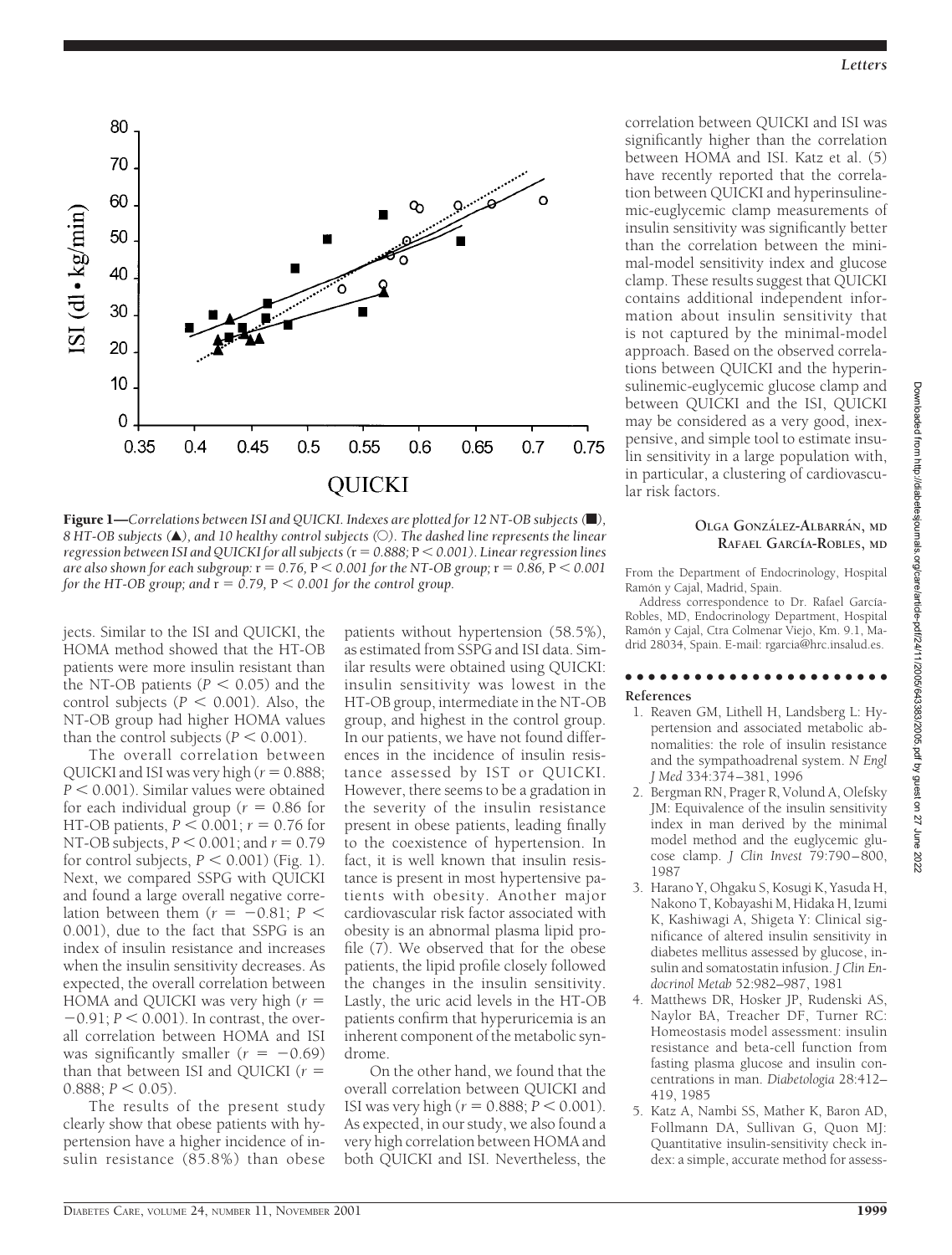ing insulin sensitivity in humans. *J Clin Endocrinol Metab* 85:2402–2410, 2000

- 6. Piédrola G, Novo E, Serrano-Gotarredona J, Escobar-Morreale HF, Villa E, Luna JD, García-Robles R: Insulin resistance in patients with a recent diagnosis of coronary artery disease. *J Hypertens* 12:1477–1482, 1996
- 7. Steinberger J, Rocchini AP: Is insulin resistance responsible for the lipid abnormalities seen in obesity? *Circulation* 84 (Suppl. 2):2–5, 1991 hn

### **The Insulin Analog Aspart: A Safe Alternative in Insulin Allergy**

**THE INTERFERT ARE INTERFERTATION IN A THE INTERFERTATION INTERFERTATION IS PRECTION TO INSURFACE THE PRECTION IS PRECTION. SEV-<br>
<b>THE INTERFERTATION** IS A THE INTERFERTATION. SEVhe introduction of human recombinant insulin has considerably lowered, but not eliminated, adverse eral reports indicate that human recombinant insulin can also induce IgE- and non–IgE-mediated local or systemic reactions (1–2). However, in most patients with allergy to human recombinant insulin, insulin lispro—a genetically engineered insulin analog (Humalog; Lilly, Indianapolis, IN)—is well tolerated and can be safely used (3–5). Although the main immunogenic insulin epitopes remain unchanged in the lispro molecule, it has been suggested that this analog has reduced immunogenicity because of its rapid dissociation in monomers (6).

Here we report the case of cutaneous hypersensitivity to human insulin, successfully treated with the human insulin analog aspart (NovoRapid; Novo Nordisk, Bagsværd, Denmark). This rapidacting insulin analog is produced by recombinant technology that replaces the proline at position  $28$  on the  $\beta$ -chain of insulin with negatively charged aspartic acid. Insulin aspart exists as examers that rapidly dissociate into monomers and dimers after the subcutaneous injection (7); therefore, it should be less immunogenic than human recombinant insulin.

A 45-year-old man was referred to our division for the management of uncontrolled diabetes. Type 2 diabetes had been diagnosed 2 years before and was treated with glyburide and metformin. Recently, non-Hodgkin's lymphoma was diagnosed, and a combination chemotherapy was started. The use of glucocorticoids worsened glycemic control, and two daily injections of premixed human insulin (30% regular and 70% intermediate-acting) were prescribed. After a few days, the patient noticed local wheal and flare reactions immediately after the injection at the injection site. The flare reached a diameter of 3–5 cm and was followed by an indurated lesion that lasted for 3–5 days. Treatment with cetirizine (10 mg daily) provided relief from pruritus. No previous history of atopy was known. Serum total IgE was 3.1 kU/l (UniCAP; Pharmacia, Uppsala, Sweden). The search for insulin-specific IgE antibodies in the serum was positive (0.7 kU/l, class I, UniCAP); conversely, no latex-specific IgE could be detected. Skin prick tests were performed with several human recombinant insulins at commercial concentrations, using saline solution and histamine as negative and positive controls. The skin tests with Humulin R, Humulin I, Humulin 30/70 (Lilly), Actrapid, Protaphane, and Actraphane 30/70 (Novo Nordisk) were positive, with an immediate wheal and flare reaction that cleared up within 40 min. The skin prick test for insulin lispro (Humalog by Lilly) was weakly positive, whereas the skin prick test with insulin aspart (NovoRapid; Novo Nordisk) was negative. To confirm the results of skin prick tests, in vitro basophil histamine release was evaluated after challenge with different types of insulin. Leukocyte suspensions, prepared by dextran sedimentation of peripheral venous blood and containing  $7 \times 10^4$  basophils/ml, were incubated with different insulins (final concentration 5 units/ml for all types) and polyclonal goat IgG anti-IgE (final concentration 10  $\mu$ g/ml; Sigma Chemical, St. Louis, MO) as a control. After incubation for 40 min at 37°C, the reaction was stopped by the addition of ice-cold buffer solution and centrifugation. The supernatants were assayed for histamine concentration by a commercially available radioimmunoassay (Immunotech, Marseille, France). Net histamine release was calculated as the percentage of total histamine content, after subtraction of spontaneous release. A 5% net release cutoff value was used. Insulin analogs (Humalog and NovoRapid) did not induce any significant histamine release  $($  <math>1\%), whereas a histamine release 5% was found after stimulation with Humulin I, Protaphane, and Actraphane 30/70 (6.9, 5.4, and 5.5%, respectively). Humulin R and Actrapid provoked a weak and nonsignificant in vitro histamine release (3%).

Because the results of the skin prick tests and in vitro basophil histamine release suggested that insulin aspart could be tolerated, we decided to start this type of insulin, which was administered in three premeal doses. The patient tolerated subcutaneous insulin aspart without any evidence of allergy. Subsequently, metformin was added at 1.0 g daily in two divided doses.

Several case reports suggest that insulin lispro may be an option in treating patients with insulin allergy. Our report indicates that the insulin analog aspart can be considered as an alternative treatment in patients with allergic reactions to human recombinant insulin.

#### **LORENA AIRAGHI, MD MAURIZIO LORINI, BSC ALBERTO TEDESCHI, MD**

From the First Division of Internal Medicine, IRCCS Ospedale Maggiore Policlinico, Milan, Italy.

Address correspondence to Lorena Airaghi, MD, Padiglione Granelli, IRCCS Ospedale Maggiore Policlinico, Via Sforza, 35, 20122 Milan, Italy. E-mail: lairagh@tin.it.

#### ●●●●●●●●●●●●●●●●●●●●●●● **References**

- 1. Gonzalo MA, De Argila D, Revenga F, García JM, Díaz J, Morales F: Cutaneous allergy to human (recombinant DNA) insulin. *Allergy* 53:106–107, 1998
- 2. Frigerio C, Aubry M, Gomez F, Graf I, Dayer E, De Kalbermatten N, Gaillard RC, Spertini F: Desensitization-resistant insulin allergy. *Allergy* 52:238–239, 1997
- 3. Abraham MR, Al-Sharafi BA, Saavedra GA, Khardori R: Lispro in the treatment of insulin allergy (Letter). *Diabetes Care* 22: 1916–1917, 1999
- 4. Lluch-Bernal M, Fernández M, Herrera-Pombo JL, Sastre J: Insulin lispro, an alternative in insulin hypersensitivity. *Allergy* 54:183–190, 1999
- 5. Pánczéi P, Hosszúfalusi N, Horváth MM, Horváth A: Advantage of insulin lispro in suspected insulin allergy. *Allergy* 55:418– 419, 2000
- 6. Kumar D: Lispro analog for treatment of generalized allergy to human insulin. *Diabetes Care* 20:1357–1359, 1997
- 7. Setter SM, Corbett CF, Campbell RK, White JR: Insulin aspart: a new rapid-acting insulin analog. *Ann Pharmacother* 34: 1423–1431, 2000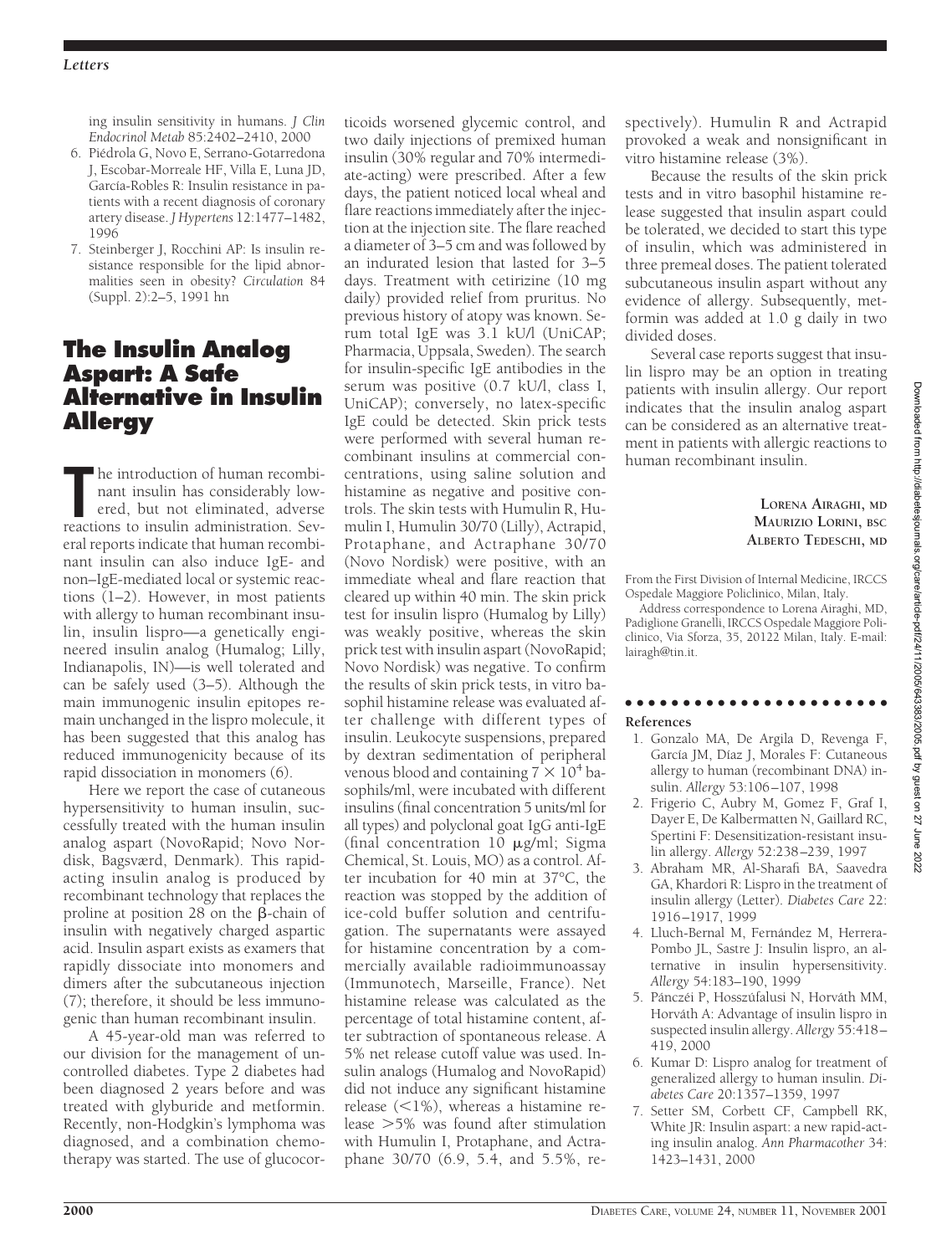### **IAA/GAD-Positive Offspring of Diabetic Parents Have a Different Seasonality in Month of Birth Than Antibody-Negative Offspring**

wadays, it is agreed that childhood<br>type 1 diabetes is a progressively<br>developing disease in which the<br>clinical unmasking is usually triggered by type 1 diabetes is a progressively clinical unmasking is usually triggered by an infectious (viral) disease, oftentimes during the yearly viral epidemic in autumn and winter (1). The timing of the onset of the autoimmune process and its initiating factor(s) are uncertain and controversial. One of the proposed mechanisms is that viruses damage the pancreatic  $\beta$ -cells and trigger the autoimmune process (2), which, by subsequent destruction at a loss of  $70-80\%$  of  $\beta$ -cells, causes the clinical disease.

Epidemiological studies performed by Z.L. and I.A. in recent years in Israel (3), Sardinia (4), Slovenia (6), and parts of Germany (7) have revealed that children and adolescents who developed type 1 diabetes at various ages have a statistically significant different pattern in their seasonality of month of birth from that found in the total live births for the respective country. Children who developed diabetes had an excess birth rate in spring and summer months compared with an evenly distributed birth rate in the general population. It was proposed that in pregnancies starting in autumn and early winter, periods of the yearly viral epidemics, the mother transmits to the fetus  $\beta$ -cell pathogenic viruses, which in genetically susceptible individuals initiate the autoimmune process.

To test this hypothesis, the seasonality of the month of birth of 61 offspring of type 1 diabetic parents (mothers and/or fathers) who were found to be IAA/GADpositive were compared with 1,754 offspring without antibodies. All of the babies from the German BABYDIAB Study were tested within the first year of life, and testing was repeated at 2, 5, 8, and 11 years (8). The data of the children in the two groups were divided into the four 3-month seasonal periods of the year, which were compared using Student's *t* test between the pooled means  $(\pm$ SD) for each seasonal block.

The month of birth of the antibodypositive offspring showed a significantly different month of birth pattern (*P* 0.03), which peaked between June and September, from the antibody-negative offspring.

The present findings strengthen the previous epidemiological observations that children who develop autoimmune diabetes have a different seasonality pattern than the general population (3–7) and fit the viral etiology theory (2). Recently, further support is provided by the findings of Lonnrot et al. (9) who sampled sera every 6 months from 765 originally nondiabetic siblings of type 1 diabetic children and found that 22% (11 of 49) of those who subsequently developed the clinical disease had enterovirus RNA in their sera compared with 2% (2 of 105) of control subjects. At clinical manifestation, all of the children were negative for enterovirus RNA.

In conclusion, the present observations support the hypothesis that the autoimmune process begins in utero or in the perinatal period in many children and adolescents who develop type 1 diabetes.

> **MICHAEL HUMMEL, MD<sup>1</sup> ANNETE G. ZIEGLER, MD<sup>1</sup> HADAS LEWY, PHD<sup>2</sup> ISRAEL ASHKENAZI, PHD<sup>2</sup> ZVI LARON, MD<sup>3</sup>**

From the <sup>1</sup>Institut fur Diabetes-forschung, Universitat Munchen, Munich, Germany; the <sup>2</sup>Department of Human Genetics, Schneider Children's Medical Center, Tel Aviv University, Petah Tikva, Israel; and the <sup>3</sup>Endocrinology and Diabetes Research Unit, Schneider Children's Medical Center, Tel Aviv University, Petah Tikva, Israel.

Address correspondence to Prof. Zvi Laron, Endocrine and Diabetes Research Unit, Schneider Children's Medical Center, 14 Kaplan St., 49202 Petah Tiqva, Israel. E-mail: laronz@clalit.org.il.

#### ●●●●●●●●●●●●●●●●●●●●●●● **References**

- 1. Levy-Marchal C, Patterson C, Green A: Variation by age group and seasonality at diagnosis of childhood IDDM in Europe: the EURODIAB ACE Study Group. *Diabetologia* 38:823–830, 1995
- 2. Jun HS, Yoon YW: The role of viruses in type 1 diabetes: two distinct cellular and molecular pathogenic mechanisms of virus-induced diabetes in animals. *Diabetologia* 44:271–285, 2001
- 3. Laron Z, Shamis I, Nitzan-Kaluski D, Ashkenazi I: Month of birth and subsequent

development of type 1 diabetes (IDDM). *J Pediatr Endocrinol Metab* 12:397–402, 1999

- 4. Songini M, Casu A, Ashkenazi I, Laron Z: Seasonality of birth in children (0–14 years) and young adults (0–29 years) with type 1 diabetes mellitus in Sardinia differs from that in the general population: the Sardinian Collaborative Group for Epidemiology of IDDM. *J Pediatr Endocrinol Metab* 14:781–783, 2001
- 5. Fichera G, Arpi ML, Squatrito S, Purrello F, Ashkenazi I, Laron Z: Seasonality of month of birth of children (0–14 years) with type 1 diabetes mellitus in the district of Catania, Sicily. *J Pediatr Endocrinol Metab* 14:95–96, 2001
- 6. Ursic-Bratina N, Battelino T, Krzisnik C, Laron-Kenet T, Ashkenazi I, Laron Z: Seasonality of birth in children (0–14 years) with type 1 diabetes mellitus in Slovenia. *J Pediatr Endocrinol Metab* 14:47–52, 2001
- 7. Neu A, Kehrer M, Ashkenazi I, Laron Z: Seasonality of birth in children (0–14 years) with diabetes mellitus type 1 in Baden-Wuerttemberg, Germany. *J Pediatr Endocrinol Metab* 13:1081–1085, 2000
- 8. Ziegler AG, Hummel M, Schenker M, Bonifacio E: Autoantibody appearance and risk for the development of childhood diabetes in offspring of parents with type 1 diabetes: the 2-year analysis of the German BABY-DIAB Study. *Diabetes* 48:460– 468, 1999
- 9. Lonnrot M, Salminen K, Knip M, Savola K, Kumala P, Leinikki P, Hyppia T, Akerblom HK, Hyoty H: Enterovirus RNA in serum is a risk factor for beta-cell autoimmunity and clinical type 1 diabetes: a prospective study: Childhood Diabetes in Finland (DiMe) Study Group. *J Med Virol* 61:214–220, 2000

### **Increased Platelet and Erythrocyte External Cell Membrane Phosphatidylserine in Type 1 Diabetes and Microalbuminuria**

The cosegregation of traditional risk factors, such as smoking, hypertension, dyslipidemia, and hyperglycemia, per se do not fully account for the he cosegregation of traditional risk factors, such as smoking, hypertension, dyslipidemia, and hyperglyceexcessive cardiovascular risk in diabetes (1,2), thus suggesting that there are other contributory factors. Diabetes is associated with several defects of coagulation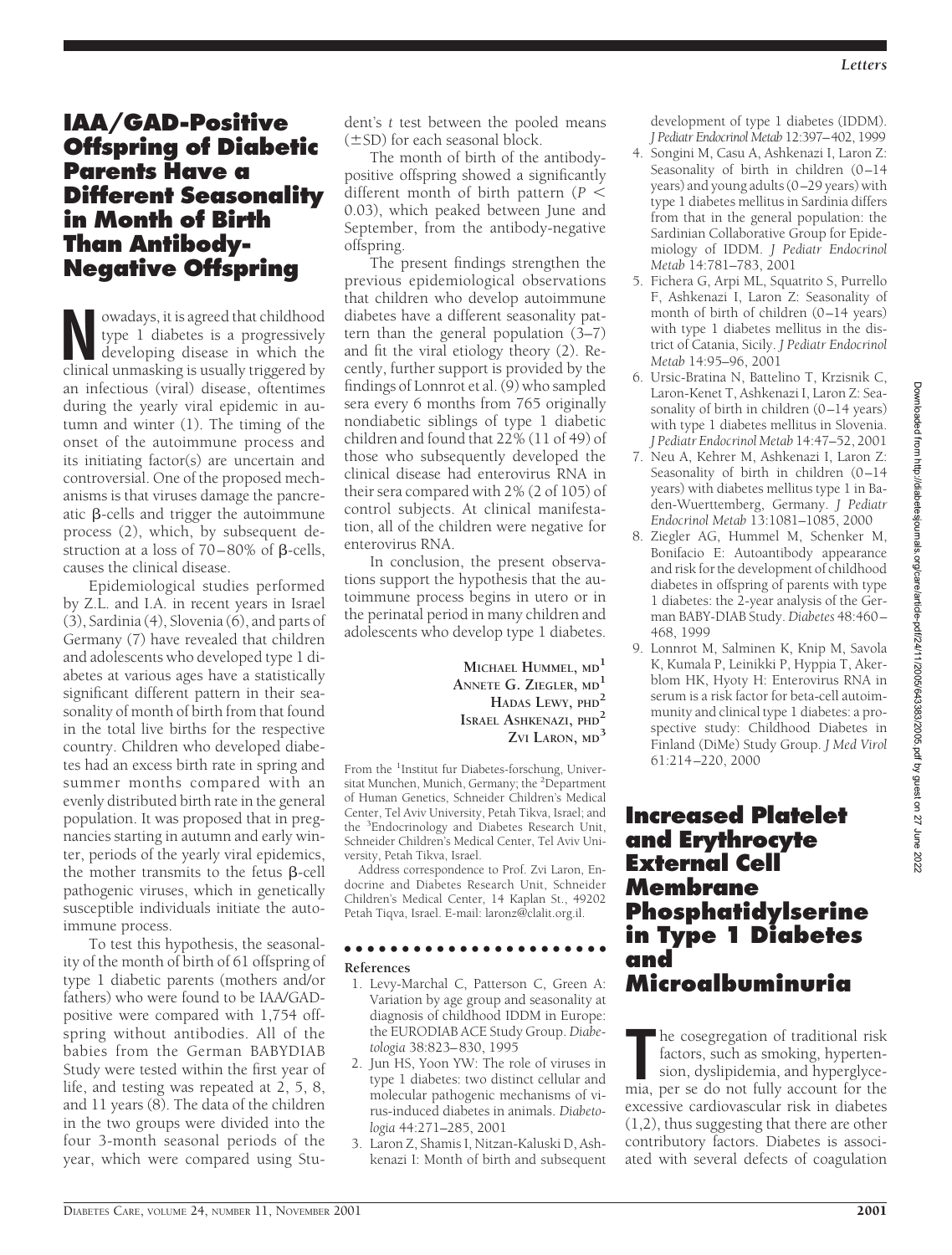|                    | HC.           | DМ                         | DM-MA                         |
|--------------------|---------------|----------------------------|-------------------------------|
| Phosphatidylserine |               |                            |                               |
| Platelet           | 59 (0-277)    | $319(154 - 1,067)^*$       | 977 (391-2,139) †*            |
| Erythrocyte        | $29(0-156)$   | $198(117-367)^*$           | 552 (146-921)+§               |
| Scramblase         |               |                            |                               |
| Platelet           | 294 (131-960) | 1,780 (1023-3,073)*        | 2,137 (847-6,928)*            |
| Erythrocyte        | $121(0-259)$  | 600 (316-861) <sup>†</sup> | $1,105$ (436-1,937) $\dagger$ |
|                    |               |                            |                               |

**Table 1—***External cell membrane phosphatidylserine and scramblase in platelets and erythrocytes in HC, DM, and DM-MA patients*

Data are median (range).  $^{*}P < 0.01$  compared with HC;  $^{*}P < 0.001$  compared with HC;  $^{*}P = 0.04$ compared with DM;  $\S P < 0.001$  compared with DM;  $\|P < 0.01$  compared with DM. HC, healthy control subjects; DM, type 1 diabetic subjects without macrovascular disease; DM-MA, type 1 diabetic subjects with microalbuminuria.

and fibrinolysis that predispose to a thrombogenic tendency (3–5). Phospholipids are distributed asymmetrically between the inner and outer leaflets of the normal cell membrane lipid bilayer (6), with the cholinephospholipids (phosphatidylcholine and phosphatidylsphingomyelin) predominantly in the external leaflet and the aminophospholipids (phosphatidylserine [PS] and phosphatidylethanolamine) located internally. This equilibrium can be disrupted by activation of the calcium-dependent scramblase enzyme (6). PS is a potent activator of thrombin and other clotting factors (6), thus promoting a procoagulant environment that may increase the risk of cardiovascular disease. Therefore, we investigated whether there is an increase in PS in the outer leaflet of the lipid bilayer of erythrocyte and platelet cell membranes in type 1 diabetic patients and whether this is associated with changes in the appearance of scramblase.

Consent for the study was obtained from 13 healthy control (HC) subjects; 11 normoalbuminuric type 1 diabetic patients of  $\geq$ 15 years diabetes duration without macrovascular disease (DM subjects); and 18 type 1 diabetic patients with microalbuminuria, defined as a urine albumin-to-creatinine ratio  $(ACR) > 2.5$ mg/mmol in males and 3.5 mg/mmol in females on at least three occasions, of which two were consecutive and at least 6 months apart, without macrovascular disease (DM-MA subjects). There were no significant differences in age, sex distribution, and smoking status between HC, DM, and DM-MA subjects. Furthermore, DM and DM-MA subjects were well matched for retinopathy, neuropathy, blood pressure (BP), BMI, and lipid and metabolic control. Venous blood was collected into acid-citrate-dextrose and then centrifuged at 120*g* for 15 min at 15°C to obtain platelet-rich plasma and erythrocytes. These were used to determine the median number of external PS molecules and their within-subject variance (intracoefficient of variation) by using the binding of the cell membrane–impermeant annexin V-fluorescein isothiocyanate (FITC) conjugate (Beckman-Coulter, Paris) and quantified by a fluorescenceactivated cell-scanner (Becton-Dickinson FACScan supporting Lysis II software) (7,8). The number of external scramblase molecules on platelets and erythrocytes were measured by fluorescence-activated cell scanning using a rabbit anti-scramblase antibody (directed to the extracellular COOH-terminal domain) and FITC–anti-rabbit IgG. Differences between groups were compared by the Mann-Whitney *U* test and corrected for multiple comparisons by a Bonferroni correction factor.

The results clearly show that the PS molecules per cell in the external leaflet of the cell membrane lipid bilayer of circulating platelets and erythrocytes were higher in DM subjects than in HC subjects (Table 1). Furthermore, the externalized PS was further increased in cells from DM-MA subjects (Table 1). Although increases in total cell membrane PS have previously been reported in type 1 diabetes (9), this is the first investigation of the appearance of PS in the outer leaflet of the lipid bilayer. The increased expression of PS on blood cells is likely to be an important contributor to the elevated cardiovascular risk in type 1 diabetic patients. This is supported by the even higher levels of PS on the exterior of blood cells from patients with microalbuminuria who have a

higher risk of cardiovascular disease than patients without microalbuminuria (10).

The lipid bilayer enzyme scramblase, which can externalize PS when activated, was also increased in platelets and erythrocytes from DM subjects, with further increases in DM-MA subjects (Table 1). This suggests that scramblase may be involved in the increased externalized PS on cells from the diabetic subjects. This was further supported by the positive correlation between the number of external cell membrane PS and scramblase molecules in erythrocytes ( $r_{sp} = 0.774$ ;  $P < 0.001$ ), and platelets ( $r_{sp} = 0.715; P < 0.01$ ) from all subjects. However, there were no significant correlations within each subject group. There were no significant relations among  $HbA_{1c}$ , BP, ACR, BMI, or plasma lipids and outer-leaflet PS or scramblase, which suggested that the abnormality in the latter was not a simple reflection of glycemic control or renal function.

Although the median values for platelet and erythrocyte PS were increased in DM subjects, the percentage of variance in the cells within each subject was similar to that of HC subjects (59 [31–88] vs. 61 [51–87] and 62 [49–88] vs. 63 [55–91], respectively), suggesting that in DM subjects, the cells were able to control their external levels of PS but did so at a new increased steady state level. In contrast, the variance in externalized PS in the cell populations from DM-MA subjects was markedly increased (110 [76–178] and 111 [72-192],  $P < 0.01$ ), suggesting that these cells not only had increased levels of external PS, but that their control mechanisms were impaired. Therefore, the results suggest that platelets and erythrocytes from DM-MA subjects not only had increased external PS with the accompanying thrombogenic tendency, but that the cells also had a loss of control of phospholipid asymmetry and would be at much greater risk of a catastrophic breakdown.

**Acknowledgments**— S.T.W. was supported by funding provided by the NHS Culyer Program to South Tees Acute Hospitals NHS Trust, and T.H.T. is supported by the Northern Counties Kidney Research Fund.

> **SHAHID T. WAHID, MRCP<sup>1</sup> SALLY M. MARSHALL, PHD<sup>2</sup> TREVOR H. THOMAS, PHD<sup>2</sup>**

From the <sup>1</sup>Department of Diabetes and Endocrinology, Diabetes Care Centre, South Tees Acute Hospi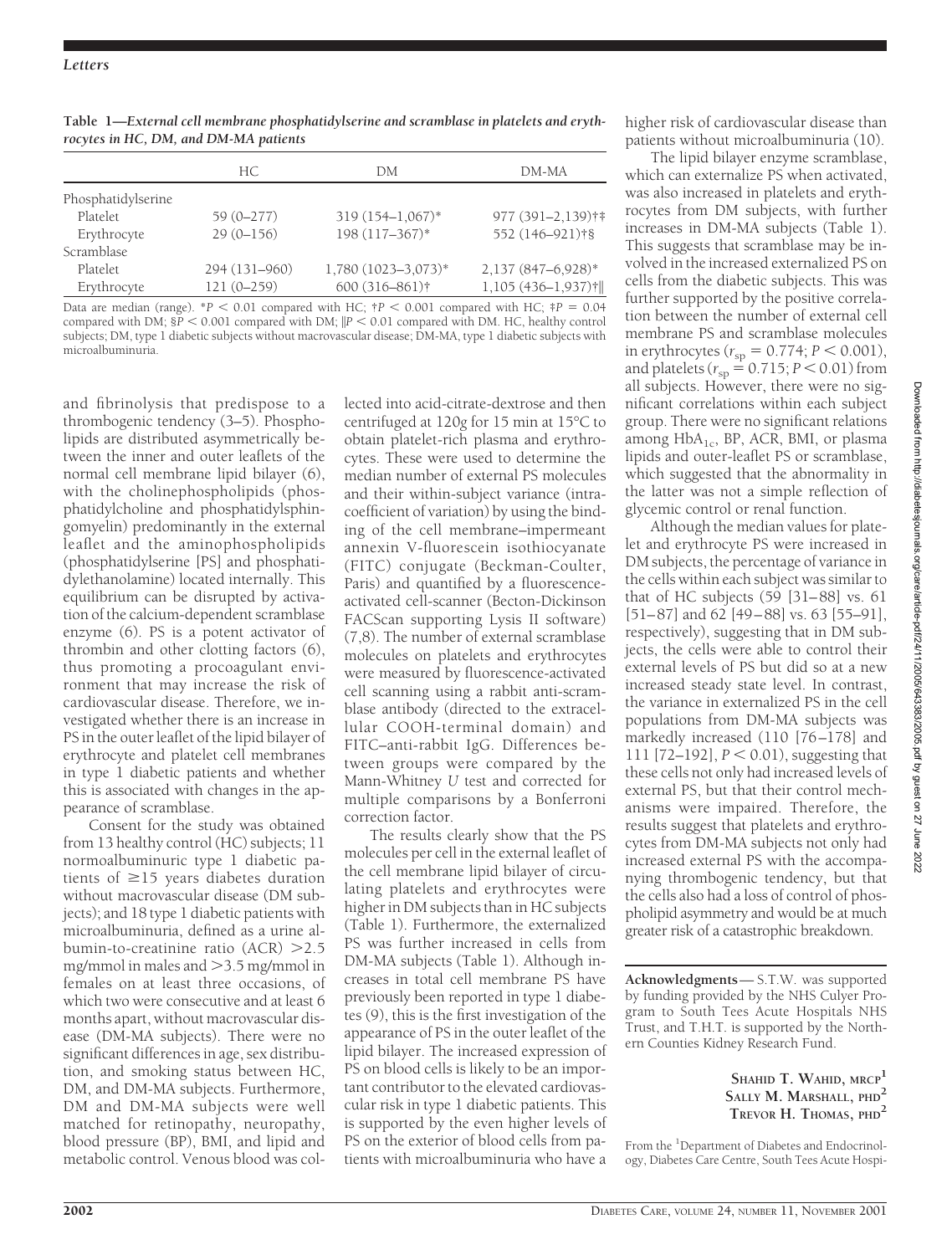tals NHS Trust, Middlesbrough; and the 2 Department of Medicine, School of Clinical Medical Sciences, University of Newcastle upon Tyne, Newcastle upon Tyne, U.K.

Address correspondence to Dr. T.H. Thomas, Senior Lecturer, School of Clinical Medical Sciences, The Medical School, Framlington Place, 4th Floor William Leech Bldg., University of Newcastle, Newcastle upon Tyne, NE2 4HH, U.K. E-mail: t.h. thomas@newcastle.ac.uk.

#### ●●●●●●●●●●●●●●●●●●●●●●● **References**

- 1. Stamler J, Vaccaro O, Neaton JD, Wentworth D: Diabetes, other risk factors, and 12-yr cardiovascular mortality for men screened in the Multiple Risk Factor Intervention Trial. *Diabetes Care* 16:434–444, 1993
- 2. Fitzgerald AP, Jarret RJ: Are conventional risk factors for mortality relevant in type 2 diabetes? *Diabet Med* 8:475–480, 1991
- 3. Ernst E, Resch KL: Fibrinogen as a cardiovascular risk factor: a meta-analysis and review of the literature. *Ann Intern Med* 118:956–963, 1993
- 4. Chen J-W, Gall M-A, Deckert M, Jensen JS, Parving H-H: Increased serum concentration of von Willebrand factor in noninsulin-dependent diabetic patients with and without diabetic nephropathy. *Br Med J* 311:1405–1406, 1995
- 5. Gray RP, Yudkin JS, Patterson DLH: Plasminogen activator inhibitor: a risk factor for myocardial infarction in diabetic subjects. *Br Heart J* 69:228–232, 1993
- 6. Zwaal RFA, Schroit AJ: Pathophysiologic implications of membrane phospholipid asymmetry in blood cells. *Blood* 89:1121– 1132, 1997
- 7. Dachary-Prigent J, Freyssinet JM, Pasquet JM, Carron JC, Nurden AT: Annexin V as a probe of aminophospholipid exposure and platelet membrane vesiculation: a flow cytometry study showing a role for free sulfhydryl groups. *Blood* 81:2554– 2565, 1993
- 8. Kuypers FA, Lewis RA, Hua M: Detection of altered membrane phospholipid asymmetry in sub-populations of human red blood cells using fluorescently labeled annexin V. *Blood* 87:1179–1187, 1996
- 9. Martinez M, Vaya A, Server R, Gilsanz A, Aznar J: Alterations in erythrocyte aggregability in diabetics: the influence of plasmatic fibrinogen and phospholipids of the red blood cell membrane. *Clin Hemorheol Microcirc* 18:253–258, 1998
- 10. Messent JWC, Elliot TG, Hill RD, Jarret RJ, Keen H, Viberti GC: Prognostic significance of microalbuminuria in insulin-dependent diabetes mellitus: a twenty-three year follow-up study. *Kidney Int* 41:836– 839, 1992

### **Epididymitis Caused by** *Candida glabrata*

A novel infection in diabetic patients?

**V** isceral candidiasis is uncommon in<br>patients with type 2 diabetes (1).<br>Here, we discuss the sixth known<br>case report of fungal enididymitis in a dipatients with type 2 diabetes (1). Here, we discuss the sixth known case report of fungal epididymitis in a diabetic patient and only the second one caused by *Candida glabrata*. Two cases of epididymitis caused by *C*. *glabrata* have been described in nondiabetic patients, one in an HIV-positive individual (2), and the other in a permanently catheterized patient (3).

An 81-year-old male type 2 diabetic patient who was on a twice-daily insulin regimen was admitted for intermittent fever and confusion over the previous 2 days. Past history revealed a stroke 2 years earlier that led to permanent urinary catheterization, along with several short courses of oral antibiotics. No information about his previous diabetes control was available. Physical examination showed fever (37.8°C), tachycardia of 100 beats per min, and a warm, enlarged, erythematous, indurated, and tender left hemiscroteum. Laboratory tests showed normochromic and normocytic anemia (hematocrit31.7%),leukocytosis(17,800/ l), hyperglycemia (363 mg/dl), and hypercreatinemia (1.9 mg/dl). Scrotal ultrasound revealed a solid, heterogenous mass with increased vascularization over the left testis, whereas the right testis was normal. Budding yeast forms were recognized on urine microscopy, and urine culture yielded 5  $\times$  10<sup>5</sup> CFU/cm<sup>3</sup> of *C*. *glabrata*.

The patient was started on a fluconazole 200-mg i.v. b.i.d., and, due to persistence of clinical symptoms, 3 days later he underwent a left epididymoorchiectomy, abscess drainage, and surgical excision of tunica vaginalis and of the overlying skin and dartos muscle. Histology showed cavitary abscess and acute inflammation in the epididymis that extended to the overlying skin layers without involving the testis. Numerous pseudohyphae were present on the wall of the abscess staining that were positive for *p*-aminosalicylic acid (PAS).

Culture of the pus on Saboureau's medium yielded *C. glabrata*. Identification and sensitivity testing of antifungals were performed as described elsewhere (3). *C*. *glabrata* was of intermediate susceptibility to fluconazole and susceptible to other antifungals. After surgical excision, the patient was continued on the intravenous regimen for 7 days. When discharged, the patient was placed on an oral fluconazole 200-mg b.i.d. for 10 additional days. Three months later, the patient remained without any relapse.

A Medline search from 1966 to 2000 revealed five cases of fungal epididymitis connected to type 2 diabetes (5–9) that shared several common characteristics with the present case. Permanent catheterization and former antibiotic consumption are the main predisposing factors. Infection occuring by *C*. *albicans* or *C*. *glabrata* and involving one or both epididymes may or may not be accompanied by involvement of the testis and by abscess formation. Diagnosis is based on the recognition of fungi, either in histology, in cultures of the draining pus, or in both. Because urine cultures always yield the fungi, this indicates retrograde spread as the responsible mechanism that involves the epididymes. Treatment consists of surgical drainage accompanied by the administration of antifungal agents, mainly fluconazole for 10–30 days, even if the isolated species is of intermediate susceptibility to fluconazole, as in the present case report.

In conclusion, although this occurance is rare, any diabetic patient with inflammation of the scrotum and former consumption of antibiotics should bear in mind the possibility of developing fungal epididymitis.

> **ARIS GIANNOPOULOS, MD, PHD<sup>1</sup> EVANGELOS J. GIAMARELLOS-BOURBOULIS, MD, PHD2 IOANNIS ADAMAKIS, MD<sup>1</sup> IRENE GEORGOPOULOU**<sup>2</sup> **GEORGE PETRIKKOS, MD, PHD<sup>2</sup> NIKOLAOS KATSILAMBROS, MD, PHD<sup>2</sup>**

From the <sup>1</sup>First Department of Urology, Athens Medical School, Athens, Greece; and the <sup>2</sup>First Department of Propaedeutic Medicine, Athens Medical School, Athens, Greece.

Address correspondence to N. Katsilambros, MD, PhD, Professor of Internal Medicine, Medical Director, First Department of Propaedeutic Medicine, 5 Doryleou St., GR 115 21 Athens, Greece. E-mail: giamarel@internet.gr.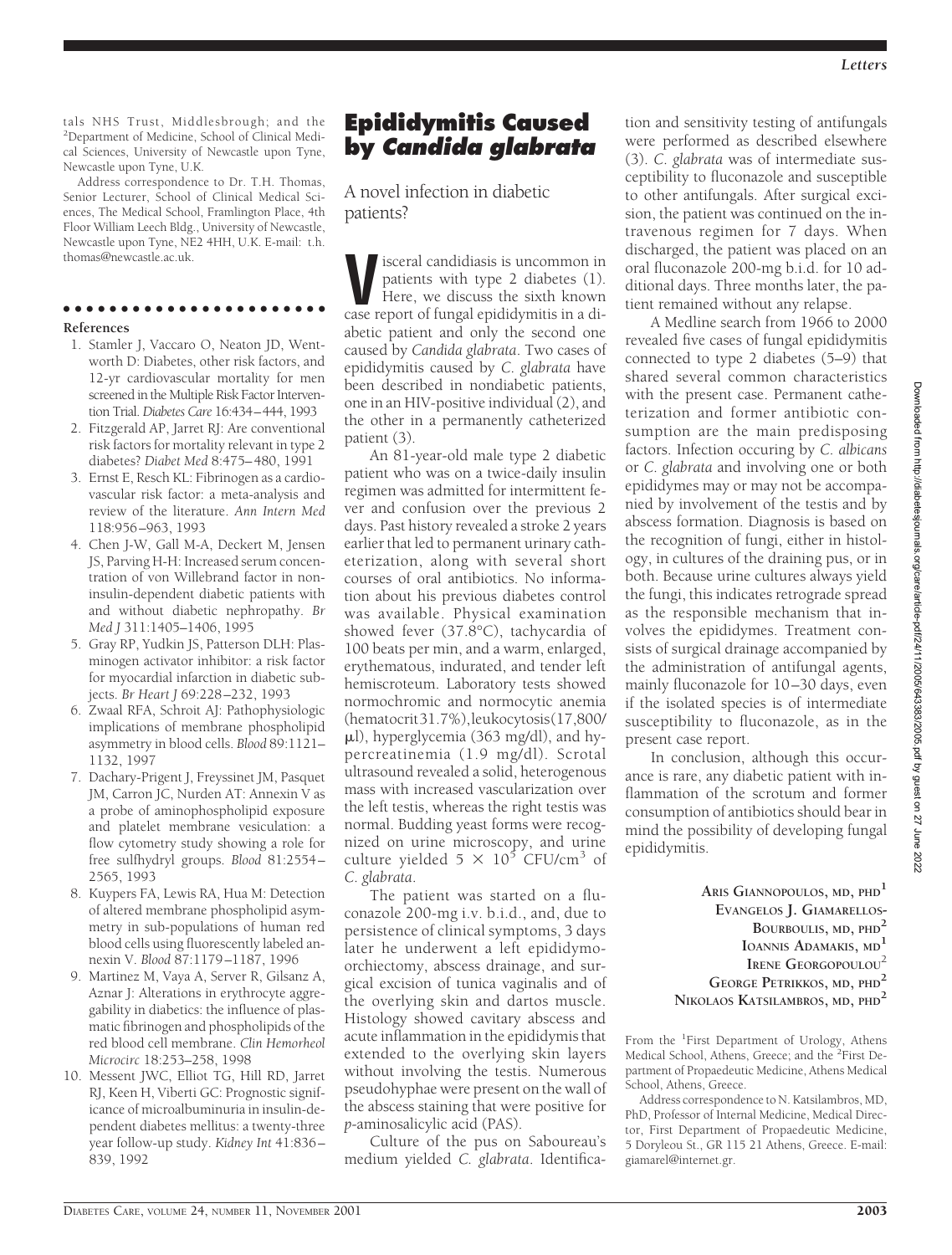#### ●●●●●●●●●●●●●●●●●●●●●●●

#### **References**

- 1. Joshi N, Caputo GM, Weitekamp MR, Karchmer AW: Infections in patients with diabetes mellitus. *N Engl J Med* 341: 1906–1912, 1999
- 2. Swartz DA, Harrington P, Wilcox R: Candidal epididymitis treated with ketoconazole (Letter). *N Engl J Med* 319:1485, 1988
- 3. Lyne JC, Flood HD: Bilateral epididymoorchitis with abscess. *Urology* 46:412– 414, 1995
- 4. Meis J, Petrou M, Bille J, Ellis D, Gibbs D, the Global Antifungal Surveillance Group: A global evaluation of the susceptibility of *Candida* species to fluconazole by disk diffusion. *Diagn Microbiol Infect Dis* 26:215–222, 2000
- 5. Gordon DL, Maddern J: Treatment of candida epididymo-orchitis with oral fluconazole (Letter). *Med J Aust* 156:744, 1992
- 6. Docimo SG, Rukstalis DB, Rukstalis MR, Kang J, Cotton D, DeWolf WC: *Candida* epididymitis: newly recognized opportunistic epididymal infection. *Urology* 41: 280–282, 1993
- 7. Sheaff M, Ahsan Z, Badenoch D, Baithun S: A rare cause of epididymo-orchitis*. Br J Urol* 75:250–251, 1995
- 8. Seçil M, Göktay AY, Dicle O, Yörükoğlu K: Bilateral epididymal *Candida* abscesses: sonographic findings and sonographically guided fine-needle aspiration. *J Clin Ultr* 26:413–415, 1998
- 9. Jenkin GA, Choo M, Hosking P, Johnson PDR: Candidal epididymo-orchitis: case report and review. *Clin Infect Dis* 26:942– 945, 1998

### **Study of the 429 T/C and 374 T/A Receptor For Advanced Glycation End Products Promoter Polymorphisms in Diabetic and Nondiabetic Subjects With Macrovascular Disease**

**The receptor for advanced glycation end products (RAGE) has been implicated in the development of vascular complications of diabetes by both in** he receptor for advanced glycation end products (RAGE) has been implicated in the development of vasvitro and in vivo studies (1). The most

compelling evidence demonstrated that blocking of AGE/RAGE binding prevented atherosclerotic development in animal models (2). It is plausible that genetic differences in the RAGE gene could alter expression and function to affect disease development. In previous studies, we have identified a number of potentially functional polymorphisms: Gly82Ser in the AGE-binding domain (3) and two common promoter polymorphisms at positions  $-429$  and  $-374$  (4). The Gly82Ser polymorphism was not found to relate to micro- or macrovascular disease of diabetes in a number of other studies. However, we reported an association between the  $-429$  polymorphism and retinopathy (4). The relation between genotype at the RAGE promoter and macrovascular disease is unknown.

Therefore, we screened the  $-429$  T/C and  $-374$  T/A polymorphisms in 157 type 2 diabetic subjects with ischemic heart disease (IHD) (107 without myocardial infarction [MI] vs. 51 with MI), 390 nondiabetic subjects with IHD (230 without MI vs. 160 with MI), and 199 control subjects with no personal or family history of diabetes or IHD. Patients with IHD were diagnosed by coronary angiography as having 50% stenosis in at least two coronary vessels. Type 2 diabetes was diagnosed according to World Health Organization criteria. Polymerase chain reaction/restriction fragment–length polymorphism genotyping was performed as previously described (4).

There were no differences in allele frequencies between diabetic subjects with  $(-429 \text{ T } 81\%, \text{ C } 19\%; -374 \text{ T }$ 83%, A 17%) or without (-429 T 83%, C 17%; -374 T 81%, A 19%) macrovascular disease, nor were there any differences between these subjects and control subjects  $(-429 \text{ T } 81\%, \text{ C } 18\%;$  $-374$  T 80%, A 20%) ( $P > 0.05$ ). In the nondiabetic subjects, no difference was found between subjects with  $(-429)$  T 84%, C 16%; -374 T 78%, A 22%) or without  $(-429 \text{ T } 81\%, \text{ C } 19\%; -374 \text{ T }$ 80%, A 20%) MI.

In conclusion, our results demonstrate that in these groups of subjects, no association exists between either the  $-429$  or  $-374$  RAGE promoter polymorphisms and macrovascular disease. Previous functional studies on these polymorphisms indicated an influence on RAGE levels; taken together with the demonstrated role of RAGE in human and animal models of vascular disease, this suggests that an association with vascular disease may be seen, especially in diabetic individuals. These polymorphisms may therefore make either little or no detectable contribution to macrovascular disease or demonstrate the limitations of gene association studies by representing a type II statistical error. As such, larger numbers are required to establish whether these polymorphisms have a causative role in the pathogenesis of vascular disease, demonstrating the possible limitation of gene association studies in case control populations.

**Acknowledgments**— This study was supported by the British Heart Foundation (Junior Research Fellowship no. FS/2000007).

#### **BARRY I. HUDSON, PHD MAX H. STICKLAND T. SIMON FUTERS, PHD PETER J. GRANT, MD, FRCP**

From the Academic Unit of Molecular Vascular Medicine, University of Leeds, Leeds General Infirmary, Leeds, United Kingdom.

Address correspondence to Dr. Barry I. Hudson, Academic Unit of Molecular Vascular Medicine, Research School of Medicine, G Floor, Martin Wing, Leeds General Infirmary, Leeds, LS1 3EX, U.K. Email: b.hudson@leeds.ac.uk.

### ●●●●●●●●●●●●●●●●●●●●●●●

#### **References**

- 1. Schmidt AM, Stern D: RAGE: a new target for the prevention and treatment of the vascular and inflammatory complications of diabetes. *Trends Endocrinol Metab* 11: 368–375, 2000
- 2. Park L, Raman KG, Lee KJ, Lu Y, Ferran LJ, Chow WS, Stern D, Schmidt AM: Suppression of accelerated diabetic atherosclerosis by the soluble receptor for advanced glycation endproducts.*Nat Med* 4:1025–1031, 1998
- 3. Hudson BI, Stickland MH, Grant PJ: Identification of polymorphisms in the receptor for advanced glycation end-products (RAGE) gene: prevalence in type II diabetes and ethnic groups. *Diabetes* 47:1155– 1157, 1998
- 4. Hudson BI, Stickland MH, Futers TS, Grant PJ: Effects of novel polymorphisms in the RAGE gene on transcriptional regulation and their association with diabetic retinopathy. *Diabetes* 50:1505– 1511, 2001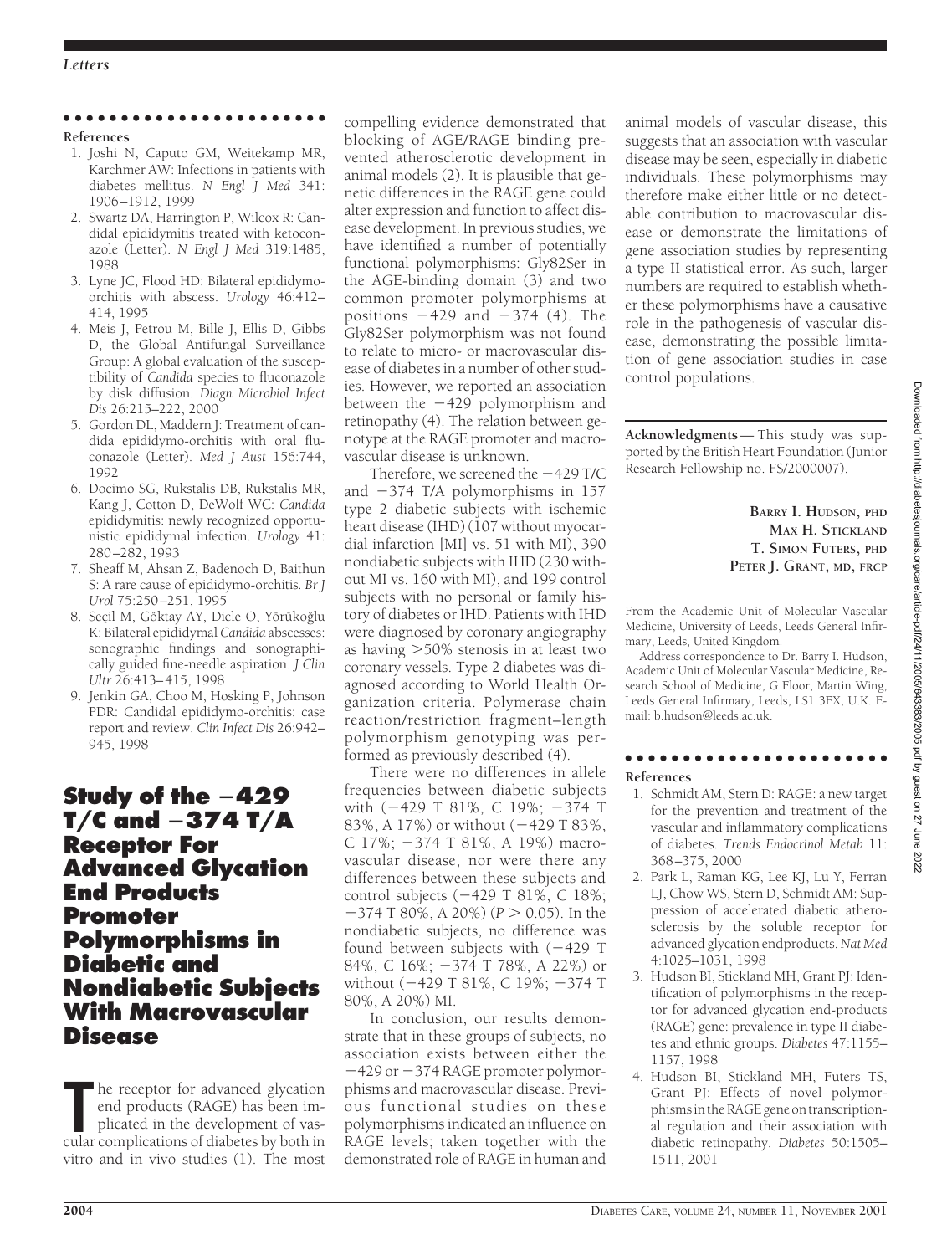#### *Letters*

glargine group  $(-1.29 \text{ mmol/l})$  than in the NPH insulin group  $(-0.68 \text{ mmol/}l)$ ;  $P = 0.02$ ). At end point, a higher percentage of insulin glargine–treated patients (43.9%) than NPH insulin–treated patients (39.0%) reached the target range of 4.4–8.8 mmol/l. These improved FBG levels could be due to the extended timeaction profile of insulin glargine.

During the entire study period, the percentage of subjects reporting at least one episode of symptomatic hypoglycemia was similar for insulin glargine and NPH insulin treatment (78.9 and 79.3%, respectively); however, fewer patients in the insulin glargine versus the NPH insulin group reported severe hypoglycemia  $(23.0 \text{ vs. } 28.6\%, respectively; P = 0.22,$ Cochran-Mantel-Haenszel test) and severe nocturnal hypoglycemia (12.6 vs.  $17.7\%$ , respectively;  $P = 0.19$ ), although these differences were not statistically significant.

Both insulin glargine and NPH insulin treatments were well tolerated. Of note, injection site reactions, categorized as adverse events of special interest, were evenly distributed between the insulin glargine and NPH insulin groups (9.2 vs. 8.6%, respectively). Serious adverse events were observed more often in the NPH insulin group than in the insulin glargine group (13.7 vs. 5.8%, respectively;  $P < 0.02$ , Fisher's exact test).

In conclusion, a once-daily subcutaneous dose of insulin glargine provides glycemic control that is at least as effective as once- or twice-daily NPH insulin in children and adolescents with type 1 diabetes, with significantly lower FBG levels and a trend toward fewer episodes of severe hypoglycemia and nocturnal hypoglycemia.

> **EDITH SCHOBER, MD<sup>1</sup> EUGEN SCHOENLE, MD<sup>2</sup> JACOBUS VAN DYK, MD<sup>3</sup> KARIN WERNICKE-PANTEN, MD<sup>4</sup> THE PEDIATRIC STUDY GROUP OF INSULIN GLARGINE**

From the <sup>1</sup>University Children's Hospital, Vienna, Austria; the <sup>2</sup> University Children's Hospital, Zurich, Switzerland; the <sup>3</sup>University of Pretoria, Pretoria Academic Hospital, Pretoria, South Africa; and 4 Clinical Development, Aventis Pharma Deutschland, Frankfurt, Germany.

Address correspondence to Edith Schober, University Children's Hospital, Waehringer Guertel 18- 20, 1090 Vienna, Austria. E-mail: edith.schober@ akh-wien.ac.at.

E.S. received supporting funds from Aventis

### **Comparative Trial Between Insulin Glargine and NPH Insulin in Children and Adolescents With Type 1 Diabetes**

**S**tudies such as the Diabetes Control and Complications Trial have shown that, as in adult patients, intensive diabetes management in adolescent patients results in better glycemic control and delays the onset and slows the progression of vascular and neurological complications (1). However, a crosssectional multinational study showed that less than one-third of the children and adolescents who underwent treatment for diabetes had adequate metabolic control (2). Providing a constant supply of basal insulin that mimics that of healthy individuals is an essential aspect of maintaining tight glycemic control in patients with type 1 diabetes. The traditional NPH insulin and ultralente basal insulin formulations do not provide a constant and reliable 24-h basal insulin supply because their duration of action is too short, and unwanted peaks of action in the night can cause nocturnal hypoglycemia (3). This is of particular relevance in children and adolescents, who are more prone to hypoglycemic episodes (4,5).

A new long-acting insulin analog has been developed using recombinant DNA technology. Insulin glargine differs from human insulin by the addition of two additional arginines on the COOH terminus of the B-chain and the replacement of an asparagine residue with glycine on the Achain (6). The resulting molecule has a peakless, prolonged time-action profile and can be used once daily. These features enable insulin glargine to provide sufficient basal insulin over 24 h when used in a basal-bolus regimen while limiting the incidence of hypoglycemic, particularly nocturnal hypoglycemic, episodes (7). The objective of this study was to compare the metabolic effect and safety of insulin glargine with NPH insulin in children and adolescents with type 1 diabetes.

In a multicenter open-label randomized study, 349 patients with type 1 dia-

betes, aged 5–16 years, who were using at least three daily preprandial injections of normal insulin and who had an  $HbA_{1c}$ value of  $\leq 12\%$ , were treated for 6 months. Patients received insulin glargine once daily (at bedtime), irrespective of their prior regimen (174 patients), whereas the regimen for patients receiving NPH insulin was either once (at bedtime in 114 patients) or twice daily (in the morning and at bedtime in 61 patients), based on their prior treatment regimen. Titration of the bedtime dose of insulin was related to fasting blood glucose (FBG), with a target of 4.4–8.8 mmol/l. Regular insulin was injected before meals according to the habits of the patients. Insulin glargine and NPH insulin treatment groups had a similar distribution in terms of sex, age (11.8  $\pm$  2 vs. 11.5  $\pm$  2 years), BMI (18.8  $\pm$  2 vs. 18.9  $\pm$  2 kg/ m<sup>2</sup>), ethnic group, puberty stage (preadolescent 32.8 vs. 35.4%; and adolescent 67.2 vs. 64.6%), and age at onset of diabetes (7.4  $\pm$  3.17 vs. 7.4  $\pm$  3.31 years).

The primary efficacy measure was mean change from baseline in GHb levels, which was determined by analysis of covariance (ANCOVA). The difference in mean change from baseline between insulin glargine and NPH insulin was estimated using adjusted means together with the associated SE and 95% CI from the ANCOVA model. The secondary efficacy measures were mean change in FBG levels from baseline (analyzed by AN-COVA) and incidence of hypoglycemia (compared between treatment groups using rank analysis of variance). Hypoglycemia was catergorized as either symptomatic (with clinical symptoms that could be confirmed by blood glucose levels  $\leq$ 2.8 mmol/l) or asymptomatic (any event with a confirmed blood glucose level 2.8 mmol/l but without any symptoms). Severe hypoglycemia was defined as an event with symptoms consistent with hypoglycemia in which the patient required assistance from another person and which was associated with a blood glucose level 2.8 mmol/l or prompt recovery after oral carbohydrate or intravenous glucose or glucagon administration (8).

There was no difference between insulin glargine and NPH insulin in terms of change in GHb from baseline to end point  $(0.28 \pm 0.09\% \text{ vs. } 0.27 \pm 0.09\%, P =$ 0.93). However, FBG decreased more from baseline to end point in the insulin

202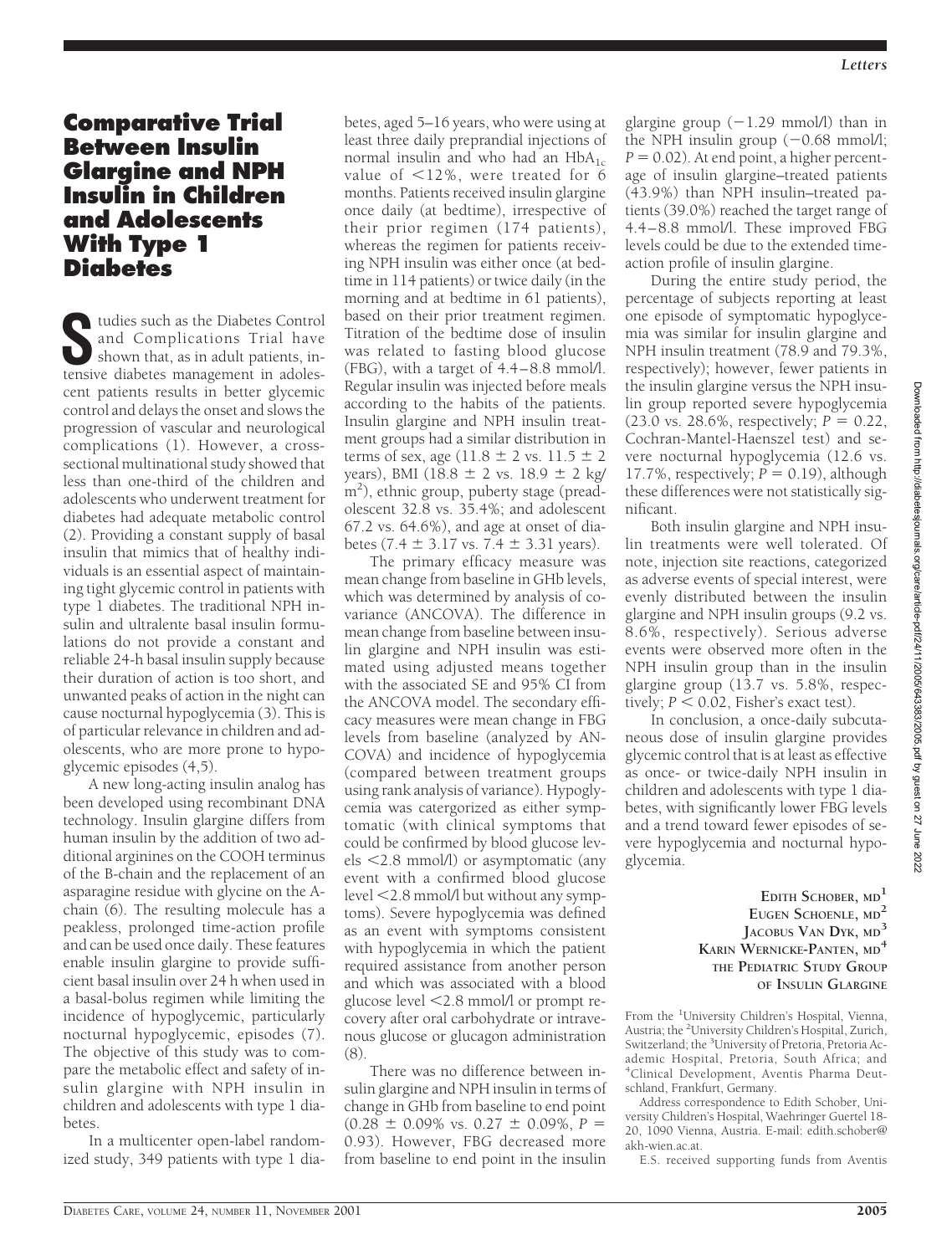Pharma. J.V.D. was paid consultation fees by Aventis for each participating patient. K.W.-P. holds stock in Aventis Pharma Germany.

### **APPENDIX**

Investigators for the Pediatric Study Group of Insulin Glargine

Austria: Peter Kitzler, MD; Klaus Schmitt, MD; Edith Schober, MD; Belgium: Jean De Schepper, MD; Raoul Rooman, MD; Croatia: Katarina Cvijovic, MD; Czech Republic: Stanislava Kolouskova, MD, Jan Lebel, MD; Libuse Osickova, MD; Jaroslav Skvor, MD; Jirina Venhacova, MD; Finland: Marja-Liisa Kaar, MD; Paevi Tapanainen, MD; Raisa Lounamaa, MD; Matti Salo, MD; Germany: Juergen Herwig, MD; Eberhard Kauf, MD; Andreas Lemmer, MD; Ulf Wendel, MD; Bernd Schulze-Schleppinghoff, MD; South Africa: Larry Distiller, MD; L. Robertson, MD; J. Van Dyk, MD; Switzerland: Eugen Schoenle, MD; the Netherlands: Mieke Houdijk, MD; Joan Schermer-Rotte, MD; Adrianus van Rhijn, MD; U.K.: David Dunger, MD.

#### ●●●●●●●●●●●●●●●●●●●●●●● **References**

- 1. Diabetes Control and Complications Trial Research Group: Effect of intensive diabetes treatment on the development and progression of long-term complications in adolescents with insulin-dependent diabetes mellitus: Diabetes Control and Complications Trial. *J Pediatr* 125:177– 188, 1994
- 2. Mortensen HB, Hougaard P, the Hvidore Study Group on Childhood Diabetes: Comparison of metabolic control in a cross-sectional study of 2,873 children and adolescents with IDDM from 18 countries. *Diabetes Care* 20:714–720, 1997
- 3. Heinemann L, Richter B: Clinical pharmacology of human insulin. *Diabetes Care* 16 (Suppl. 3):S90–S100, 1993
- 4. Bhatia V, Wolfsdorf J: Severe hypoglycemia in youth with insulin-dependent diabetes mellitus: frequency and causative factors. *Pediatrics* 88:1187–1193, 1991
- 5. Limbert C, Schwingshandl J, Haas J, Roth R, Borkenstein M: Severe hypoglycemia in children and adolescents with IDDM: frequency and associated factors. *J Diabetes Complications* 7:216–220, 1993
- 6. Heinemann L, Linkeschova R, Rave K, Hompesch B, Sedalk M, Heise T: Timeaction profile of the long-acting insulin analog insulin glargine (HOE901) in comparison with those of NPH insulin and placebo. *Diabetes Care* 23:644–649, 2000
- 7. Matthews D, Pfeiffer C: A new long-acting

insulin (HOE901) demonstrates less nocturnal hypoglycaemia when compared with protamine insulin in a clinical trial (Abstract). *Diabetologia* 41:A245, 1998

8. The Diabetes Control and Complications Trial Research Group: Epidemiology of severe hypoglycemia in the Diabetes Control and Complications Trial. *Am J Med* 90:450–459, 1991

### **Evaluation of Light Exercise in the Treatment of Gestational Diabetes**

The metabolic goal of therapy in gestational diabetes (GD) is to maintain euglycemia, and when it is not achieved with diet alone, insulin therapy he metabolic goal of therapy in gestational diabetes (GD) is to maintain euglycemia, and when it is not is added (1). Physical training has both acute and long-term effects on insulin sensitivity, insulin secretion, and glucose metabolism in both nondiabetic and diabetic subjects (2), and the benefit of training has also been shown in patients with GD, where controlled training achieves euglycemia with no need for insulin treatment (3). Nevertheless, physical exercise of moderate intensity has been associated with uterine contractions unless performed with the arms (4).

The clinical observation that light postprandial exercise in patients with GD was useful in decreasing blood glucose (BG) prompted this controlled crossover study, which had the aim of assessing the magnitude of its effect in women with GD.

A total of 20 non– exercise-trained women with GD (Third Workshop-Conference on Gestational Diabetes Mellitus criteria) were studied after diagnosis on two different days (3–7 days apart, first day regime randomly allocated). The study began between 8:00 A.M. and 9:00 A.M., and capillary blood glucose (CBG) was measured (Hemocue, Angelholm, Sweden) during fasting and 1 and 2 h after a standard breakfast consisting of 20 g of carbohydrates. On the control day, the women remained seated throughout the observation period, and in the study day, they walked self-paced on a flat surface in the first hour after breakfast and remained seated during the second hour. The mean age (means  $\pm$  SD) was 33.5  $\pm$  4.6 years, the gestational age was  $30.7 \pm 5.5$  weeks, and the weight was  $69.6 \pm 9.4$  kg. For

data analysis, the *t* test for paired data was used (variables normally distributed).

We found significant differences (control day versus study day) in 1-h postprandial BG (6.02  $\pm$  0.78 vs. 5.35  $\pm$  $0.69$  mmol/l,  $P = 0.001$ ), 1-h postprandial heart rate (82  $\pm$  9 vs. 91  $\pm$  10 bpm,  $P = 0.002$ ), and 1-h BG excursion  $(1.79 \pm 0.6 \text{ vs. } 1.07 \pm 0.68 \text{ mmol/l}, P <$ 0.001), whereas no differences were observed in fasting and 2-h postprandial BG, basal and 2-h postprandial heart rate, or basal and 1- and 2-h postprandial blood pressure. There was a trend toward a higher effect of exercise in 1-h postprandial BG in those women with higher levels on the control day ( $r = 0.43$ ,  $P = 0.058$ ). No untoward effect was observed.

We have shown that light postprandial exercise decreases postprandial BG excursion in women with GD, and this has been achieved with very light exercise (2.52 km in 1 h, 9 bpm increase in heart rate). We conclude that in addition to the benefits of physical training on blood glucose control, women with GD could benefit from light postprandial exercise and potentially avoid or delay insulin therapy. In clinical practice, light postprandial exercise could translate into avoiding rest at that time.

> **APOLONIA GARCı´A-PATTERSON, MD ESTHER MARTı´N, RN JUSTA UBEDA, RN MIGUEL ANGEL MARı´A, RN ALBERTO DE LEIVA, MD, PHD ROSA CORCOY, MD, PHD**

From the Endocrinology Service, Hospital de la Santa Creu i Sant Pau, Universitat Autònoma de Barcelona, Barcelona, Spain.

Address correspondence to Rosa Corcoy, MD, PhD, Servei d'Endocrinologia i Nutrició, Hospital de la Santa Creu i Sant Pau, Avinguda Sant Antoni, M<sup>a</sup> Claret, 167, Barcelona 08025, Spain. E-mail: rcorcoy@santpau.es.

#### ●●●●●●●●●●●●●●●●●●●●●●●

#### **References**

- 1. Metzger BE, Coustan DR: Summary and recommendations of the Fourth International Workshop-Conference on Gestational Diabetes Mellitus. *Diabetes Care* 21 (Suppl. 2):B161–B167, 1998
- 2. Horton ES: Exercise in the treatment of NIDDM: applications for GDM? (Review) *Diabetes* 40 (Suppl. 2):175–178, 1991
- 3. Jovanovic-Peterson L, Durak E, Peterson CM: Randomized trial of diet versus diet plus cardiovascular conditioning on glucose levels in gestational diabetes. *Am J Obstet Gynecol* 161:415–419, 1989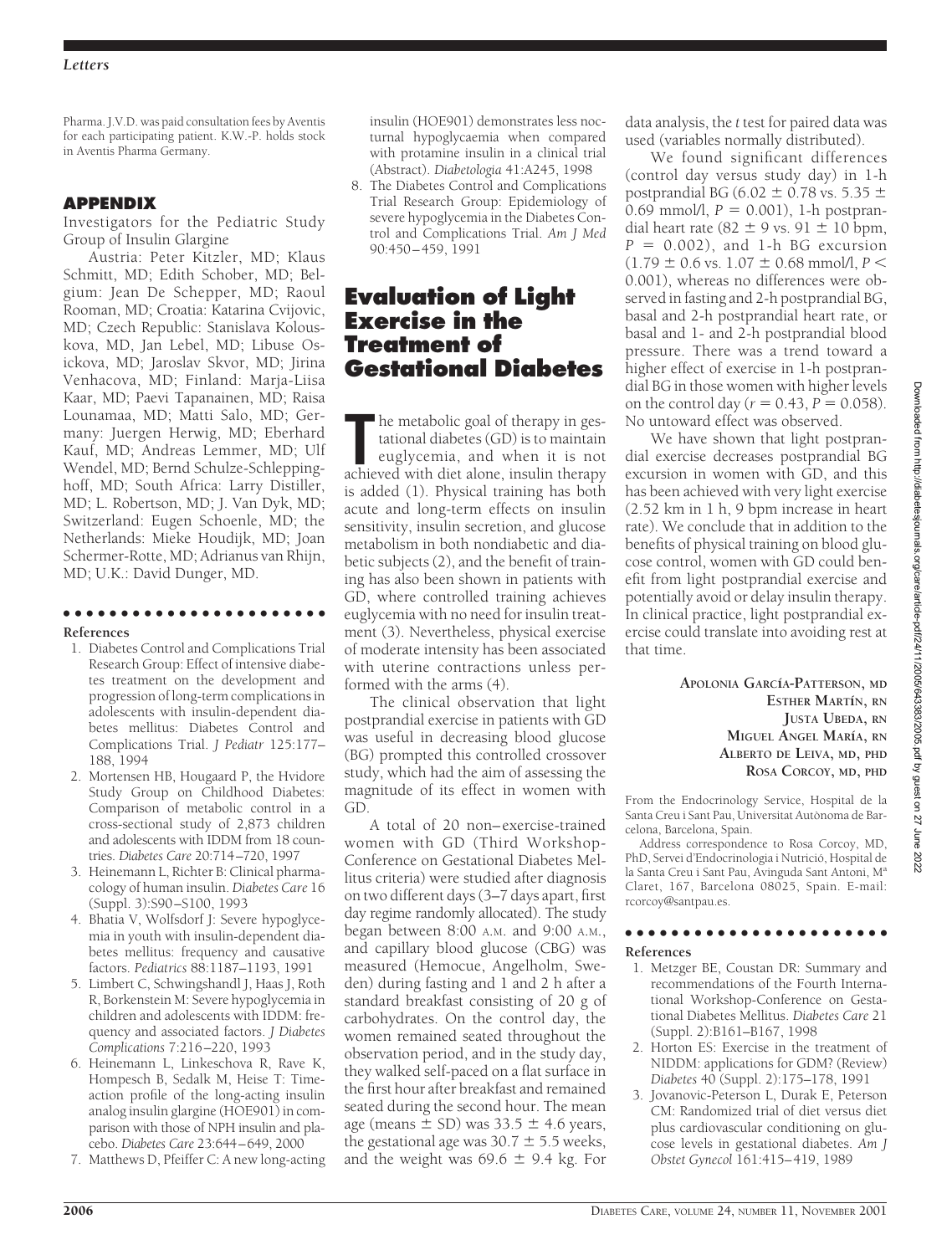4. Durak E, Jovanovic-Peterson L, Peterson ChM: Comparative evaluation of uterine response to exercise on five aerobic machines. *Am J Obstet Gynecol* 162:754–756, 1990

### **Preventing Type 2 Diabetes**

Perceptions about risk and prevention in a population-based sample of adults  $\geq$ 45 years of age

The ype 2 diabetes is increasing in the U.S. and constitutes a major public health problem (1). Preventing the onset of diabetes through lifestyle ype 2 diabetes is increasing in the U.S. and constitutes a major public health problem (1). Preventing the changes, such as improved diet, increased physical activity, and weight control, in individuals at risk presents an attractive public health opportunity. Recently, a randomized controlled clinical trial from Finland showed a 58% decrease in the incidence of type 2 diabetes when lifestyle interventions were conducted in highrisk subjects (2). Similar studies comparing lifestyle interventions and pharmacological therapies to prevent type 2 diabetes are currently underway (3). However, implementing diabetes prevention interventions in the general population will be challenging.

From November 2000 through January 2001, the Montana Department of Public Health and Human Services conducted a random-digit household telephone survey of people  $\geq$ 45 years of age living in two rural counties in Montana. Respondents were asked if they had ever been told by a physician that they had diabetes (including gestational diabetes), if they had a family history of diabetes (sister, brother, or parents), and if they had ever been told they had high cholesterol and/or high blood pressure. Respondents with a previous diagnosis of diabetes (except gestational diabetes) were excluded. The remaining respondents were asked, "Do you think you are at risk for diabetes?," "Do you think that you can prevent getting diabetes?," and "Has a doctor or other health professional ever told you that you may be at risk for developing diabetes?" BMI was calculated based on self-reported height and weight. Respondents with a BMI  $\geq$ 25.0 were defined as overweight, and respondents with a BMI  $\geq$ 30.0 were defined as obese. Risk factors, including age  $\geq$ 45 years, family history of diabetes, history of gestational diabetes, being overweight, history of high blood pressure, and history of high cholesterol, were categorized for each respondent. Hypertension and a history of high cholesterol were used to indicate a possible association with the insulin resistance/metabolic syndrome. Pearson's  $\chi^2$  tests were used to assess associations among perceived risk for diabetes, perceived ability to prevent diabetes, and medical advice regarding diabetes risk. Logistic regression analyses were conducted to identify independent variables associated with these responses. Odds ratios (ORs) and 95% CIs were calculated.

A total of 605 people were reached by telephone, and 29 (4.8%) of these reported that they had diagnosed diabetes and were excluded from the analyses. Of the total respondents, 571 (94.4%) reported that they did not currently have diabetes. In addition, five (0.8%) women reported a history of gestational diabetes only and were included in the analyses. Among those with no current diagnosis of diabetes, the majority of respondents were female (60%) and the mean age was 60 years (maximum age 97 years). Altogether, 38% reported a family history of diabetes, 49% had a BMI  $\geq$ 25.0, 26% reported having high blood pressure, and 28% reported having high cholesterol.

Also, 22% of the respondents considered themselves at risk for diabetes, 71% did not consider themselves at risk, and 7% were unsure; 60% thought they could prevent diabetes, 17% did not, and 23% were unsure. Only 10% of the respondents reported receiving medical advice regarding diabetes risk.

The probability of considering oneself at risk for diabetes was higher among

**Table 1—***Characteristics and risk factors among respondents* > *45 years of age who consider themselves at risk for diabetes, perceive that they can prevent getting diabetes, and have received medical advice regarding diabetes risk*

|                              | Consider self<br>at risk for<br>diabetes | Can prevent<br>getting<br>diabetes | Received medical<br>advice regarding<br>diabetes risk |
|------------------------------|------------------------------------------|------------------------------------|-------------------------------------------------------|
| Total $(N = 576)$            | 22 (129)                                 | 60 (347)                           | 10(55)                                                |
| Age (years)                  |                                          |                                    |                                                       |
| $45-64 (n = 390)$            | $26(101)*$                               | $63(246)*$                         | 10(39)                                                |
| $\geq 65 (n = 186)$          | 15(28)                                   | 54 (101)                           | 9(10)                                                 |
| <b>Sex</b>                   |                                          |                                    |                                                       |
| Men $(n = 232)$              | 18(42)                                   | 57 (131)                           | 6(14)                                                 |
| Women $(n = 344)$            | $25(87)$ *                               | 63 (216)                           | $12(41)*$                                             |
| BMI                          |                                          |                                    |                                                       |
| Obese $(n = 83)$             | $41(34)$ *                               | 66 (55)                            | $21(17)*$                                             |
| Overweight ( $n = 199$ )     | 29(58)                                   | 56 (111)                           | 10(19)                                                |
| Not overweight ( $n = 264$ ) | 9(23)                                    | 63(165)                            | 6(16)                                                 |
| High blood pressure          |                                          |                                    |                                                       |
| Yes $(n = 151)$              | $33(49)*$                                | 52 (79)                            | $14(21)*$                                             |
| No/unknown ( $n = 425$ )     | 19(80)                                   | $63(268)*$                         | 8(34)                                                 |
| High cholesterol             |                                          |                                    |                                                       |
| Yes $(n = 163)$              | 27(44)                                   | 49 (79)                            | 9(14)                                                 |
| No/unknown $(n = 413)$       | 21(85)                                   | $65(268)*$                         | 10(41)                                                |
| Family history of diabetes   |                                          |                                    |                                                       |
| Yes $(n = 217)$              | 42 (92)*                                 | 55 (119)                           | $20(43)*$                                             |
| No/unknown ( $n = 359$ )     | 10(37)                                   | 64 (228)*                          | 3(12)                                                 |
| Number of risk factors for   |                                          |                                    |                                                       |
| diabetes                     |                                          |                                    |                                                       |
| $1(n = 117)$                 | 3(4)                                     | 66 (77)                            | 1(1)                                                  |
| $2(n = 213)$                 | 13(27)                                   | 67(142)                            | 7(15)                                                 |
| $3-6(n = 246)$               | 40 (98)*                                 | 52 (128)*                          | $16(39)*$                                             |

Data are % (*n*) of subjects in each risk category who answered "Yes." \**P* 0.05. Numbers may not total 576 due to missing data.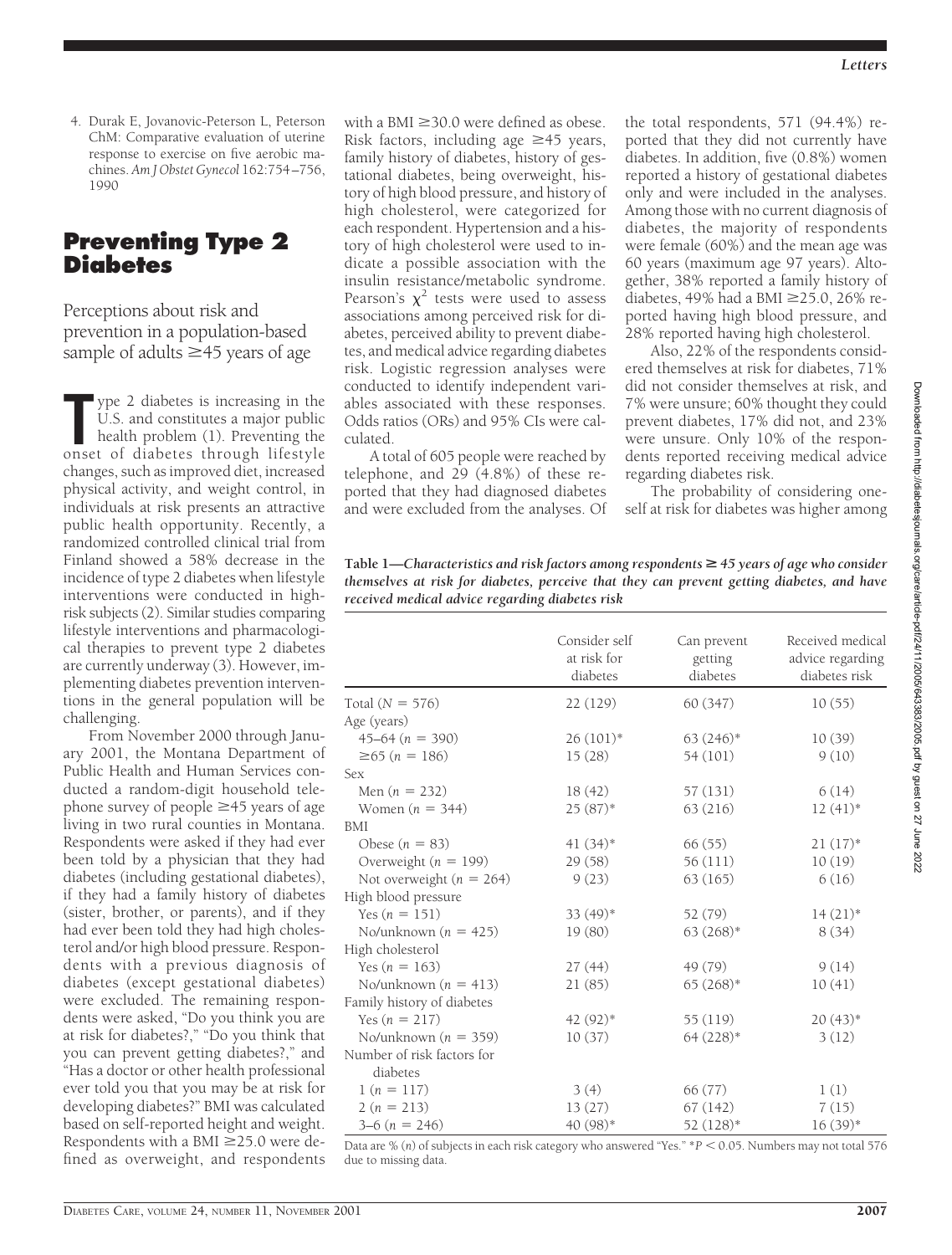respondents who were 45–64 years of age, female, and obese and who had high blood pressure and a family history of diabetes (Table 1). People aged 45–64 years were also more likely than older respondents to feel that they could prevent diabetes. Those with high blood pressure, high cholesterol, and a family history of diabetes were less likely to feel that they could prevent diabetes. Women, obese respondents, those with high blood pressure, and those with a family history of diabetes were more likely than others to have received medical advice from a health professional regarding diabetes risk.

Including age  $\geq$ 45 years as a risk factor, 20% of respondents had one factor suggesting high risk for diabetes, 37% had two factors, and 43% had three to six factors. Although people with three or more factors were more likely than people with fewer than three risk factors to consider themselves at risk for diabetes (*P* 0.001), people with three or more risk factors were less likely to feel that they could prevent diabetes  $(P = 0.002)$  (Table 1). However, respondents with three or more risk factors were more likely than those with fewer risk factors to recall having received medical advice from a health care professional regarding diabetes risk  $(P < 0.001)$ .

After adjusting for multiple factors, younger age (OR 2.59 [95% CI 1.51– 4.46]), high blood pressure (1.93 [1.16– 3.23]), family history of diabetes (6.65  $[4.17–10.61]$ , and being overweight (3.81 [2.34–6.20]) were independently associated with respondents considering themselves at risk for diabetes. Men were less likely than women to consider themselves at risk (0.53 [0.33–0.87]). Respondents with high blood pressure (0.80 [0.35– 0.79]), high cholesterol (0.52 [0.34–0.78]), and a family history of diabetes (0.65 [0.45–0.93]) were less likely to feel they could prevent diabetes. Those with a family history of diabetes (6.42  $[3.27-12.62]$ ) and those who were overweight (2.28 [1.22– 4.29]) were more likely to report having received medical advice regarding diabetes risk. Men, however, were less likely than women to recall medical advice regarding diabetes risk (0.46 [0.23–0.90]).

People must perceive that they are at risk for type 2 diabetes and believe that diabetes can be prevented before they will initiate and maintain positive diet and ex-

ercise behaviors or prophylactic medication. In this survey, people reporting multiple risk factors for diabetes were less likely to perceive that diabetes was preventable than those with fewer risk factors. Although a family history of diabetes was most strongly associated with an individual's perceived risk, those with a positive family history were less likely than others to believe that diabetes was preventable. Of particular interest is the finding that few respondents reported receiving medical advice from health professionals regarding diabetes risk. It is likely that more respondents in our study were at risk for diabetes than those who could recall receiving medical advice concerning their personal risk for diabetes. Although this study was conducted in two predominantly white, western, U.S. rural counties and has the limitations inherent in any telephone survey, the data have important implications. Our study suggests that widespread translation of the findings of type 2 diabetes prevention trials will require changing the beliefs about primary prevention in those at the highest risk for diabetes and aggressively promoting diabetes prevention in medical practice.

**Acknowledgments**— This project was supported through a cooperative agreement (U32/ CCU815663-03) with the Centers for Disease Control and Prevention, Division of Diabetes Translation, and a rural health outreach grant (DO4RH 00259-0) from the Health Resources and Services Administration.

We thank the staff members of Northwest Resource Consultants for their expertise and work on the telephone survey.

> **TODD S. HARWELL, MPH<sup>1</sup> NANCY DETTORI, RN<sup>2</sup> BENJAMIN N. FLOOK, MD<sup>2</sup> LINDA PRIEST, BS<sup>3</sup> DAVID F. WILLIAMSON, PHD<sup>4</sup>** STEVEN D. HELGERSON, MD, MPH,<sup>1</sup> **DOROTHY GOHDES, MD<sup>1</sup>**

From the <sup>1</sup>Montana Department of Public Health and Human Services, Helena, Montana; the <sup>2</sup>Park County Diabetes Project, Livingston, Montana; 3 Northwest Resource Consultants, Helena, Montana; and the <sup>4</sup>Division of Diabetes Translation, Centers for Disease Control and Prevention, Atlanta, Georgia.

Address correspondence to Todd S. Harwell, Montana Department of Public Health and Human Services, Cogswell Building, C-317, P.O. Box 202951, Helena, MN 59620. E-mail: tharwell @state.mt.us.

#### ●●●●●●●●●●●●●●●●●●●●●●●

#### **References**

- 1. Mokdad AH, Ford ES, Bowman BA, Nelson DE, Engelgau MM, Vinicor F, Marks JS: Diabetes trends in the U.S.: 1990–1998. *Diabetes Care* 23:1278– 1283, 2000
- 2. Tuomilehto J, Lindstrom J, Eriksson JG, Valle TT, Hamalainen H, Ilanne-Parikka P, Keinanen-Kiukaanniemi S, Laakso M, Louheranta A, Rastas M, Salminen V, Uusitupa M, Aunola S, Cepaitis Z, Moltchanov V, Hakumaki M, Mannelin M, Martikkala V, Sundvall J: Prevention of type 2 diabetes mellitus by changes in lifestyle among subjects with impaired glucose tolerance. *N Engl J Med* 344:1343– 1350, 2001
- 3. Diabetes Prevention Program Research Group: The Diabetes Prevention Program: design and methods for a clinical trial in the prevention of type 2 diabetes. *Diabetes Care* 22:623–634, 1999

### **Human Insulin Analog Insulin Aspart Does Not Cause Insulin Allergy**

**Human** insulin is beneficial for most<br>
diabetic patients for whom insulin<br>
therapy is indispensable. However,<br>
some patients suffer from insulin allergy diabetic patients for whom insulin some patients suffer from insulin allergy. Insulin allergies are immunologic reactions to exogenous insulin, which cause local or systemic symptoms. Here we report that insulin aspart, a human insulin analog, alleviated local and generalized insulin allergy in the absence of antiallergic agents in a Japanese patient.

A 59-year-old woman (60 kg body wt, BMI 24.4 kg/m<sup>2</sup>) with bronchial asthma was admitted to our hospital in December 2000 for the treatment of uncontrolled diabetes. She was first diagnosed as having type 2 diabetes in 1996 and started on treatment with oral hypoglycemic agents. However, hyperglycemia was difficult to control, and treatment with human insulin was started in July 1999. After subcutaneous injection of human regular insulin, she developed a skin rash, itching, and slight stridor. Although she had been treated with anti-allergic drugs (anatomize 75 mg, chlorpheniramine maltase 6 mg per day) along with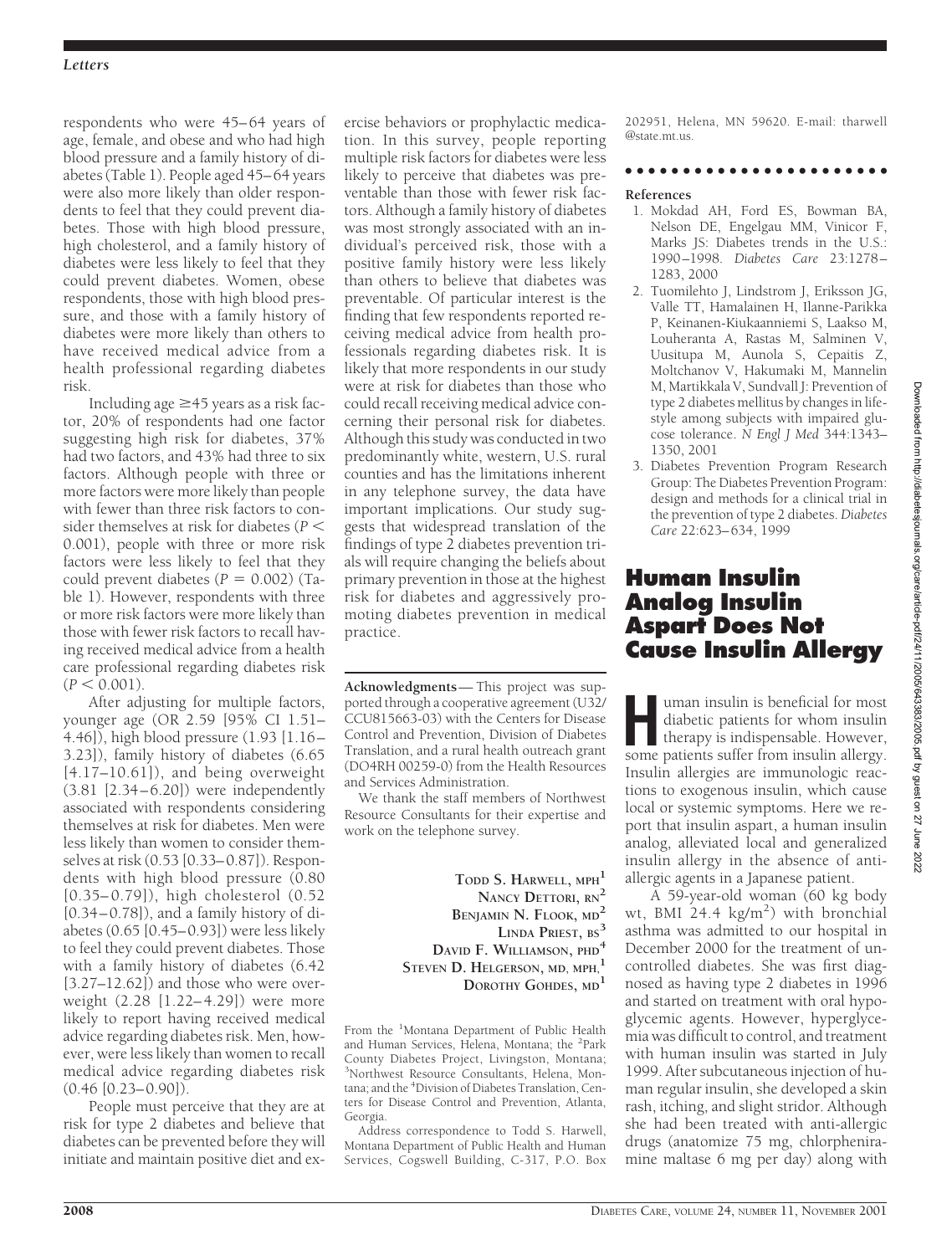regular/NPH insulin, her allergic reaction to insulin continued. The percentage of eosinophils in the peripheral white blood cell count was 9.8% (normal 7%). On further examination, she also showed a high level of total IgE (2,368 IU/ml; normal range 270 IU/ml) and human insulin–specific IgE in RAST (radioallergosorbent test; 8.04 AU/ml; normal range  $< 0.34$ ). Drug-induced lymphocyte stimulation tests for regular and NPH insulin were negative.

The patient demonstrated both local and generalized allergic reactions to different kinds of human insulin, including human regular insulin, NPH insulin, and crystalline zinc-insulin suspension, not only after systemic injection but also after intradermal test. She also demonstrated similar allergic reactions to bovine and porcine insulin. There was no evidence of allergic reactions to concomitant materials or any preservatives. To test the possibility of treating the patient with insulin analogs, we examined skin reactions to the two rapid-acting insulin analogs aspart (B28Asp human insulin) and lispro (B28Lys-B29Pro human insulin). Although insulin lispro also caused localized allergic reactions, insulin aspart alone did not induce local or systemic allergic reactions. Moreover, during the 6 months after the start of treatment with insulin aspart, diabetic control was improved, as shown by a reduction in  $HbA_{1c}$ values from 8.9 to 7.6%. Although total IgE was not changed (from 2,368 to 2,254 IU/ml), the level of human insulin– specific IgE in RAST was significantly reduced from 8.04 to 4.37 AU/ml.

Insulin aspart is a new rapid-acting human insulin analog. It is characterized with rapid uptake, higher insulin peak, and rapid decline. The B26-B30 region is not particularly critical for insulin receptor recognition and has been a preferred site for structural modifications aimed at modifying the pharmacokinetic profile of the insulin molecule. In human insulin–transgenic mice, antibodies against insulin were not elicited by injection of B28Asp insulin (insulin aspart), in comparison with other analogs (1). It appears that insulin aspart had a reduced antigenicity. This is supported by the fact that no allergic reaction was induced in our patient when injected with insulin aspart. Although it was not found in this case, insulin lispro has also been reported to not induce insulin allergy (2).

Taken together, the data suggest that position B28 may be a common immunogenic epitope in insulin allergy. Therefore, the modification of insulin at position B28 allows not only acceleration of the rate of absorption from injection sites but also suppression of insulin allergy.

> **HISAFUMI YASUDA MASAO NAGATA HIROAKI MORIYAMA KAZUHIRO FUJIHIRA REIKO KOTANI KATSUMI YAMADA HIROO UEDA KOICHI YOKONO**

From the Division of Internal and Geriatric Medicine, Department of Development and Aging, Kobe University Graduate School of Medicine, Kobe, Japan.

Address correspondence and reprint requests to Masao Nagata, MD, PhD, Division of Internal and Geriatric Medicine, Department of Development and Aging, Kobe University Graduate School of Medicine, 7-5-1 Kusunoki-cho, Chuo-ku, Kobe 650-0017, Japan. E-mail: nagata@med.kobe-u.ac.jp.

#### ●●●●●●●●●●●●●●●●●●●●●●● **References**

- 1. Ottensen JL, Nilsson P, Jami J, Weilguny D, Duhrkop M, Bucchini D, Havelund S, Fogh JM: The potential immunogenicity of human insulin and insulin analogues evaluated in transgenic mouse model. *Diabetologia* 37:1178–1185, 1994
- 2. Abraham MR, al-Sharafi BA, Saavedra GA, Khardori R: Lispo in the treatment of insulin allergy. *Diabetes Care* 22:1916– 1917, 1999

COMMENTS AND RESPONSES

### **Misleading Algorithm for Management of Adult Patients With Diabetic Ketoacidosis**

**W**e were initially pleased to see the technical review and position statement on management of hyperglycemic crises in the January issue of *Diabetes Care* (1,2), believing that this could serve as an excellent educational resource for house staff, until we read the algorithm for treatment of adult diabetic ketoacidosis (DKA), which was presented in both articles. The final recommendation reads, "After resolution of DKA, follow blood glucose (BG) every 4 h and give sliding scale regular insulin SC [subcutaneous] in 5 unit increments for every 50 mg/dl increase in BG above 150 mg/dl for up to 20 units for BG of  $\geq$ 300 mg/dl." Although the text of both papers comments on the need to overlap SC insulin with intravenous insulin, the algorithm does not address this. In fact, a physician following this algorithm could very well stop the insulin infusion when the blood glucose is 140 mg/dl, withhold insulin therapy (as the "sliding scale" implies) from a patient known to be prone to ketosis, and not check another blood glucose until 4 h later. Even if the blood glucose at discontinuation of the insulin infusion is  $>150$  mg/dl (which the algorithm suggests it should be, for reasons unclear to us), there is no reason to think that 5 units of SC regular insulin for a 4-h period will be sufficient in every patient. Interestingly, the algorithm for treatment of DKA in children is more appropriate, suggesting the institution of mixed shortand intermediate-acting insulin therapy based on the patient's body weight. In our experience, we have also found it easier to continue the insulin infusion overnight and transition to SC insulin at breakfast. Although this approach may not be suitable for every patient, in most cases it seems to work well.

We are also very concerned with the term "sliding scale." We work very hard to explain to house staff that the term is misleading, and we prefer to use "supplemental insulin" instead to drive home the physiological relationship between basal and mealtime insulin requirements. The term "sliding scale" invariably leads to patients being given only short-acting insulin intermittently in response to an already elevated BG and having their insulin withheld at lower BG levels, which clearly is not suitable for most situations.

Because there is no scientific rationale for the recommendation to treat adult ketosis-prone patients with sliding scale insulin only and, in fact, logic would suggest that this could be harmful, we feel that this algorithm should be amended to be more in keeping with what is recommended in the text of these articles.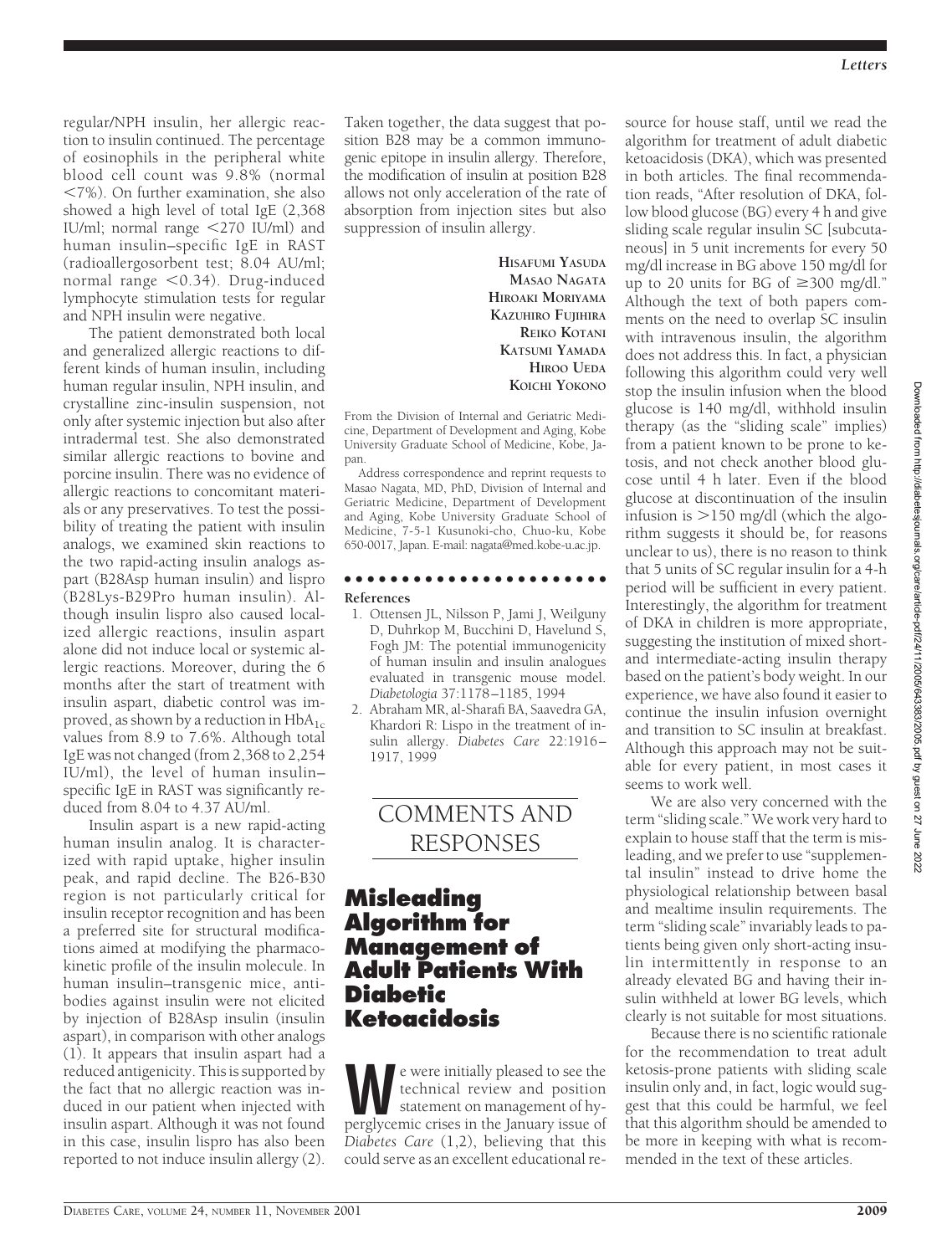#### **M. SUE KIRKMAN, MD RATTAN JUNEJA, MBBS, MD, MRCP**

From the Division of Endocrinology and Metabolism, School of Medicine, Indiana University, Indianapolis, Indiana.

Address correspondence to M. Sue Kirkman, Indiana University, School of Medicine, Division of Endocrinology and Metabolism, Emerson Hall, EH 421, Indianapolis, IN 46202. E-mail: mkirkman @iupui.edu or rajuneja@iupui.edu.

#### ●●●●●●●●●●●●●●●●●●●●●●●

#### **References**

- 1. Kitabchi AE, Umpierrez GE, Murphy MB, Barrett EJ, Kreisberg RA, Malone JI, Wall BM: Management of hyperglycemic crises in patients with diabetes (Technical Review). *Diabetes Care* 24:131–153, 2001
- 2. American Diabetes Association: Hyperglycemic crises in patients with diabetes mellitus (Position Statement). *Diabetes Care* 24:154–161, 2001

### **Response to Kirkman and Juneja and Lorber**

**D**rs. Kirkman and Juneja (1) are correct in pointing out the discrepancies between the text and the algorithm figures for nost hyperglycemic rect in pointing out the discrepancies between the text and the algorithm figures for post hyperglycemic crises management in our articles on hyperglycemic crises (2,3). We regret the confusion surrounding this issue and have corrected this omission in Figs. 1 and 2, as described below.

As stated in the text, as soon as the patient is able to tolerate fluids and/or meals, we recommend treatment with a multidose regimen of short- and intermediate/long–acting insulin after resolution of the hyperglycemic crisis. To maintain adequate plasma insulin levels and prevent recurrence of diabetic ketoacidosis (DKA) and/or hyperglycemia, subcutaneous (SC) insulin should be given 1–2 h before the insulin infusion is discontinued.

After the resolution of DKA or hyperosmolar hyperglycemic state (HHS), some patients may be unable to take oral nourishment. While NPO (not eating), they should receive intravenous (IV) insulin infusion or be temporarily treated every 4 h with SC regular insulin based on blood glucose levels. SC regular insulin is given in 5-unit increments for every 50 mg/dl increase in blood glucose above 150 mg/dl for up to 20 units for a blood glucose of 300 mg/dl. In our experience, the above dosage of insulin every 4 h, while the patient is NPO and receiving glucose and insulin, has not resulted in hypoglycemia or relapse of hyperglycemia and/or ketoacidosis. It should be emphasized that such a step is only temporary and is by no means a replacement for intermediate/long–acting insulin along with multiple-dose regular insulin. This statement was omitted in Figs. 1 and 2 of the position paper (2) and Figs. 4 and 5 in the technical review (3). The figures will be modified as follows for DKA and HHS:

> Check electrolytes, BUN [blood urea nitrogen], creatinine and glucose every 2–4 h until stable. After resolution of DKA, if the patient is NPO, continue IV insulin and supplement with SC regular insulin as needed. When the patient can eat, initiate a multidose insulin regimen and adjust as needed [see text for details]. Continue IV insulin infusion for 1–2 h after SC insulin is begun to ensure adequate plasma insulin levels. Continue to look for precipitating cause(s).

> Check electrolytes, BUN, creatinine and glucose every 2–4 h until stable. After resolution of HHS, if the patient is NPO, continue intravenous insulin and supplement with SC regular insulin as needed [see text]. When the patient can eat, initiate SC insulin or previous treatment regimen and assess metabolic control. Continue to look for precipitating cause(s).

In the second letter, Dr. Lorber (4) expresses his concern that sliding scale insulin is reactive rather than proactive and that it fails to account for individual variability in insulin sensitivity. We believe that the use of continuous fixed sliding scale insulin as monotherapy should be discouraged; however, the transient use of supplemental regular insulin alone or in combination with long-acting insulin is effective in the recovery phase of hyperglycemic crises (5,6). A different issue is the use of sliding scale insulin for the routine management of diabetes, which has been a subject of controversy in the literature. Historically, the term "sliding scale insulin" has evoked concerns by clinicians regarding the risk of hypoglycemia and hyperglycemia that may result from a lack of attention to daily blood glucose patterns. Obviously, any insulin regimen requires frequent assessments and adjustments; therefore, using a fixed sliding scale as the only treatment to control blood glucose is counterproductive.

Another criticism is that a sliding scale insulin regimen simply "chases" the blood glucose rather than prevents hyperglycemia through the use of a proactive insulin plan. The latter statement is without supported evidence. On the contrary, the benefit of an insulin bolus preprandially based on a flexible schedule using rapid-acting insulin either via an insulin pump or injection has been well demonstrated (7–9); however, a static dose of insulin has resulted in very poor glucose control. The current use of sliding scale insulin incorporates a more sophisticated approach to optimizing blood glucose control that considers not only the ambient blood glucose level but also the variables that will affect the blood glucose level over the next 1–4 h. Therefore, the intent of a flexible sliding scale is one that varies depending on content of meal, time of day, premeal blood glucose, etc. This, however, does not remove the responsibility from the clinician or the patient for acting on consistent pre- or postprandial elevations in blood glucose levels.

A flexible regimen may be the most important approach in controlling postprandial peaks in blood glucose. Therefore, it behooves us to look carefully at the subject of "sliding scale" insulin before summarily dismissing it as a harmful intervention. Whatever term we choose to use, the use of a sliding scale or supplemental insulin algorithm is an invaluable tool in the management and education of the patient requiring insulin for glucose control.

#### **ABBAS E. KITABCHI, PHD, MD FOR THE WRITING TEAM**

From the Department of Medicine, University of Tennessee Health Science Center, Memphis, Tennessee.

Address correspondence and reprint requests to Abbas E. Kitabchi, University of Tennessee Health Science Center, Department of Medicine, 951 Court Ave., Room 335M, Memphis, TN 38163. E-mail: akitabchi@utmem.edu

**Acknowledgments**— We are grateful to Drs. Kirkman, Juneja, and Lorber for their constructive comments.

#### ●●●●●●●●●●●●●●●●●●●●●●● **References**

1. Kirkman MS, Juneja R: Misleading algorithm for management of adult patients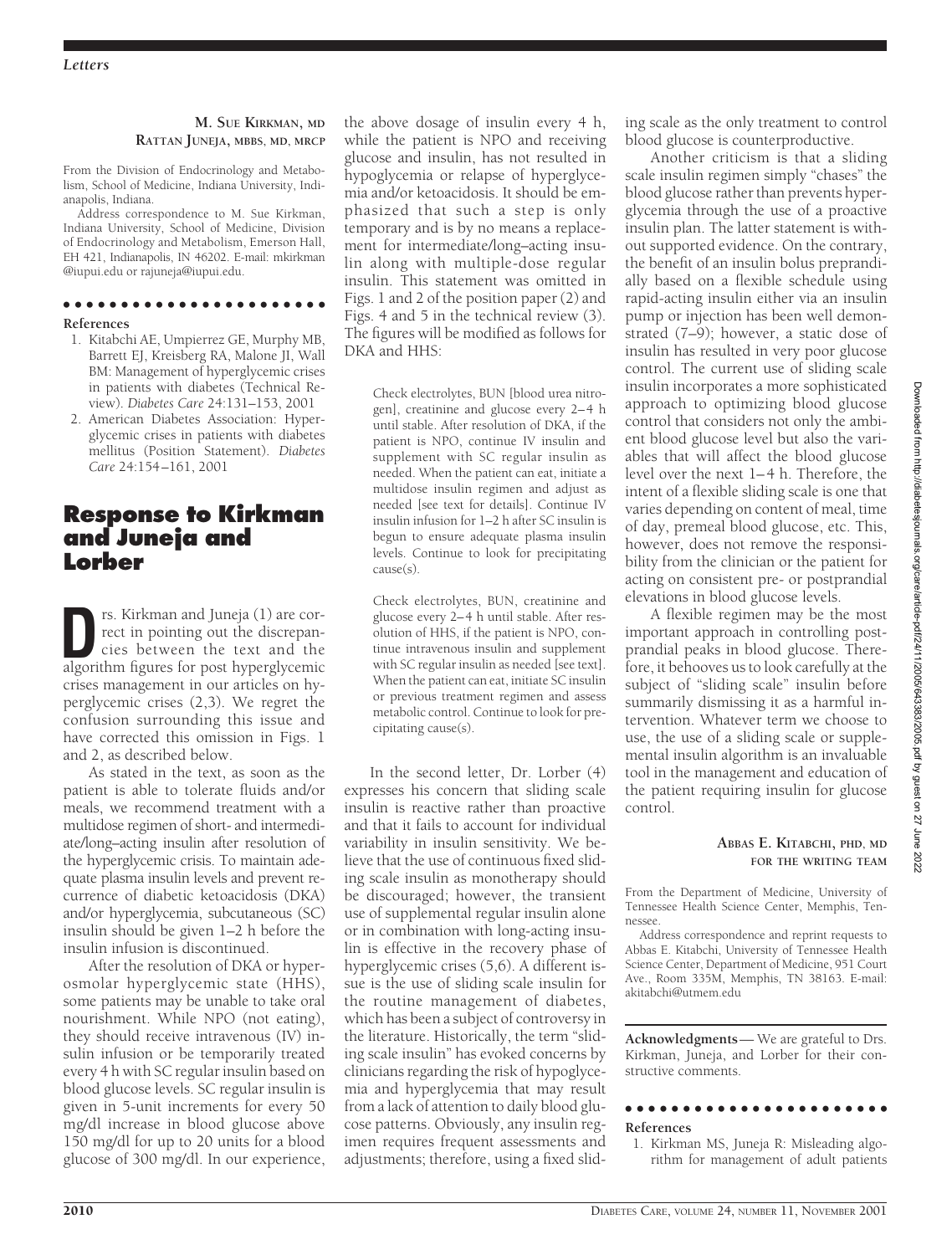with diabetic ketoacidosis (Letter). *Diabetes Care* 24:2005–2006, 2001

- 2. American Diabetes Association: Hyperglycemic Crises in Patients with Diabetes Mellitus (Position Statement). *Diabetes Care* 24 (Suppl. 1):S83–S90, 2001
- 3. Kitabchi AE, Umpierrez GE, Murphy MB, Barrett EJ, Kreisberg RA, Malone JI, Wall BM: Management of hyperglycemic crises in patients with diabetes. *Diabetes Care* 24:131–153, 2001
- 4. Lorber DL: Sliding scale insulin (Letter). *Diabetes Care* 24:2011–2012, 2001
- 5. Kitabchi AE, Ayyagari V, Guerra SMO, for the Medical House Staff: The efficacy of low dose versus conventional therapy of insulin for treatment of diabetic ketoacidosis. *Ann Intern Med* 84:633–638, 1976
- 6. Umpierrez GE, Kelly JP, Navarette JE, Casals MMC, Kitabchi AE: Hyperglycemic crises in urban blacks. *Arch Int Med* 157:669–675, 1997
- 7. American Diabetes Association: Insulin administration (Technical Review). *Diabetes Care* 24 (Suppl. 1):S94–S97, 2001
- 8. Davidson PC: Bolus and supplemental insulin. In *The Insulin Pump Therapy Book*: *Insights from the Experts*. Fredrickson L, Ed., MiniMed, Sylmar, CA, 1995
- 9. Bode BW, Steed RD, Davidson PC: Reduction in severe hypoglycemia with longterm continuous subcutaneous insulin infusion in type 1 diabetes. *Diabetes Care* 19:324–327, 1996

### **What Is the Real Contribution of Fasting Plasma Glucose and Postprandial Glucose** in Predicting HbA<sub>1c</sub> **and Overall Blood Glucose Control?**

**We read with interest the consensus statement of the American Diabetes Association on post-<br>
prandial blood glucose published in the** sus statement of the American prandial blood glucose published in the April 2001 issue of *Diabetes Care* (1). We are concerned about the following consensus position in that report regarding the relation among postprandial glucose (PPG), fasting plasma glucose (FPG), and  $HbA_{1c}$ : "In summary, there are insufficient data to determine accurately the relative contribution of the FPG and PPG to  $HbA_{1c}$ . It appears that FPG is somewhat better than PPG in predicting  $HbA_{1c}$ , especially in type 2 diabetes." Absolute FPG is not a reliable tool for management of type 2 diabetes. Trovati et al. (2) evaluated whether a fasting blood glucose 6.7 mmol/l can predict overall blood glucose control in 287 type 2 diabetic patients. They found that 56% of the subjects had PPG values  $>8.9$  mmol/l or  $<$ 4.4 mmol/l, and that HbA<sub>1c</sub> was not correlated with fasting blood glucose concentrations. Conversely, the same authors pointed out that fasting hyperglycemia does not exclude the occurrence of low glucose values throughout the day in both diet-treated and drug-treated type 2 diabetic patients (3). Thus, FPG alone is not predictive enough of the overall control in type 2 diabetes.

Bouma et al. (4) showed in 1,020 type 2 diabetic patients that  $HbA_{1c}$  is difficult to predict from FPG values: only 66% of the patients with  $HbA_{1c} < 7.0\%$  were identified by FPG values  $\leq 7.8$  mmol/l.  $HbA_{1c}$  is difficult to predict from FPG values, and predicting HbA<sub>1c</sub> changes from FPG changes is even more difficult. Finally, Avignon et al. (5) demonstrated in 66 type 2 diabetic patients that postlunch (2:00 P.M.) and extended postlunch (5:00 P.M.) plasma glucose (PG) correlated significantly and independently with  $HbA_{1c}$ , but that prebreakfast PG and prelunch PG did not. Moreover, postlunch PG and extended postlunch PG demonstrated better sensitivity, specificity, and positive predictive value in predicting poor glycemic control than prebreakfast PG or prelunch PG. In summary, published data don't support the conclusion that FPG is somewhat better than PPG in predicting  $HbA_{1c}$ , especially in type 2 diabetes.

We think that in a period in which the idea of evidence-based medicine is maturing and is better defined, one shouldn't undervalue the results of these studies (some of which were published in this journal), which were conducted with a large number of patients.

> **SALVATORE CAPUTO, MD DARIO PITOCCO, MD VALERIA RUOTOLO, MD GIOVANNI GHIRLANDA, MD**

From the Institute of Internal Medicine and Geriatrics, Catholic University School of Medicine, Rome, Italy.

Address correspondence and reprint requests to Giovanni Ghirlanda MD, Inst. Internal Medicine and Geriatrics, Catholic University, L.go Gemelli 8, 00168, Rome, Italy. E-mail: gghirlanda@ rm.unicatt.it.

#### ●●●●●●●●●●●●●●●●●●●●●●●

#### **References**

- 1. America Diabetes Association: Postprandial blood glucose (Consensus Statement). *Diabetes Care* 24:775–778, 2001
- 2. Trovati M, Burzacca S, Mularoni E, Massucco P, Cavalot F, Mattiello L, Anfossi G: A comparison of the predictive power for overall blood glucose control of a "good" fasting level in type 2 diabetic patients on diet alone or with oral agents. *Diabet Med* 9:134–137, 1992
- 3. Trovati M, Burzacca S, Mularoni E, Massucco P, Cavalot F, Mattiello L, Anfossi G: Occurrence of low blood glucose concentrations during the afternoon in type 2 (non-insulin-dependent) diabetic patients on oral hypoglycaemic agents: importance of blood glucose monitoring. *Diabetologia* 34:662–667, 1991
- 4. Bouma M, Dekker JH, de Sonnaville JJ, van der Does FE, de Vries H, Kriegsman DM, Kostense PJ, Hiene RJ, van Eijk JT: How valid is fasting plasma glucose as a parameter of glycemic controlling non– insulin-using patients with type 2 diabetes? *Diabetes Care* 22:904–907, 1999
- 5. Avignon A, Radauceanu, Monnier L: Non fasting plasma glucose is a better marker of diabetic control than fasting plasma glucose in type 2 diabetes. *Diabetes Care* 20:1822–1826, 1997

### **Sliding Scale Insulin**

was surprised and disappointed to see<br>
a recommendation for "sliding scale in-<br>
sulin" treatment in Figs. 1 and 2 of the<br>
otherwise excellent position statement was surprised and disappointed to see a recommendation for "sliding scale inotherwise excellent position statement "Hyperglycemic Crises in Patients with Diabetes Mellitus" (1). I carefully read the text of the article and the accompanying technical review (2), searching in vain for some justification for this recommendation.

I then turned to the literature and performed a Medline search from 1987 to 2000 using the words "sliding scale insulin." The overwhelming consensus in the literature (3–14) is that sliding scale insulin is neither efficient nor effective. Sliding scale insulin is an historical artifact dating back to the days of urine testing. As pointedly outlined by Gill and MacFarlane (10), sliding scale is illogical in that it responds to hyperglycemia after it has happened, rather than preventing it, and the sliding scale depends on the clearly inaccurate assumption that insulin sensitivity is uniform among all patients.

In my experience, the major deficit of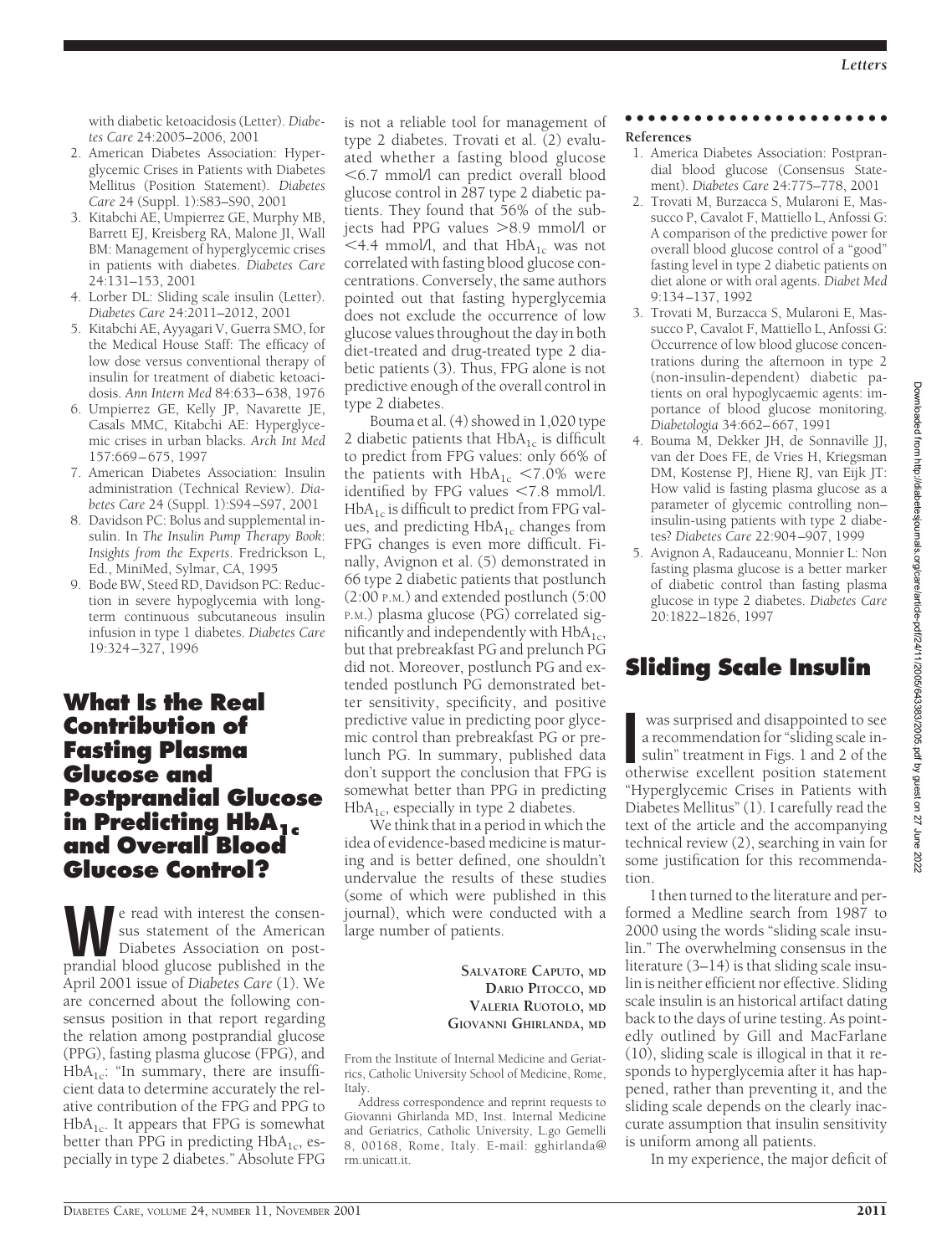sliding scale insulin is that it allows the house officer to write an arbitrary insulin regimen and leave the patient's diabetes management in the hands of floor nursing staff. This is a prescription for hypoglycemia and recurrent diabetic ketoacidosis.

Sliding scale insulin should be discouraged, not endorsed, by the American Diabetes Association.

#### **DANIEL L. LORBER, MD, FACP, CDE**

From the Division of Endocrinology, New York Hospital Medical Center of Queens, Weill Medical College of Cornell University, Queens, New York.

Address correspondence to Daniel L. Lorber, MD, FACP, CDE, Diabetes Care and Information Center, 59-45 161st St., Flushing, NY 11365. Email: Loberdan@aol.com.

#### ●●●●●●●●●●●●●●●●●●●●●●●

#### **References**

- 1. American Diabetes Association: Hyperglycemic crises in patients with diabetes mellitus (Position Statement). *Diabetes Care* 24:154–161, 2001
- 2. Kitabchi AE, Umpierrez GE, Murphy MB, Barrett EJ, Kreisberg RA, Malone JI, Wall BM: Management of hyperglycemic crises in patients with diabetes (Technical Review). *Diabetes Care* 131–153, 2001
- 3. Katz CM: How efficient is sliding-scale insulin therapy? Problems with a 'cookbook' approach in hospitalized patients (Review). *Postgrad Med* 89:46–48, 51–4, 57, 1991
- 4. Gearhart JG, Duncan JL 3rd, Replogle WH, Forbes RC, Walley EJ: Efficacy of sliding-scale insulin therapy: a comparison with prospective regimens. *Fam Prac Res J* 14:313–322, 1994
- 5. Queale WS, Seidler AJ, Brancati FL: Glycemic control and sliding scale insulin use in medical inpatients with diabetes mellitus. *Arch Int Med* 157:545–552, 1997
- 6. Sawin CT: Action without benefit. *Arch Int Med* 157:489, 1997
- 7. Radack HB: Sliding scale insulin use. *Arch Int Med* 157:1776, 1997
- 8. DeCherney GS, Maser RE, Lemole GM, Serra AJ, McNicholas KW, Shapira N: Intravenous insulin infusion therapies for postoperative coronary artery bypass graft patients. *Del Med J* 70:399–404, 1998
- 9. Gaster B, Hirsch IB: Sliding scale insulin use and rates of hyperglycemia. *Arch Int Med* 158:95, 1998
- 10. Gill G, MacFarlane I: Are sliding-scale insulin regimens a recipe for diabetic instability? *Lancet* 349:1555, 1997
- 11. Trachtenbarg DE: Ten errors to avoid in managing type 2 diabetes (Review). *Postgrad Med* 104:35–43, 1998
- 12. Hirsch IB, Paauw DS, Brunzell J: Inpatient management of adults with diabetes (Re-

view). *Diabetes Care* 18:870–878, 1995

- 13. Genuth SM: The automatic (regular insulin) sliding scale or 2, 4, 6, 8-call H.O. *Clin Diabetes* 12:40–42, 1994
- 14. Shagan BP: Does anyone here know how to make insulin work backwards? Why sliding-scale insulin coverage doesn't work. *Practical Diabetol* 9:1–4, 1990

### **Idiopathic Type 1 Diabetes?**

The study by Piñero-Piloña et al. entitled "Idiopathic Type 1 Diabetes in Dallas, Texas: A 5-Year Experience" (1) reports on the features of 80 patients he study by Piñero-Piloña et al. entitled "Idiopathic Type 1 Diabetes in Dallas, Texas: A 5-Year Experience" who present with diabetic ketoacidosis, the absence of islet cell antibodies, insulin autoantibodies, and GAD antibodies, or HLA antigens associated with type 1 diabetes. The authors then describe the phenotypic characteristics of 54 patients who had follow-up data. When the study began, the patients had a mean age of 34.8 years and a mean BMI of  $31.6 \text{ kg/m}^2$  and had lost 12.8 kg body wt. All of the subjects reported type 2 diabetes in firstdegree relatives, and 35 had acanthosis nigricans. At follow-up 5 years later, 21 were treated with oral agents or diet and the remainder with insulin. Of the subjects, 65% were of African origin, 30% were Hispanic, and the remainder were Native American. Piñero-Piloña et al. (1) state that "[i]diopathic type 1 diabetes has been described mostly in African-Americans but also in individuals from other ethnic groups," citing among others a study (2) concerning diabetic ketoacidsosis in Apache Indians who clearly had type 2 diabetes.

Idiopathic type 1 diabetes is defined as diabetes not associated with autoantibodies but for which insulin treatment is required for survival, although an absolute requirement for insulin replacement therapy and ketoacidosis may be episodic (3). Thus, it is unclear why the authors believed that all of these subjects had idiopathic type 1 diabetes. Because 40% of the subjects were no longer being treated with insulin after 5 years, and only 5 of the 21 on oral agents and 4 of the 33 on insulin had a second episode of ketoacidosis, the evidence presented strongly suggests that the majority did not have type 1 diabetes. Unfortunately, the authors did not provide data on insulin or

C-peptide levels after the initial acute episode of diabetic ketoacidosis; such data might have helped to differentiate between patients with type 1 diabetes and those with type 2 diabetes.

It is well established that adolescents and young adults with type 2 diabetes often develop ketoacidosis, which may be the event that leads to diagnosis (2,4). The characteristics (viz., high level of obesity, history of type 2 diabetes, occurrence of acanthosis nigricans in  $>60\%$ , and lack of true insulin dependency) of the group of patients in the study by Piñero-Piloña et al. (1) do not, as the authors claim, indicate idiopathic type 1 diabetes, but instead clearly indicate that the majority of these patients had type 2 diabetes. Although some of the patients might have idiopathic type 1 diabetes, the title of the study as well as its interpretation and discussion are extremely misleading, causing the reader to believe it to describe the clinical characteristics of a series of patients with documented idiopathic type 1 diabetes. We believe that the majority of the patients described in this study have type 2 diabetes rather than idiopathic type 1 diabetes.

#### **PETER H. BENNETT, MB, FRCP, FFCM WILLIAM C. KNOWLER, MD, DR PH JONATHAN KRAKOFF, MD**

From the Phoenix Epidemiology and Clinical Research Branch, National Institute of Diabetes and Digestive and Kidney Diseases, Phoenix, Arizona.

Address correspondence to P.H. Bennett, MB, National Institute of Diabetes and Digestive and Kidney Diseases, 1550 E. Indian School Rd., Phoenix, AZ 85014. E-mail: pbennett@mail.nih.gov.

#### ●●●●●●●●●●●●●●●●●●●●●●● **References**

- 1. Piñero-Piloña A, Litonjua P, Aviles-Sonta L, Raskin P: Idiopathic type 1 diabetes in Dallas, Texas: a 5-year experience. *Diabetes Care* 24:1014–1018, 2001
- 2. Wilson CH, Krakoff J, Gohdes D. Ketoacidosis in Apache Indians with non-insulin-dependent diabetes mellitus. *Arch Intern Med* 157:2098–2100, 1997
- 3. The Expert Committee on the Diagnosis and Classification of Diabetes Mellitus: Report of the Expert Committee on the Diagnosis and Classification of Diabetes Mellitus. *Diabetes Care* 20:1183–1197, 1997
- 4. Umpierrez GE, Casals MM, Gebhart SP, Mixon PS, Clark WS, Phillips LS: Diabetic ketoacidosis in obese African-Americans. *Diabetes* 44:790–795, 1995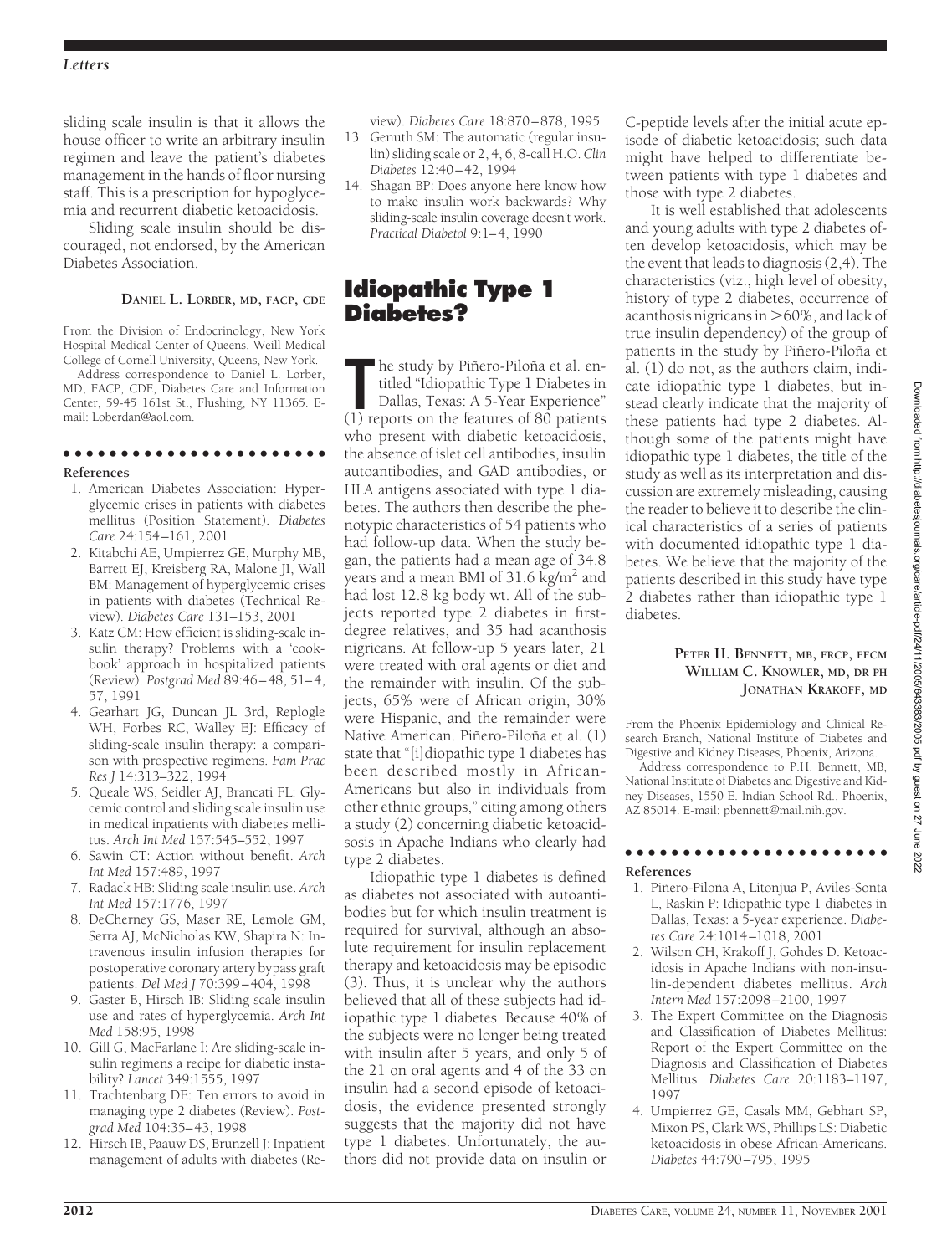### **Idiopathic Type 1 Diabetes in Dallas**

In this issue of *Diabetes Care*, the letter<br>by Bennett et al. (1) in response to our<br>study (2) points out a huge problem<br>that we wished to previously identify. The n this issue of *Diabetes Care*, the letter by Bennett et al. (1) in response to our that we wished to previously identify. The problem is "the importance of a name" (3). Dr. Bennett and his colleagues (1), who are respected epidemiologists, considered our study subjects to have type 2 diabetes, whereas we determined that they met the diagnostic criteria for idiopathic type 1 diabetes.

According to the report of the Expert Committee on the Diagnosis and Classification of Diabetes Mellitus (4), idiopathic type 1 diabetes is described as follows: "This form of diabetes is strongly inherited, lacks immunological evidence for -cell autoimmunity, and is not HLA associated. An absolute requirement for insulin replacement therapy in affected patients may come and go." Even in "typical" type 1 diabetes, the absolute requirement for insulin "to preserve life" is not always 100%, especially early in the course of the illness. This so-called "honeymoon period" is probably longer for individuals with idiopathic type 1 diabetes. We strongly feel that our patients have idiopathic type 1 diabetes. They all presented with unprovoked ketoacidosis and had none of the associated HLA haplotypes or markers of  $\beta$ -cell autoimmunity commonly seen in individuals with immune-mediated type 1 diabetes. All had a strong family history for what is called type 2 diabetes. In sum, all of these components meet the diagnostic criteria for idiopathic type 1 diabetes. Decisions on the classification for each individual with diabetes must be clinical and are often difficult.

We also disagree with the statement by Bennett et al. (1) that "[i]t is well established that adolescents and young adults with type 2 diabetes often develop ketoacidosis, which may be the event that leads to diagnosis." The study by Umpierrez et al. (5), which they used in support of this statement, actually describes individuals with idiopathic type 1 diabetes. With respect to the report by Wilson et al. (6) in Apache Indians, we may have been incorrect in including such patients as examples of idiopathic type 1 diabetes. It is difficult to tell from reading the article (6)

exactly how many of those patients developed ketoacidosis in the absence of any precipitating factor (infection, alcohol, etc). There is no question that developing ketoacidosis in association with external stressors, such as infection or alcohol abuse, is not unusual in type 2 diabetes, and we have no argument with that statement. It is interesting to note that we had three Native Americans in our study population, so it is possible that some of the patients described by Wilson et al. (6) actually did have idiopathic type 1 diabetes.

It is our belief that idiopathic type 1 diabetes is very common in minority populations in urban areas. What sets this type of diabetes apart from the typical case of type 2 diabetes is the development of spontaneous ketoacidosis. According to the Expert Committee's report (4), in type 2 diabetes, "Ketoacidosis seldom occurs spontaneously; when seen, it usually arises in association with the stress of another illness such as infection." All of our subjects presented with ketoacidosis that was not associated with other stressors. As was noted above, that was probably not the case with all of the patients reported by Wilson et al. (6).

The purpose of our study was not to argue over names, although we feel that we are justified in saying that this group of individuals did in fact meet the Expert Committee's definition of idiopathic type 1 diabetes. More importantly, we wanted to make the clinical recommendation that, when individuals who seem to be at risk for type 2 diabetes (i.e., are older, are obese, and have acanthosis nigricans) present with unprovoked ketosis or ketoacidosis, the appropriate long-term therapy is insulin. What name we attach to such individuals is probably unimportant.

> **ANTONIO PIN˜ ERO-PILON˜A, MD PATRICK LITONJUA, MD LARISSA AVILES-SANTA, MD PHILIP RASKIN, MD**

From the Department of Internal Medicine, University of Texas Medical School, Dallas, Texas.

Address correspondence to Philip Raskin, MD, University of Texas Southwestern Medical School, Department of Internal Medicine, 5323 Harry Hines Blvd., Dallas, TX 75390. E-mail: philip. raskin@utsouthwestern.edu.

#### ●●●●●●●●●●●●●●●●●●●●●●● **References**

1. Bennett PH, Knowler WC, Krakoff J: Idiopathic type 1 diabetes mellitus? (Letter) *Diabetes Care* 24:2012, 2001

- 2. Piñero-Piloña A, Litonjua P, Aviles-Santa L, Raskin P: Idiopathic type 1 diabetes in Dallas: a 5-year experience. *Diabetes Care* 24:1014–1018, 2001
- 3. Pinhas-Hamiel O, Zeitler PS: The importance of a name. *N Engl J Med* 340:1418– 1421, 1999
- 4. The Expert Committee on the Diagnosis and Classification of Diabetes Mellitus: Report of the Expert Committee on the Diagnosis and Classification of Diabetes Mellitus. *Diabetes Care* 20:1183–1197, 1997
- 5. Umpierrez GE, Casals MMC, Gebhart SSP, Mixon PS, Clark S, Phillips LS: Diabetic ketoacidosis in obese African-Americans. *Diabetes* 44:790–795, 1995
- 6. Wilson C, Krakoff J, Gohdes D: Ketoacidosis in Apache Indians with non-insulindependent diabetes mellitus. *Arch Intern Med* 157:2098–2100, 1997

### **Education Level and Clustering of Clinical Characteristics of Metabolic Syndrome**

**A**n association between low education level and an increased risk of metabolic syndrome was recently reported among middle-aged women tion level and an increased risk of reported among middle-aged women from Sweden (1). Because the statistics of cardiovascular mortality in Hungary—in sharp contrast to other countries (2)—are discouraging (3), and because metabolic syndrome can contribute to accelerated atherosclerosis (4), it is considered worthwhile to screen subjects to detect early signs of metabolic syndrome in our country. We performed a mass screening to evaluate the clinical features of metabolic syndrome in northwest Hungary (5), and the cohort proved to be large enough to allow subgroup analysis to assess the relationship between education level and clinical characteristics of metabolic syndrome.

Originally, the aim of the screening procedure was to identify subjects with hyperinsulinemia (serum fasting insulin  $>$ 15 µU/ml and/or postchallenge insulin  $>$ 45 µU/ml at 120 min after 75 g glucose) because hyperinsulinemia is one of the characteristic features of metabolic syndrome and can contribute to accelerated cardiovascular events (6). In our screening procedure, subjects of both sexes (aged 20–65 years) were referred to our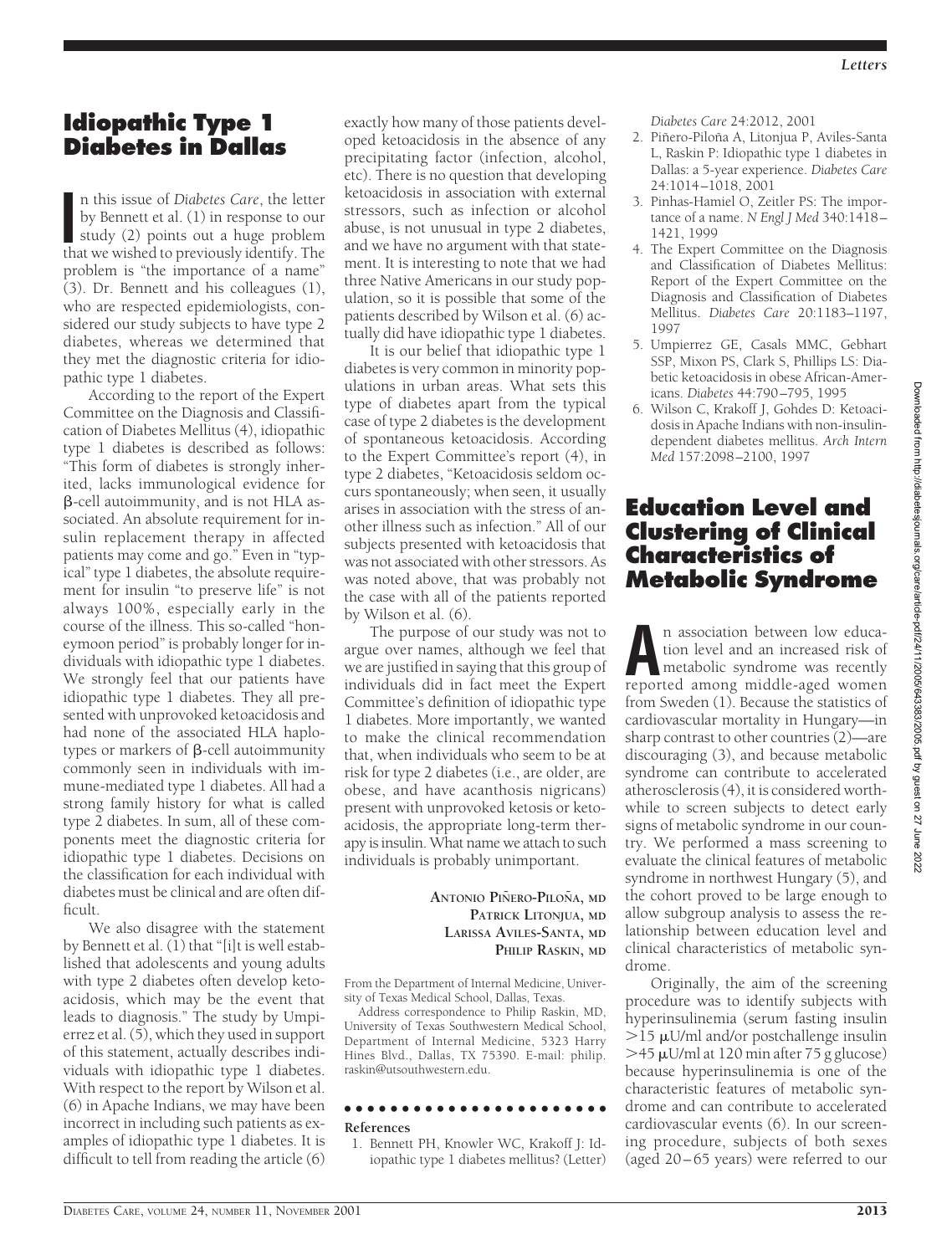|                                      | <b>Education</b> level |                     |                   |  |
|--------------------------------------|------------------------|---------------------|-------------------|--|
|                                      | Low                    | Middle              | High              |  |
| п                                    | 337                    | 493                 | 172               |  |
| $F/M [n (\%)]$                       | 223*/114* (66.2/33.8)  | 281/212 (57.0/43.0) | 86/86 (50.0/50.0) |  |
| Age of subjects (years)              | $46.4 \pm 7.9$         | $45.4 \pm 7.2$      | $46.2 \pm 6.7$    |  |
| BMI (kg/m <sup>2</sup> )             | $32.97 \pm 5.46^*$     | $31.53 \pm 5.46$    | $30.37 \pm 4.97$  |  |
| Hypertension                         | $277 \uparrow (82.2)$  | 386 (78.3)          | 123(71.5)         |  |
| Positive family history              | 302(89.6)              | 449(91.1)           | 157(91.3)         |  |
| Hyperinsulinemia                     | 178(53.0)              | 250(51.0)           | 84 (48.8)         |  |
| Glucose intolerance (IGT/diabetes)   | 47/28 (14.0/8.3)       | 69/50 (14.1/10.2)   | 20/13 (11.6/7.6)  |  |
| Fasting blood glucose (mmol/l)       | $6.47 \pm 3.13$        | $5.62 \pm 2.00$     | $6.35 \pm 3.09$   |  |
| Fasting plasma insulin $(\mu U/ml)$  | $14.6 \pm 9.7$         | $14.1 \pm 10.2$     | $12.6 \pm 7.4$    |  |
| HOMA                                 | $3.70 \pm 2.69$        | $3.61 \pm 3.00$     | $3.19 \pm 2.20$   |  |
| Postprandial plasma insulin (µU/ml)  | $56.2 \pm 65.2$        | $57.3 \pm 63.6$     | $54.9 \pm 65.7$   |  |
| Serum total cholesterol (mmol/l)     | $6.00 \pm 1.28$        | $6.11 \pm 1.31$     | $6.01 \pm 1.28$   |  |
| Serum triglycerides (mmol/l)         | $2.50 \pm 2.53$        | $2.58 \pm 2.29$     | $2.64 \pm 2.24$   |  |
| Serum LDL cholesterol (mmol/l)       | $3.74 \pm 1.12$        | $3.81 \pm 1.14$     | $3.71 \pm 1.21$   |  |
| Serum HDL cholesterol (mmol/l)       | $1.19 \pm 0.33$        | $1.19 \pm 0.33$     | $1.17 \pm 0.34$   |  |
| Serum uric acid $(\mu \text{mol/l})$ | $260 \pm 89$           | $256 \pm 86$        | $262 \pm 81$      |  |

**Table 1—***Clinical and laboratory findings according to the education level in subjects exhibiting at least one of the inclusion criteria (obesity, elevated waist-to-hip ratio, hypertension, positive family history) for screening hyperinsulinemia (***n** - *1,002)*

Data are means  $\pm$  SD or absolute numbers (%). Statistical analysis was made by analysis of variance and  $\chi^2$ . HOMA, homeostasis model assessment test. HOMA = plasma fasting glucose  $\times$  fasting insulin/22.5. \**P* < 0.001 vs. high education level;  $\dagger$ *P* < 0.05 vs. high education level.

center by general practitioners, and at least one of the following clinical characteristics was applied for inclusion: hypertension (subjects with actual blood pressure  $\geq$  140/90 mmHg [mean of three consecutive values] or with antihypertensive treatment irrespective of actual blood pressure measurement); obesity (BMI  $>$ 30.0 kg/m<sup>2</sup>); elevated waist-to-hip ratio (WHR;  $>0.85$  in women and  $>0.90$  in men); or positive family history of diabetes, obesity, hypertension, or cardiovascular events. Known diabetic patients were excluded from the study. Anthropometric data and blood pressure values were registered, fasting blood samples were taken, and an oral glucose tolerance test with 75 g glucose was performed. Subjects were classified according to the categories of glucose intolerance (World Health Organization criteria) based on postchallenge 120-min glucose values, and normo- and hyperinsulinemia were based on the plasma insulin values measured. Education levels (low: primary school; middle: high school; high: university) of screened subjects were assessed by questionnaires.

In the total cohort  $(n = 1,002; 590)$ women and 412 men), the prevalence of women with lower education level was significantly higher than that of women with high education level, and, in addi-

tion, the prevalence of men with lower education level was significantly lower than that of men with high education level. Although the ages of the subjects in the subgroups were comparable, both BMI and the prevalence of hypertension were significantly higher in subjects with low education level compared with those with high education level. The laboratory data and the prevalence of hyperinsulinemia (total 51.3%), different categories of glucose intolerance (total prevalence of impaired glucose tolerance  $[IGT] =$ 13.6%; diabetes  $= 9.1\%$ ), and positive family history (total 90.6%) did not differ significantly in subgroups classified according to education level (Table 1). A further analysis regarding sex and education level indicated that women with low education level  $(n = 223)$  had significantly higher values (means  $\pm$  SD) for BMI (32.96  $\pm$  5.79 kg/m<sup>2</sup>) as well as elevated WHR ( $0.87 \pm 0.06$ ) compared with women with middle education level (*n* = 281; BMI: 31.35  $\pm$  5.52 kg/m<sup>2</sup>; WHR:  $0.85 \pm 0.07$ ;  $P < 0.001$ ) or high education level ( $n = 86$ ; BMI:  $30.40 \pm 5.45$ kg/m<sup>2</sup>; WHR:  $0.83 \pm 0.07$ ). Men with low education level  $(n = 114)$  had significantly higher BMI (32.98  $\pm$  4.79 kg/m<sup>2</sup>) and elevated WHR (0.97  $\pm$  0.07) compared with men with high education level  $(n = 86; \text{ BMI: } 30.35 \pm 4.46 \text{ kg/m}^2, P$ 

0.001; WHR:  $0.95 \pm 0.08$ ,  $P < 0.05$ ). Laboratory findings did not differ significantly in subgroups classified according to sex and education level (data not shown).

In summary, a clustering of the clinical features of metabolic syndrome (higher BMI and elevated WHR as well as higher prevalence rate of hypertension) proved to be associated with lower education level in a large cohort of subjects, particularly women in Hungary. Our results are in accordance with others (1,7, 8), suggesting that this association could be considered irrespective of the country. Therefore, subjects with low education level and a clustering of clinical characteristics of metabolic syndrome should have priority in efforts aimed at preventing cardiovascular complications. Undoubtedly, lifestyle modification, even in childhood (9), and drug therapy at a later stage (when necessary) should be considered in these subjects.

> $\overline{\text{T}}$ **IBOR H**IDVEGI, MD<sup>1</sup> **KATALIN HETYÉSI**, MD<sup>2</sup>  $L$ AJOS **B**ÍRÓ, MD<sup>3</sup> **GYO´ RGY JERMENDY, MD, PHD, DSC<sup>4</sup>**

From the <sup>1</sup>Medical Department, Petz Hospital, Gyõr; the <sup>2</sup>Central Laboratory, Petz Hospital, Gyõr; the <sup>3</sup> National Institute of Nutrition and Food Hygiene, Budapest, Hungary; and the <sup>4</sup>Medical Depart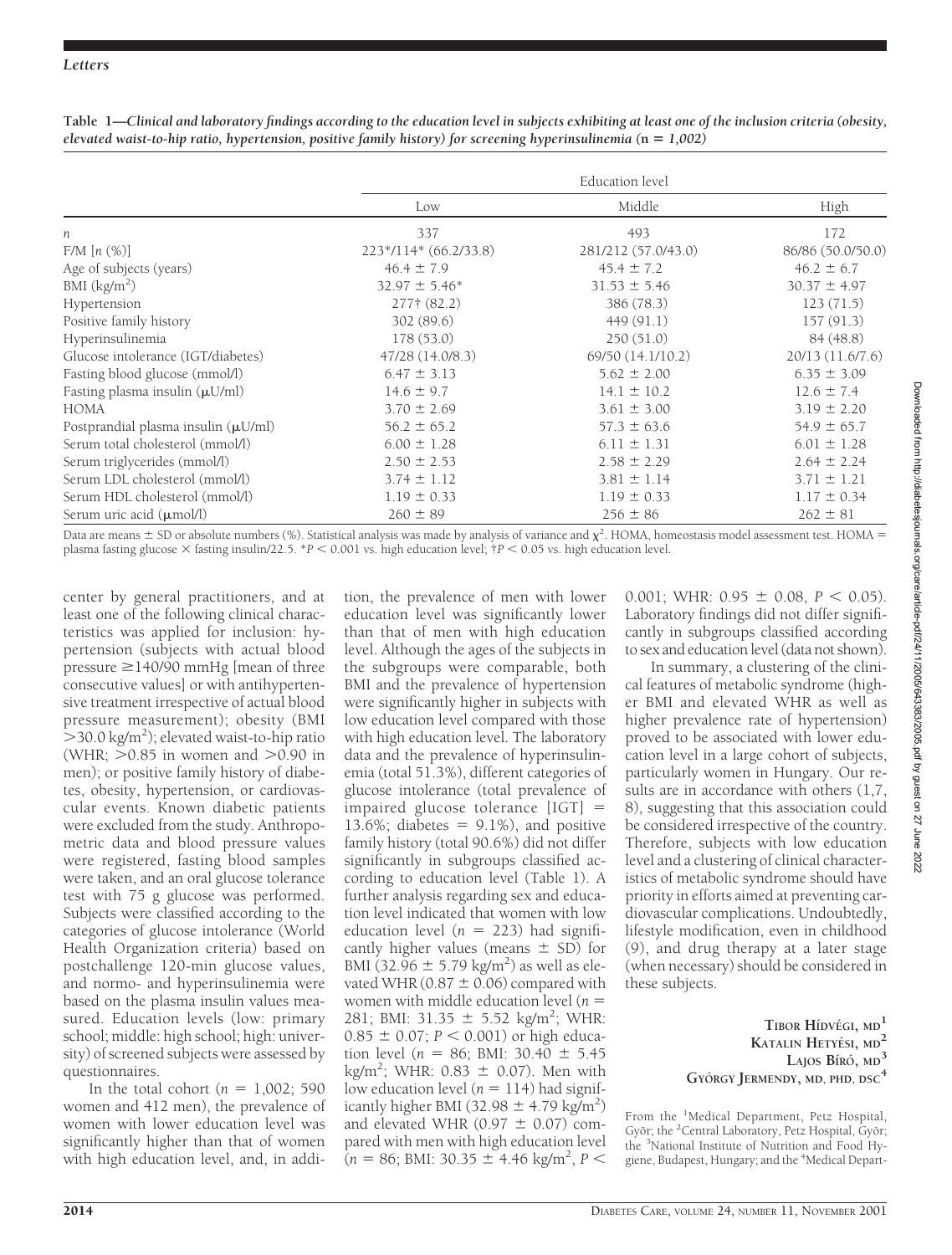ment of Bajcsy-Zsilinszky Hospital, Budapest, Hungary.

Address correspondence to György Jermendy, MD, PhD, DSC, Bajcsy-Zsilinszky Hospital, 3rd Medical Department, Maglódi út 89-91, Budapest, H-1106, Hungary. E-mail: gyjermendy@mail.datanet.hu.

#### ●●●●●●●●●●●●●●●●●●●●●●●

#### **References**

- 1. Wamala SP, Lynch J, Horsten M, Mittleman MA, Schenck-Gustafsson K, Orth-Gomer K: Education and the metabolic syndrome in women. *Diabetes Care* 22: 1999–2003, 1999
- 2. La Vecchia C, Levi F, Lucchini F, Negri E: Trends in mortality from major diseases in Europe, 1980–1993. *Eur J Epidemiol* 14:1–8, 1998
- 3. Vargáné HP, Ádány R: Trends of premature mortality from cardiovascular diseases in Hungary and the European Union 1970– 1997. *Orv Hetil* 141:601–607, 2000
- 4. Reaven GM: Banting Lecture 1988: Role of insulin resistance in human disease. *Diabetes* 37:1595–1607, 1988
- 5. Hídvégi T, Hetyési K, Jermendy Gy: Screening for syndrome-x in Hungary (Abstract). *Diabetes Res Clin Pract* 50 (Suppl. 1):S140, 2000
- 6. Pyörälä M, Miettinen H, Laakso M, Pyörälä K: Hyperinsulinemia predicts coronary heart disease risk in healthy middle-aged men: the 22-year follow-up results of the Helsinki Policemen Study. *Circulation* 98:398–404, 1998
- 7. Brancati FL, Whelton PK, Kuller LH, Klag MJ: Diabetes mellitus, race, and socioeconomic status: a population-based study. *Ann Epidemiol* 6:67–73, 1996
- 8. Winkleby MA, Kraemer HC, Ahn DK, Varady AN: Ethnic and socio-economic differences in cardiovascular disease risk factors: findings for women from the Third National Health and Nutrition Examination Survey, 1988–1994. *JAMA* 280:356–362, 1998
- 9. Winkleby MA, Robinson TN, Sundquist J, Kraemer HC: Ethnic variation in cardiovascular disease risk factors among children and young adults: findings from the Third National Health and Nutrition Examination Survey, 1988–1994. *JAMA* 281:1006–1013, 1999

### **Cardiovascular Risk in Diabetes**

A story of missed opportunities?

**WE commend the Veterans Administration for implementing a clinical trial of the impact of glucose**<br>
control on cardiovascular complications istration for implementing a clincontrol on cardiovascular complications in patients with type 2 diabetes (1). Among people with diabetes, cardiovascular disease (CVD) is the leading cause of death (2); 27% have CVD, and an additional 71% have CVD risk factors (3). However, the burden of CVD can be substantially reduced by improving metabolic control, including that of glucose, lipids, blood pressure, and coagulation parameters (4). Published data from national surveys enable us to evaluate the current level and control of CVD risk factors among people with diabetes in the U.S.

In regard to glucose control, 37% of people with diabetes had  $HbA_{1c} > 8.0\%$ according to the Third National Health and Nutrition Examination Survey (NHANES III) (5). Although the majority (73%) were taking either insulin or oral agents, 51% of those on insulin, 42% of those on oral agents only, and 15% of those on diet only had  $HbA_{1c} > 8\%$ .

Among individuals with diabetes, 97% had at least one lipid abnormality (NHANES III) (6). Overall, 33% had LDL between 100 and 130 mg/dl, and 56% had LDL  $\geq$ 130 mg/dl. Of diabetic individuals, 32% followed some type of treatment for high cholesterol, but only 9% were taking a lipid-lowering medication. Among those treated, only 1% had LDL  $100 \text{ mg/dl}$ , and 61% had LDL  $\geq 130$ mg/dl.

The prevalence of elevated blood pressure  $\approx 130/85$  mmHg or on antihypertensive medication) was 71% among U.S. people with diabetes (NHANES III) (7). Among those with elevated blood pressure, only 57% were on prescription medication.

Although nearly every U.S. adult with diabetes is eligible for aspirin treatment (3,4), aspirin was used by only 20% of diabetic individuals overall, 37% of whom had CVD, and 13% of whom had CVD risk factors (NHANES III) (3). Other risk factors in people with diabetes were also inadequate. Of people with diabetes, 26-34% had microalbuminuria ( $\geq 30$ g/ml) (NHANES III) (3,8), 34 –54% were obese (BMI  $\geq$ 30 kg/m<sup>2</sup>) (NHANES III) (8), 31% were sedentary, 35% were somewhat active, only 34% were regularly active according to the National Health Interview Survey (NHIS) (9), and 18 –27% were smokers (NHIS and NHANES III) (8,10).

In conclusion, national data in the U.S. point to suboptimal control of CVD risk factors and substantial missed opportunities for awareness, treatment, and control of these risk factors in the diabetic population. Although the prevalence of CVD risk factors is higher among people with diabetes, the use of treatments for many CVD risk factors is not more prevalent among the diabetic population. In fact, CVD mortality for the U.S. diabetic population has not declined as much as it has for the nondiabetic population (2). Reduction in CVD mortality in the general population is a major achievement in recent decades, but people with diabetes deserve similar improvement. We look forward to seeing the results of the Veterans Affairs Diabetes Trial. We hope this trial will encourage future trials that will examine how control of other CVD risk factors (such as lipid levels, blood pressure, and coagulation parameters) may reduce morbidity and mortality associated with CVD among people with diabetes.

#### **ANNE FAGOT-CAMPAGNA, MD, PHD TIFFANY L. GARY, PHD STEPHANIE M. BENJAMIN, PHD**

From the Division of Diabetes Translation, Centers for Disease Control and Prevention, Atlanta, Georgia.

Address correspondence to Stephanie Benjamin, Division of Diabetes Translation, Centers for Disease Control and Prevention, 4770 Buford Highway, NE (MS-K68), Atlanta, GA 30341. E-mail: sbenjamin@cdc.gov.

#### ●●●●●●●●●●●●●●●●●●●●●●●

#### **References**

- 1. Duckworth WC, McCarren M, Abraira C: Glucose control and cardiovascular complications: the VA diabetes trial. *Diabetes Care* 24:942–945, 2001
- 2. Gu K, Cowie CC, Harris MI: Diabetes and decline in heart disease mortality in U.S. adults. *JAMA* 281:1291–1297, 1999
- 3. Rolka DB, Fagot-Campagna A, Narayan KMV: Aspirin use among adults with diabetes: estimates from the Third National Health and Nutrition Examination Survey. *Diabetes Care* 24:197–201, 2001
- 4. American Diabetes Association: Standards of medical care for patients with diabetes mellitus (Position Statement). *Diabetes Care* 24 (Suppl. 1):S33–S43, 2001
- 5. Harris MI, Eastman RC, Cowie CC, Flegal KM, Eberhardt MS: Racial and ethnic differences in glycemic control of adults with type 2 diabetes. *Diabetes Care* 22:403– 408, 1999
- 6. Fagot-Campagna A, Rolka DB, Beckles GLA, Gregg EW, Narayan KMV: Prevalence of lipid abnormalities, awareness, and treatment in U.S. adults with diabetes (Abstract). *Diabetes* 49 (Suppl. 1):A78– A79, 2000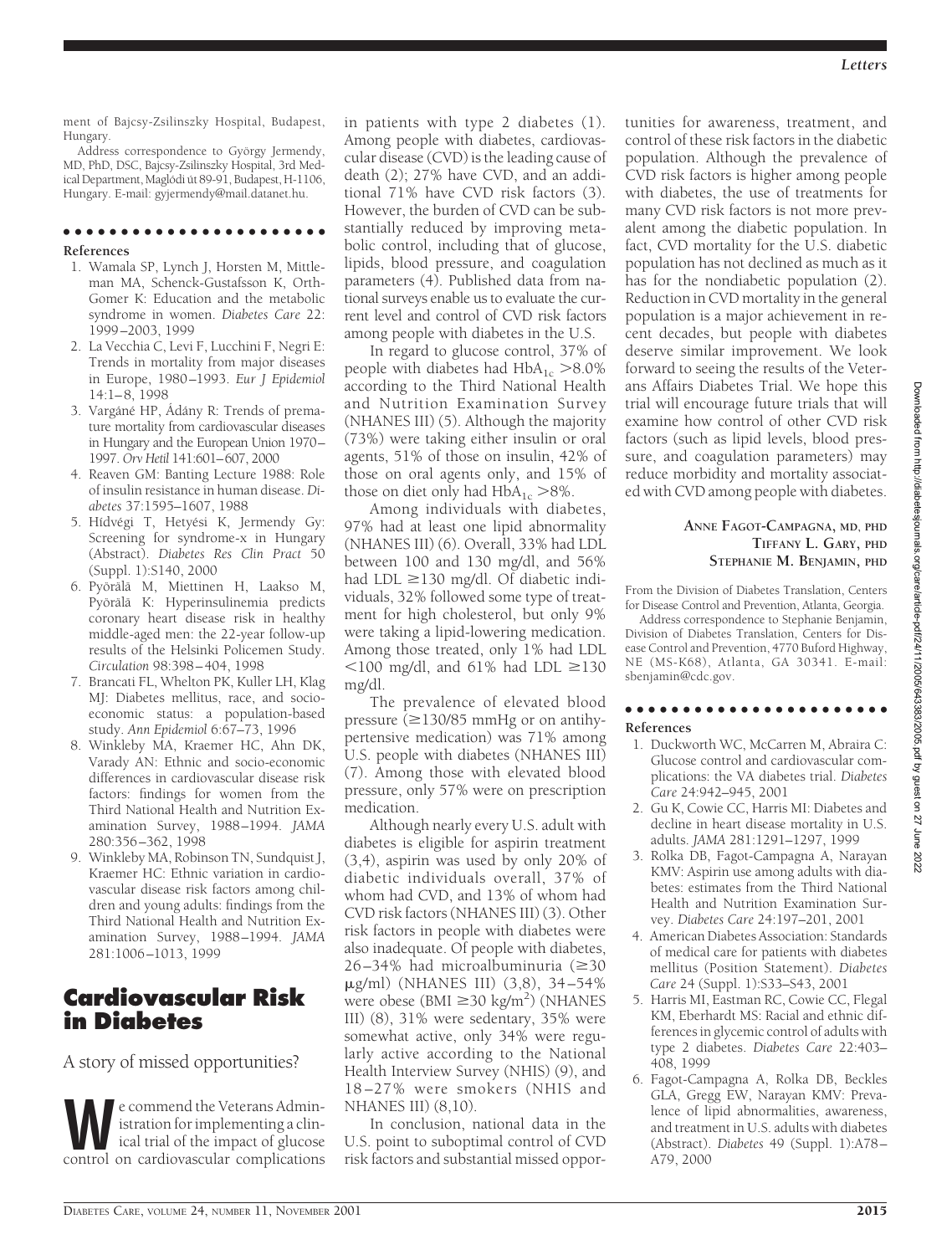- 7. Geiss LS, Rolka DB, Englegau MM: Hypertension in the U.S. adult diabetic population: where are we now? (Abstract) *Diabetes* 49 (Suppl. 1):A46, 2000
- 8. Harris MI: Racial and ethnic differences in health care access and health outcomes for adults with type 2 diabetes. *Diabetes Care* 24:454–459, 2001
- 9. Ford ES, Herman WH: Leisure-time physical activity patterns in the U.S. diabetic population: findings from the 1990 National Health Interview Survey— Health Promotion and Disease Prevention Supplement. *Diabetes Care* 18:27–33, 1995
- 10. Ford ES, Malarcher AM, Herman WH, Aubert R: Diabetes mellitus and cigarette smoking: findings from the 1989 National Health Interview Survey. *Diabetes Care* 17:688–692, 1994
- 11. Malarcher AM, Ford ES, Nelson DE, Chrismon JH, Mowery P, Merritt RK, Herman WH: Trends in cigarette smoking and physicians' advice to quit smoking among persons with diabetes in the U.S. *Diabetes Care* 18:694–697, 1995

### **Half-Shoes for Off-Loading Diabetic Plantar Ulcers**

**The first randomized clinical trial on different modes of off-load diabetic foot wounds by Armstrong et al. (1) was long awaited. The total contact cast** he first randomized clinical trial on different modes of off-load diabetic foot wounds by Armstrong et al. (1) (TCC) turned out to be better than a removable cast walker (RCW) or a half-shoe for the off-loading of neuorpathic plantar ulcers that were not "on the heel, rear foot, or area other than the plantar aspect of the foot" (1).

Unfortunately, the authors failed to indicate whether the type of half-shoe (Darco, Huntington, WV) used was one with extended "support surface all the way under the foot [. . . ]. [S]uch a shoe does not relieve the forefoot completely [...] and should not be confused" (2) with a true half-shoe, according to Barouk (2– 4). Forefoot plantar ulcers will be completely off-loaded with a Barouk-type half-shoe (Ipos, Niagara Falls, NY) but probably not with a Darco half-shoe.

#### **ERNST CHANTELAU, MD**

From the Diabetes-Fuss-Ambulanz MNR-Klinik, Heinrich-Heine Universitat, Dusseldorf, Germany.

Address correspondence to Ernst Chantelau, Heinrich-Heine Universitat, Dusseldorf, Diabetes-Fuss-Ambulanz MNR-Klinik, Postfach 10 10 07, Dusseldorf D-40001, Germany.

#### ●●●●●●●●●●●●●●●●●●●●●●●

#### **References**

- 1. Armstrong DG, Nguyen HC, Lavery LA, van Schie CHM, Goulton AJM, Harlkess LB: Off-loading the diabetic foot wound: a randomized clinical trial. *Diabetes Care* 24:1019–1022, 2001
- 2. Cavanagh PR, Ulbrecht JS, Caputo GM: New developments in the biomechanics of the diabetic foot.*Diabetes Metab Res Rev* 16 (Suppl. 1):S6–S10, 2000
- 3. Chantelau E, Breuer U, Leisch A, Tanudjaja T, Reuter M: Outpatient treatment of unilateral diabetic foot ulcers with "half shoes." *Diabet Med* 10:267–270, 1992
- 4. Needleman RL: Successes and pitfalls in the healing of neuropathic forefoot ulcerations with the IPOS postoperative shoe. *Foot Ankle Int* 18:412–417, 1997

### **Response to Chantelau**

e greatly appreciate the com-<br>mentary offered by our esteemed<br>colleague Dr. Chantelau (1) and<br>the opportunity to make a reconnected as he mentary offered by our esteemed colleague Dr. Chantelau (1) and the opportunity to make a response. As he correctly points out, the modality used in this project was not the Barouk-type device but rather the Darco device. His point is well taken. In our anecdotal experiences, both modalities have positive and negative attributes with respect to their ability to off-load the plantar aspect of the forefoot—issues related to postural/ ambulatory stability and compliance. Clearly, the Barouk device deserves the same sort of practical clinical testing as the Darco device, and we look forward to further studies that will take up this challenge.

#### **DAVID G. ARMSTRONG, DPM**

From the Department of Surgery, Podiatry Section, Southern Arizona Veterans Affairs Medical Center, Tucson, Arizona.

Address correspondence to David G. Armstrong, Director of Research and Education, Department of Surgery, Podiatry Section, Southern Arizona Veterans Affairs Medical Center, 3601 South Sixth Ave., Tucson, AZ 85750. E-mail: armstrong@usa.net.

#### ●●●●●●●●●●●●●●●●●●●●●●● **References**

1. Chantelau E: Half-shoes for off-loading diabetic plantar ulcers (Letter). *Diabetes Care* 24:2016, 2001

### **Acute Hyperglycemia and Autonomic Function**

e read with interest the study by Lefrandt et al. (1) in which they analyzed the association between baroreflex sensitivity (BRS) and blood glucose levels in healthy subjects. They observed a negative relationship between BRS and glucose levels that was independent from other risk factors and that had no glycemic thresholds. Some years ago, we evaluated the effects of acute hyperglycemia (15 mmol/l) on autonomic function in 12 healthy male volunteers (2). Heart rate variations during the squatting maneuver (3) were significantly reduced in hyperglycemic condition, suggesting a reduced baroreflex activation. The ratio between the baseline R-R interval and the longest R-R interval during squatting (SqT vagal) represents the bradicardia secondary to baroreflex activation triggered by the raised arterial pressure after squatting. The ratio between the baseline R-R interval and the shortest R-R interval during standing up from squatting is a measure of the tachicardia after the increased sympathetic drive brought about by the fall in blood pressure (SqT sympathetic). Exogenous glutathione (600 mg as an intravenous bolus followed by a 5-mg/min infusion) completely prevented the baroreflex alterations, suggesting the mediation of hyperglycemia-induced free radical generation (4).

Among the possible mechanisms, Lefrandt et al. (1) hypothesized that high normal glucose levels may influence signal transmission through the neuronal pathway of the baroreflex arc, affecting the cardiac autonomic function at the myocyte level or diminishing normal endothelium function. A unifying link across these mechanisms might be the increased free radical generation evoked by high glucose. First, one of the earliest known events after exposure of cells to free radicals is the impairment of Na<sup>+</sup>-K<sup>+</sup> ATPase, which may reduce nervous conduction velocity (5). Second, increased free radical generation is able to raise cytosolic free calcium at the myocyte level (6). Last, free radicals quench nitric oxide (NO), diminishing NO availability (7). On the other hand, all of these findings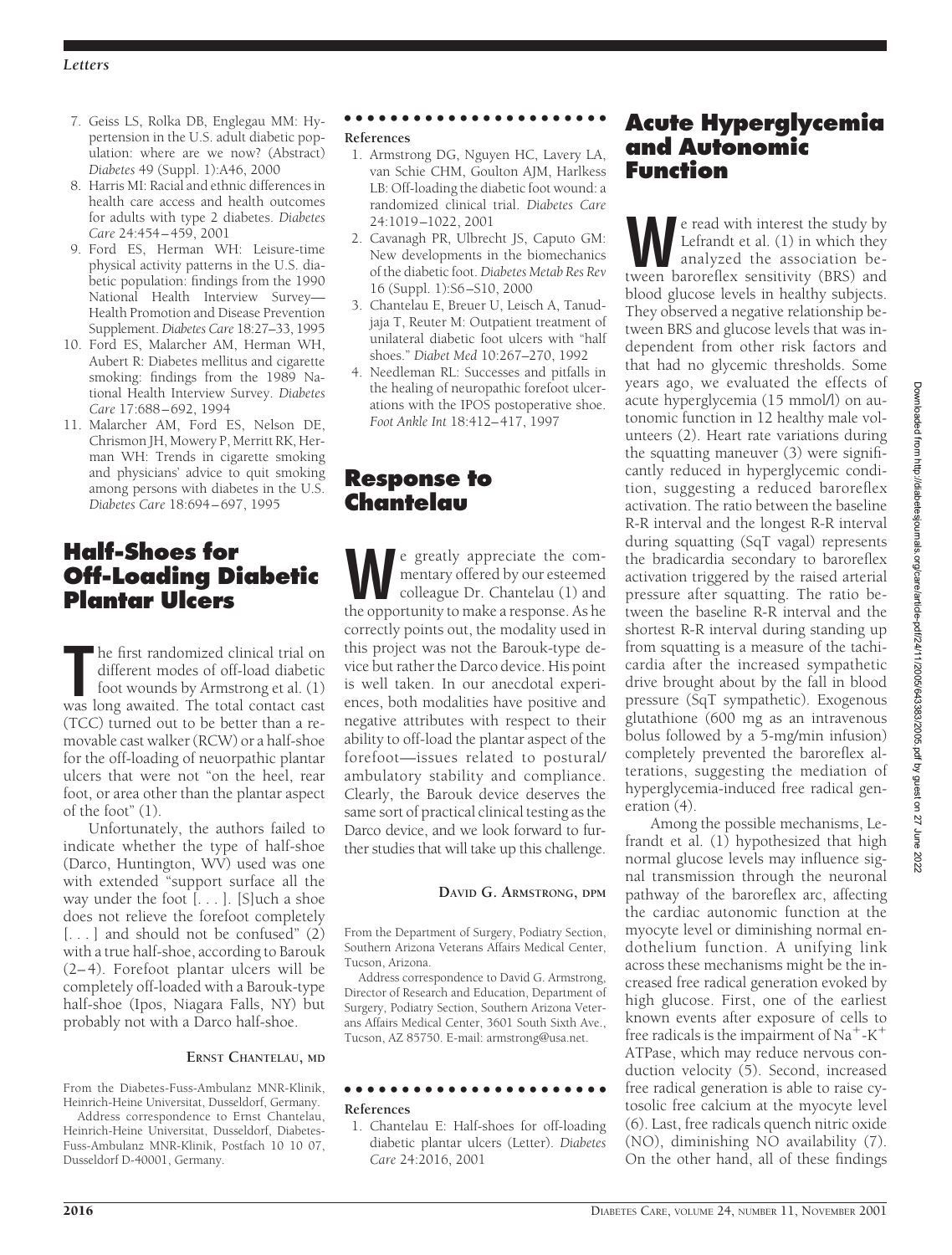are observed, both in vitro and in vivo, with glucose concentrations that are well above those reported as being in the high normal glucose range (maximum 7 mmol/l). We ignore if, at this glucose concentration, the pathogenetic mechanisms are the same as those hypothesized during acute hyperglycemia (15 mmol/l).

#### **RAFFAELE MARFELLA, MD, PHD FRANCESCO NAPPO, MD, PHD MARIA ANTONIETTA MARFELLA, MD DARIO GIUGLIANO, MD, PHD**

From the Department of Geriatrics and Metabolic Diseases, Second University of Naples, Naples, Italy. Address correspondence to Raffaele Marfella,

MD, PHD, Via Emilio Scaglione, 141, I-80145 Naples, Italy. E-mail: raffaele.marfella@unina2.it.

#### ●●●●●●●●●●●●●●●●●●●●●●●

- **References**
- 1. Lefrandt JD, Mulder MC, Bosma E, Smit AJ, Hoogenberg K: Inverse relationship between blood glucose and autonomic function in healthy subjects.*Diabetes Care* 23:1862, 2000
- 2. Marfella R, Verrazzo G, Acampora R, La Marca C, Giunta R, Lucarelli C, Paolisso G, Ceriello A, Giugliano D: Glutathione reverses systemic hemodynamic changes induced by acute hyperglycaemia in health subjects. *Am J Physiol* 2: E1167– E1171, 1995
- 3. Marfella R, Giugliano D, Di Maro G, Acampora R, Giunta R, D'Onofrio F: The squatting test: a useful test tool to asses both parasympathetic and sympathetic involvement of the cardiovascular autonomic neuropathy in diabetes. *Diabetes* 4:607–612, 1994
- 4. Williams SB, Goldfine AB, Timimi FK, Ting HH, Roddy MA, Simonson DC, Creager MA: Acute hyperglycemia attenuates endothelium-dependent vasodilation in humans in vivo. *Circulation* 97: 1695–1701, 1998
- 5. Gupta S, Sussman I, Mc Arthur CS, Tornheim K, Cohen RA, Ruderman NB: Endothelium-dependent inhibition of  $Na<sup>+</sup>$ - $K^+ATP$ ase activity in rabbit aorta by hyperglycemia: possible role of endothelium-derived nitric oxide. *J Clin Invest* 90: 727–732, 1992
- 6. Levy J, Gavin JR 3rd, Sowers JR: Diabetes mellitus: A disease of abnormal cellular calcium metabolism? *Ann Intern Med* 96: 260–273, 1994
- 7. Tesfamarian B: Free radicals in diabetic endothelial cell dysfunction. *Free Radical Riot Med* 16:383–391, 1994

### **Relation Between Autonomic Function and Blood Glucose in the Nondiabetic Range**

**W**e agree with Marfella et al. (1) that increased free radical generation could very well be a common denominator of the mechanisms by which elevations in blood glucose influence baroreflex sensitivity (BRS) in healthy subjects, as we have proposed (2). Free radicals influence  $Na^+$ - $K^+$ -ATPase enzyme activity and intracytosolic free  $Ca^{2+}$ content at the cellular level as well as endothelial function in the broader perspective. The importance of nitric oxide (NO) availability for a baroreflex-induced cardiovascular response to changes in blood pressure has recently been underscored by a study showing that inhibition of NO synthase by N(G)-monomethyl-Larginine reduced the changes in heart rate variability (HRV) and BRS, in contrast to an equivalent rise in blood pressure induced by phenylephrine (3). Moreover, diminished NO availability has been reported in a clinical study of patients with several stages of autonomic neuropathy (4). Increasing evidence thus shows that autonomic function strongly depends on cardiac and vascular (endothelial) function and does not simply reflect autonomic nerve function per se, a concept that needs further investigation in evaluating modern measurements of autonomic function (i.e., HRV and BRS). As proposed by Marfella et al. (1), the effects of increased free radical generation on cardiac and vascular function fit into this concept and might explain the inverse relation between blood glucose and BRS.

Finally, the relation between hyperglycemia and diminished autonomic function has been well demonstrated in both controlled clinical studies (5) and large population studies (6). However, we agree with Marfella et al. (1) that it is not yet clear whether the putative mechanisms explaining the relation between blood glucose and autonomic function in the nondiabetic range are the same in hyperglycemia, and the answer to this is certainly awaiting newer studies.

**JOHAN D. LEFRANDT, MD<sup>1</sup> MARIEKE C. MULDER, BSC<sup>1</sup> EELKE BOSMA, BSC2 ANDRIES J. SMIT, MD, PHD1 KLAAS HOOGENBERG, MD, PHD<sup>2</sup>**

From the <sup>1</sup>Division of Angiology, Department of Internal Medicine, University Hospital Groningen, Groningen; and the <sup>2</sup> Division of Endocrinology, Department of Internal Medicine, University Hospital Groningen, Groningen, the Netherlands.

Address correspondence to J.D. Lefrandt, MD, Department of Internal Medicine, PO Box 30.001, 9700 RB Groningen, The Netherlands. E-mail: jdlef@knmg.nl.

#### ●●●●●●●●●●●●●●●●●●●●●●●

#### **References**

- 1. Marfella R, Nappo F, Marfella MA, Giugliano D: Acute hyperglycemia and autonomic function. *Diabetes Care* 24:2016, 2001
- 2. Lefrandt JD, Mulder MC, Bosma E, Smit AJ, Hoogenberg K: Inverse relationship between blood glucose and autonomic function in healthy subjects (Letter). *Diabetes Care* 23:1862–1864, 2000
- 3. Chowdhary S, Vaile JC, Fletcher J, Ross HF, Coote JH, Townend JN: Nitric oxide and cardiac autonomic control in humans. *Hypertension* 36:264–269, 2000
- 4. Veves A, Akbari CM, Primavera J, Donaghue VM, Zacharoulis D, Chrzan JS, De-Girolami U, LoGerfo FW, Freeman R: Endothelial dysfunction and the expression of endothelial nitric oxide synthetase in diabetic neuropathy, vascular disease, and foot ulceration. *Diabetes* 47:457–463, 1998
- 5. Marfella R, Nappo F, Angelis L, Siniscalchi M, Rossi F, Giugliano D: The effects of acute hyperglycaemia on QTc duration in healthy man. *Diabetologia* 43:571–575, 2000
- 6. Lefrandt JD, Diercks GFH, van Boven AJ, Crijns HJ, van Gilst WH, Gans RO: High fasting glucose and QTc duration in a large healthy cohort. *Diabetologia* 43:1332– 1333, 2000

### **HbA1c Measurements Do Not Improve the Detection of Type 2 Diabetes in a Randomly Selected Population**

**P**erry et al. (1) compared the sensitivity of fasting plasma glucose (FPG) concentrations and  $HbA_{1c}$  levels to diagnose diabetes in high-risk subjects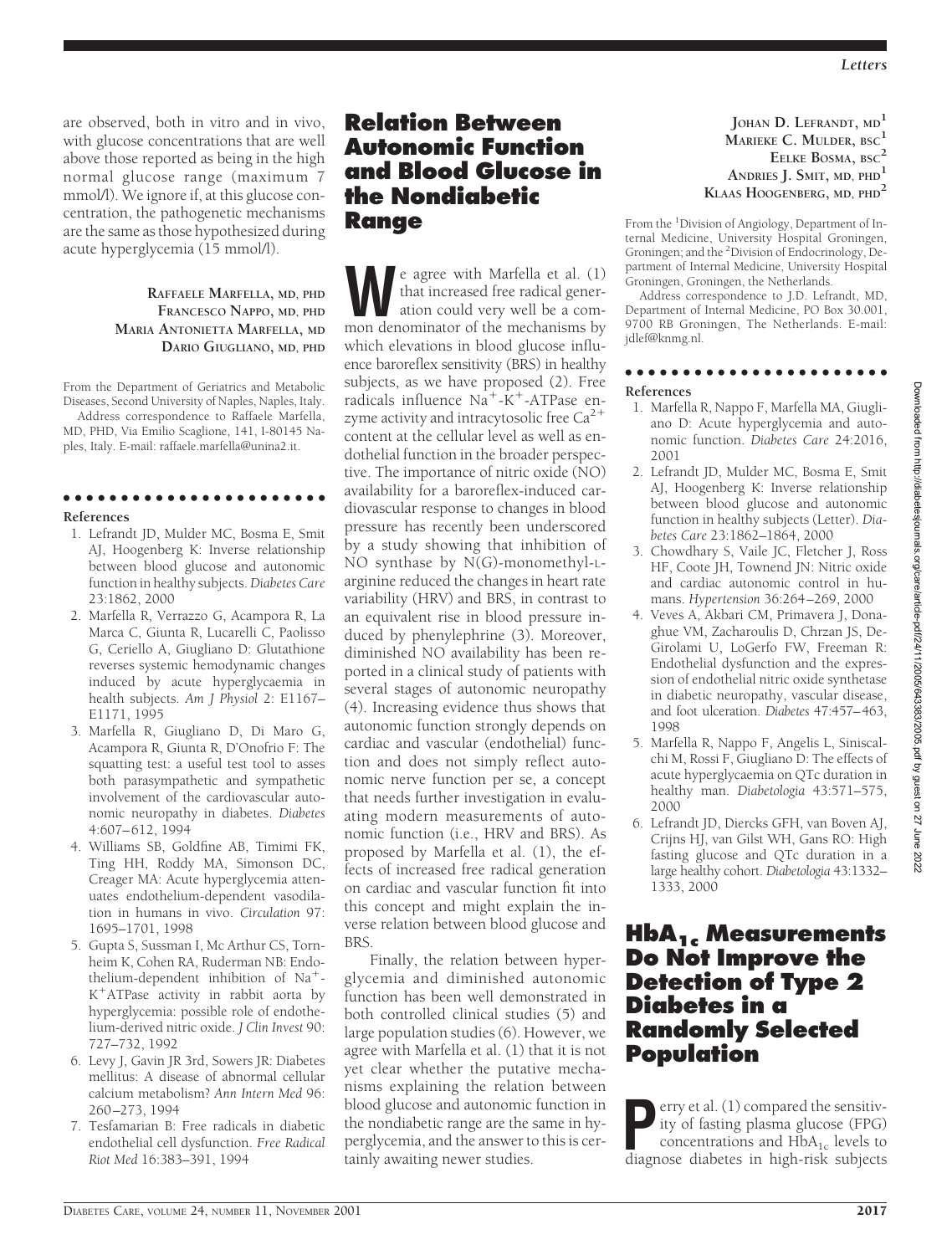whose 2-h glucose concentrations on an oral glucose tolerance test (OGTT) exceeded 11.1 mmol/l (200 mg/dl) and therefore met the OGTT criterion for diabetes (2). A total of 950 subjects with the following high-risk parameters were recruited:  $\tilde{l}$ ) obesity ( $\tilde{BM} \geq 24$  kg/m<sup>2</sup>), 2) a family history of diabetes, and *3*) individuals who had been told that they had "a touch of sugar," "borderline diabetes," or "glucose intolerance." Of these subjects, 244 had FPG concentrations between 5.5 and 8.0 mmol/l (99 and 144 mg/dl) and underwent an OGTT. Of the 121 subjects with OGTT-diagnosed diabetes, 101 had complete data that also included FPG and  $HbA_{1c}$  values; 45% had an FPG concentration of  $\geq 7.0$  mmol/l, whereas 62% had an  $HbA_{1c}$  level exceeding the upper limit of normal (ULN) for the assay used (6.1%). The authors concluded that in a high-risk population with FPG concentrations between 5.5 and 8.0 mmol/l (99 and 144 mg/dl), an elevated  $HbA_{1c}$  level was more sensitive in diagnosing diabetes than an FPG concentration  $\geq 7.0$  mmol/l (126 mg/dl), the FPG criterion for the diagnosis (2). They appropriately raised the question of whether this conclusion was justified in more general populations.

We have attempted to answer this question in the randomly selected population evaluated in the Third National Health and Nutrition Examination Survey (NHANES III). NHANES III is a national health survey that includes historical, physical, and laboratory examination of subjects selected through a stratified multistage probability-cluster sampling design. Minorities were oversampled, and the results were weighted to provide data representative of the U.S. population. Subjects in NHANES III who met the following criteria were identified using STATA 6.0 (STATA, College Station, TX), in accordance with the method described by Harris et al. (3): *1*) between 40 and 74 years of age, *2*) no known history of diabetes (other than gestational diabetes), and *3*) fasting, 2-h 75-g postglucose load and  $HbA_{1c}$  measurements taken after an appropriate overnight fast.

Of the 2,836 subjects in NHANES III who met these criteria, 261 had a 2-h postglucose value  $\geq$ 11.1 mmol/l (200 mg/dl), 51% had an FPG concentration  $\geq 7.0$ mmol/l (126 mg/dl; a very similar percentage to Perry's high-risk group), and 49% had an  $HbA_{1c}$  level exceeding the ULN for the assay used (6.1%). We have

previously shown in the NHANES III population that 70% of those with 2-h values between 11.1 and 13.3 mmol/l (200 and 239 mg/dl) had normal  $HbA_{1c}$  levels, whereas 60% with 2-h values  $\geq$ 13.3 mmol/l (240 mg/dl) had elevated  $HbA_{1c}$ levels (4). Therefore, we tested the hypothesis that  $HbA_{1c}$  levels might be more sensitive than FPG concentrations in diagnosing diabetes in the 150 NHANES III subjects with 2-h postglucose values  $\geq$ 13.3 mmol/l (240 mg/dl). As expected, the proportion with elevated FPG and  $HbA_{1c}$  values was higher in this group. However, the hypothesis was still not supported, because 74% had FPG concentrations  $\geq 7.0$  mmol/l (126 mg/dl) and only 59% had elevated  $HbA_{1c}$  levels.

Perhaps the difference in the sensitivities of the FPG and HbA<sub>1c</sub> values in diagnosing diabetes in a high-risk population versus a randomly selected one is not surprising. In the high-risk group, 50% (121 of 244) had 2-h values on the OGTT that met the criterion for the diagnosis of diabetes (2), whereas only 9% (261 of 2,836) of the randomly selected NHANES III population had values in this range. Because postprandial (rather than fasting) hyperglycemia characterizes early diabetes, it is likely that members of the highrisk group who suspected that they may have had diabetes had higher postprandial glucose concentrations (and therefore higher  $HbA_{1c}$  levels) than people from the randomly selected population.

#### **MAYER B. DAVIDSON, MD<sup>1</sup> DAVID L. SCHRIGER, MD, MPH<sup>2</sup> BRETT LORBER, MPH<sup>2</sup>**

From the <sup>1</sup>Department of Internal Medicine, Charles R. Drew University, UCLA School of Medicine, Los Angeles; and the <sup>2</sup>UCLA Emergency Medicine Center, UCLA School of Medicine, Los Angeles, California.

Address correspondence and reprint requests to Mayer B. Davidson, MD, Clinical Trials Unit, Charles R. Drew University, 1731 E. 120th St., Los Angeles, CA 90059. E-mail: madavids@ cdrewu.edu.

#### ●●●●●●●●●●●●●●●●●●●●●●● **References**

- 1. Perry RC, Shankar RR, Fineberg N, McGill J, Baron AD:  $HbA_{1c}$  measurement improves the detection of type 2 diabetes in high-risk individuals with nondiagnostic levels of fasting plasma glucose: the Early Diabetes Intervention Program (EDIP). *Diabetes Care* 24:465–271, 2001
- 2. The Expert Committee on the Diagnosis and Classification of Diabetes Mellitus:

Report of the Expert Committee on the Diagnosis and Classification of Diabetes Mellitus. *Diabetes Care* 20:1183–1197, 1997

- 3. Harris MI, Eastman RC, Cowie CC, Flegal KM, Eberhardt MS: Comparison of diabetes diagnostic categories in the U.S. population according to 1997 American Diabetes Association and 1980 –1985 World Health Organization diagnostic criteria. *Diabetes Care* 20:1859–1862, 1997
- 4. Davidson MB, Schriger DL, Peters AL, Lorber B: Revisiting the oral glucose tolerance test criterion for the diagnosis of diabetes. *J Gen Intern Med* 15:551–555, 2000

### **Gestational Diabetes, Birth Weight, Sex Ratio, and Cesarian Section**

**K**nights et al. (1) reported on the sexes of the offspring of 216 women with gestational diabetes (GDM) and 216 control subjects without GDM, all of whom underwent cesarian section. The sex ratio (proportion male) for the control offspring was significantly higher than that for the offspring of the GDM women. The birth weights and gestational ages of the offspring from the two groups of women showed no appreciable differences, even when offspring sex was controlled. These authors claimed that their data do not support the suggestion that the high sex ratio generally associated with cesarian section is due to the greater weight of male fetuses. They asserted that although the male babies were heavier than the female babies in both groups of women, the male babies of the women with GDM had the same mean birth weight as the male babies of the control women.

I suggest that they misinterpreted their data; there can be no reasonable doubt that one cause of the high sex ratio associated with cesarian section is that male babies are bigger, on the average, and consequently are associated with failure to progress at delivery (2). The rationale of this practice is that cesarian section is associated with lower injury rates in large infants than are forceps, vacuum, or spontaneous vaginal delivery (3).

I suggest that the high sex ratio gen-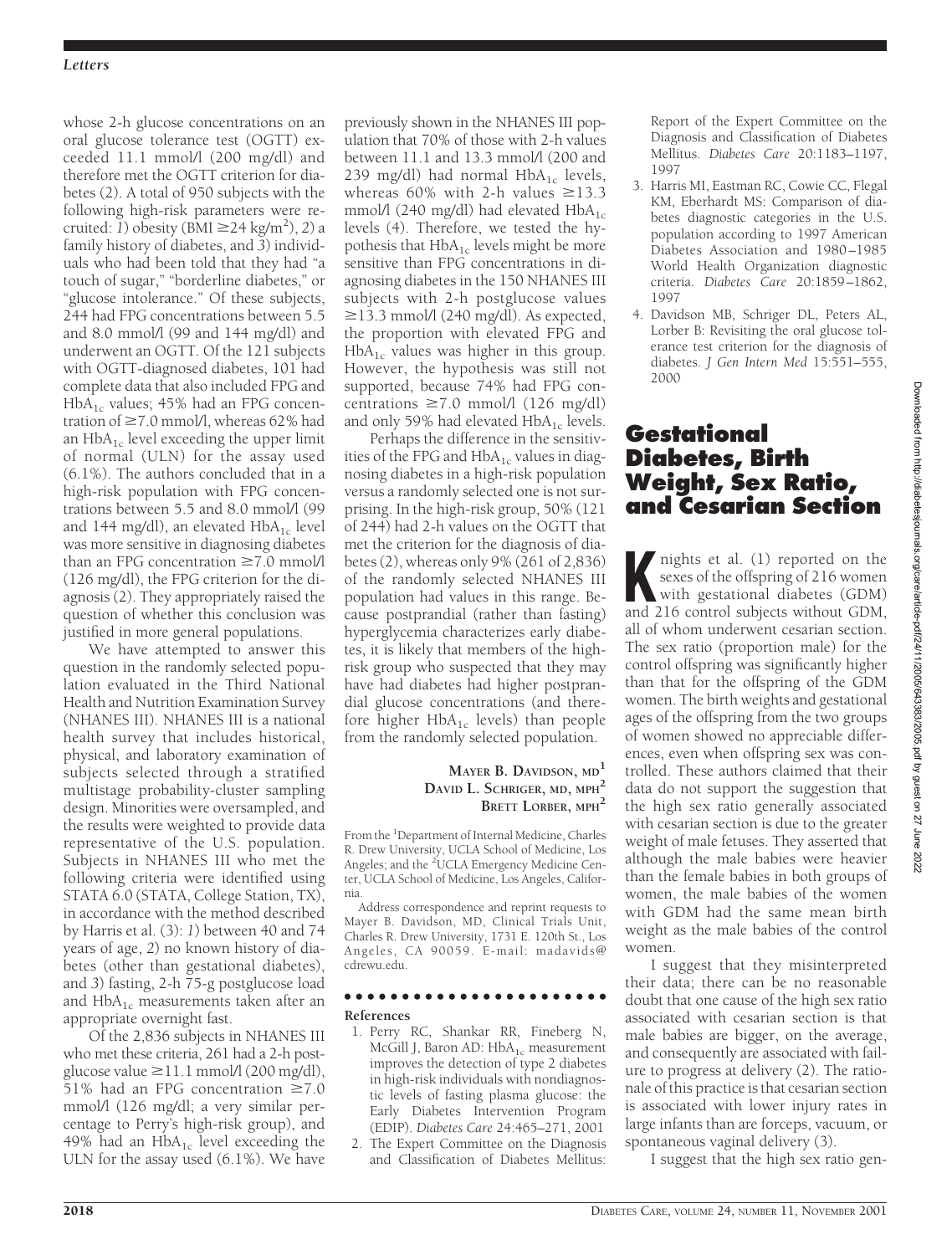erally associated with cesarian section is due to strong selection for fetal weight. If I am correct, this sex ratio is a statistical artifact of the circumstance that weight is one criterion for cesarian section. In 1993, the sex ratios of U.S. live births in the weight ranges of 3,000, 3,500, 4,000, 4,500, and  $\geq$ 5,000 g were 0.482, 0.554, 0.626, 0.679, and 0.703, respectively (4). So, the higher the birth weight criterion for cesarian section, the higher the sex ratio associated with cesarian section. In contrast, GDM women *1*) have heavier infants on the average (5), and *2*) are more weakly selected for fetal weight (in the sense that a higher proportion of these women are sectioned) (3).

These features would result in roughly the same mean birth weight in the GDM women and control subjects but a lower sex ratio in the GDM cases. In short, cesarian section subjects control women to strong selection on an average birth weight distribution, whereas cesarian section subjects GDM patients to weaker selection on a high mean birth weight distribution. If I am correct, these circumstances explain the features of their data, which mystified Knights et al. (1).

#### **WILLIAM H. JAMES**

From the Galton Laboratory, University College London, London, U.K.

Address correspondence to William H. James, The Galton Laboratory, University College London, Wolfson House, 4 Stephenson Way, London NW1 2 HE, U.K.

#### ●●●●●●●●●●●●●●●●●●●●●●●

#### **References**

- 1. Knights S, Lucas E, Moses R: Gestational diabetes alters the male bias for cesarian section (Letter). *Diabetes Care* 23:425– 426, 2000
- 2. Lieberman E, Lang JM, Cohen AP, Frigoletto FD, Acker D, Rao R: The association of fetal sex with the rate of cesarian section. *Am J Obstet Gynecol* 176:667–671, 1997
- 3. Kolderup LB, Laros RK, Musci TJ: Incidence of persistent birth injury in macrosomic infants: association with mode of delivery. *Am J Obstet Gynecol* 177:37–41, 1998
- 4. *Vital Statistics of the United States for the Year 1993*. *Volume 1*: *Natality*. Hyattsville, MD, National Center for Health Statistics, 1999
- 5. Adams KM, Li H, Ogburn PL, Danilenko-Dixon DR: Sequelae of unrecognised gestational diabetes. *Am J Obstet Gynecol* 178: 1321–1332, 1998

### **Brain Natriuretic Peptide as a Potential Marker of Diastolic Dysfunction in Type 2 Diabetes**

In the January issue of *Diabetes Care*, Poirier et al. (1) reported on the prevalence of left ventricular diastolic dysfunction (LVDD), as determined by n the January issue of *Diabetes Care*, Poirier et al. (1) reported on the prevalence of left ventricular diastolic dysechocardiography in 46 middle-aged men with well-controlled type 2 diabetes. Remarkably, they found a prevalence of LVDD as high as 60%. Although this needs to be replicated with studies of much larger sample sizes, they nevertheless illustrated the importance of identifying pseudonormal patterns of ventricular filling, which have been underestimated by previous studies using Doppler assessment of transmitral flow velocity, to help diagnose early or subclinical LVDD (1). As elucidated by the excellent editorial of Gustafsson and Hildebrandt (2), the prognostic implication and possibility for intervention remain unknown and warrant further studies before early echographic screening in diabetic patients can be justified. We speculate that a potential marker of diastolic dysfunction in diabetic cardiomyopathy may help in the selection of high-risk diabetic patients for early cardiological assessment.

The natriuretic peptide family (including atrial, brain, and type C natriuertic peptide) plays a key role in the homeostasis of intravascular fluid balance and in the maintenance of cardiovascular hemodynamics (3). Originally isolated from porcine brain tissue (4), brain natriuretic peptide (BNP) is a vasodilator produced by cardiac myocytes in the ventricles and is degraded by neural endopeptidase. Along with atrial natriuretic peptide (ANP), BNP has effects on natriuresis, diuresis, and inhibition of the renin-angiotensin-aldosterone system, all of which contribute to the modulation and control of cardiovascular hemodynamics (5). There is growing evidence that BNP may be a marker of advanced heart failure (5,6). More importantly, it may also be a marker of early heart failure as manifested by isolated diastolic dysfunction (7) or diastolic dysfunction in association with hypertension (8). The underlying pathophysiology for elevated

BNP levels in diastolic heart failure is not fully understood. However, it is likely that BNP production is increased as a compensatory response to diminish preload (vasodilatation) and postload (natriuresis and diuresis), thereby improving cardiac contractility. This is supported by the observation that infusion of BNP in patients with diastolic dysfunction improves hemodynamic response in isolated diastolic heart failure (9).

Although elevation of BNP in cardiac failure is not specific to disease states, BNP may be a useful tool in diabetic patients with microalbuminuria. This is supported by the study of Poirier et al. (1), in which there was a greater incidence of microalbuminuric patients in the group with abnormal ventricular relaxation pattern (15 of 28 [54%]) compared with the group with normal diastolic function (6 of 18 [33%]) (1). Furthermore, it has recently been shown by Yano et al. (10) that BNP is elevated in type 2 diabetic patients with microalbuminuria compared with those with normoalbuminuria. In their study, all microalbuminuric patients were normotensive, suggesting that any potential elevation of blood pressure commonly associated with microalbuminuria may have been compensated by the increased BNP level through its action on natriuresis and vasodilatation. Hence, it is at least physiologically plausible that increased circulating BNP concentrations in the presence of microalbuminuria may be a useful marker for early diastolic dysfunction in diabetic patients. Unlike ANP levels, which can be increased by acute hyperglycemia, circulating BNP concentrations have been shown to be unaffected by an elevated glucose level (11), making it more suitable for screening in diabetic patients. Further research will be required to determine the potential value of BNP in selecting microalbuminuric diabetic patients for further cardiological assessment.

#### **N. NORMAN CHAN, MRCP, DCH STEVEN J. HUREL, PHD, MRCP**

From the Department of Diabetes, Endocrinology and Metabolism, University College London Hospitals, London, U.K.

Address correspondence to Dr. Steven J. Hurel, Department of Diabetes, Endocrinology and Metabolism, South House, The Middlesex Hospital, Mortimer St., London W1N 8AA, U.K. E-mail: steven.hurel@uclh.org.